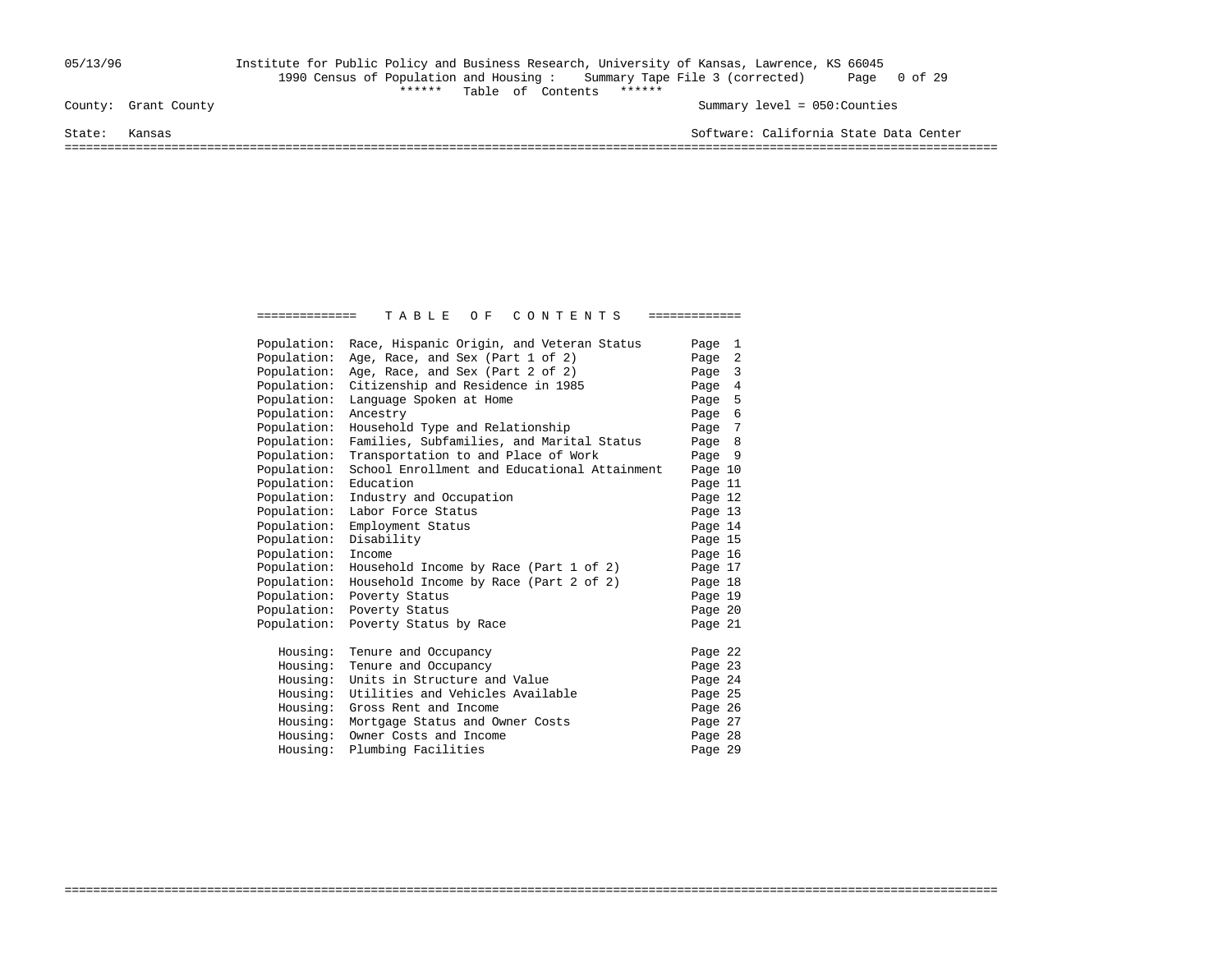## 05/13/96 Institute for Public Policy and Business Research, University of Kansas, Lawrence, KS 66045 1990 Census of Population and Housing : Summary Tape File 3 (corrected) Page 1 of 29 Population: Race, Hispanic Origin, and Veteran Status<br>County: Grant County

| Kansas<br>State:             |             |                                        |             |              | Software: California State Data Center |             |
|------------------------------|-------------|----------------------------------------|-------------|--------------|----------------------------------------|-------------|
| $P1/2/3/6$ . Persons         |             |                                        |             |              | P12. Hispanic Origin by Race           |             |
| (Universe: Persons)          |             | P10/11. Persons of Hispanic Origin     |             |              | (Universe: Persons)                    |             |
|                              |             | (Universe: Persons of Hispanic Origin) |             |              |                                        |             |
| Total                        | 7,159       |                                        |             |              | Not of Hispanic Origin:                |             |
| Unweighted sample count      | 917         | Hispanic Origin                        |             | 1,547        | White                                  | 5,510       |
| 100-Percent count of persons | 7,159       |                                        |             |              | Black                                  | $\Omega$    |
| Percent of persons in sample | 12.8%       | Mexican                                |             | 1,421        | American Indian,                       |             |
|                              |             | Puerto Rican                           |             | $\mathbf 0$  | Eskimo, or Aleut                       | 102         |
| Urban                        | 5,522       | Cuban                                  |             | $\mathbf 0$  | Asian or Pacific                       |             |
| Percent of total             | 77.1%       | Other Hispanic:                        |             |              | Islander                               | $\Omega$    |
| Inside urbanized area        | $\mathbf 0$ | Dominican                              |             | $\mathbf 0$  | Other race                             | $\Omega$    |
| Outside urbanized area       | 5,522       | Central American:                      |             |              |                                        |             |
|                              |             | Guatemalan                             |             | $\mathbf 0$  | Hispanic Origin:                       |             |
| Rural                        | 1,637       | Honduran                               |             | $\Omega$     | White                                  | 563         |
| Percent of total             | 22.9%       | Nicaraquan                             |             | $\Omega$     | Black                                  | $\Omega$    |
| Rural farm                   | 269         | Panamanian                             |             | $\Omega$     | American Indian,                       |             |
| Rural nonfarm                | 1,368       | Salvadoran                             |             | $\Omega$     | Eskimo, or Aleut                       | 5           |
|                              |             | Other Central American                 |             | $\Omega$     | Asian or Pacific                       |             |
| P8/9. Race                   |             | South American:                        |             |              | Islander                               | $\mathbf 0$ |
| (Universe: Persons)          |             | Colombian                              |             | $\mathbf{0}$ | Other race                             | 979         |
|                              |             | Ecuadorian                             |             | $\mathbf 0$  |                                        |             |
| White                        | 6,073       | Peruvian                               |             | $\Omega$     | P65. Period of Military Service        |             |
| Black                        | $\Omega$    | Other South American                   |             | $\mathbf 0$  | (Universe: Civilian veterans           |             |
| American Indian,             |             | Other Hispanic                         |             | 126          | 16 years and over)                     |             |
| Eskimo or Aleut              | 107         |                                        |             |              |                                        |             |
| American Indian              | 107         |                                        |             |              | Total                                  | 624         |
| Eskimo                       | $\Omega$    |                                        |             |              |                                        |             |
| Aleut                        | $\Omega$    | P64. Sex by Age by Veteran Status      |             |              | May 1975 or later only:                |             |
| Asian or Pacific Islander    | $\Omega$    | (Universe: Persons 16 years and over)  |             |              | Sept 1980 or later only:               |             |
| Chinese                      | $\Omega$    |                                        |             |              | W/less than 2 years service            | $\Omega$    |
| Filipino                     | $\mathbf 0$ |                                        | Male        | Female       | W/2 years or more service              | 5           |
| Japanese                     | $\Omega$    | $16 - 64 \text{ years}$ :              |             |              | May 1975 - Aug 1980 only               | 13          |
| Asian Indian                 | $\Omega$    |                                        |             |              | Both, May 1975 - Aug 1980              |             |
| Korean                       | $\Omega$    | In Armed Forces                        | $\mathbf 0$ | $\mathbf 0$  | and Sept 1980 or later                 | $\Omega$    |
| Vietnamese                   | $\Omega$    | Civilian:                              |             |              |                                        |             |
| Cambodian                    | $\Omega$    | Veteran                                | 501         | 7            | Vietnam era:                           |             |
| Hmong                        | $\Omega$    | Nonveteran                             | 1,701       | 2,161        | No Korean nor WW II                    | 229         |
| Laotian                      | $\Omega$    |                                        |             |              | Korean conflict, no WW II              | $\Omega$    |
| Thai                         | $\Omega$    | $65 + years$ :                         |             |              | Korean conflict and WW II              | 14          |
| Other Asian                  | $\Omega$    |                                        |             |              |                                        |             |
| Polynesian:                  |             | In Armed Forces                        | $\Omega$    | $\Omega$     | Feb 1955 to July 1964 only             | 95          |
| Hawaiian                     | $\Omega$    | Civilian:                              |             |              |                                        |             |
| Samoan                       | $\Omega$    | Veteran                                | 116         | $\mathbf 0$  | Korean conflict:                       |             |
| Tongan                       | $\Omega$    | Nonveteran                             | 136         | 367          | No Vietnam nor WW II                   | 117         |
| Other Polynesian             | $\Omega$    |                                        |             |              | With WW II, no Vietnam                 | 7           |
| Micronesian:                 |             | Total:                                 |             |              |                                        |             |
| Guamanian                    | $\Omega$    |                                        |             |              | WW II, no Korean/Vietnam               | 144         |
| Other Micronesian            | $\Omega$    | In Armed Forces                        | $\mathbf 0$ | $\mathbf 0$  |                                        |             |
| Melanesian                   | $\Omega$    | Civilian:                              |             |              | WW I                                   | $\Omega$    |
| Other Pacific Islander       | $\Omega$    | Veteran                                | 617         | $7^{\circ}$  | Other service                          | $\Omega$    |
|                              |             | Nonveteran                             | 1,837       | 2,528        |                                        |             |
| Other race                   | 979         |                                        |             |              |                                        |             |
|                              |             |                                        |             |              |                                        |             |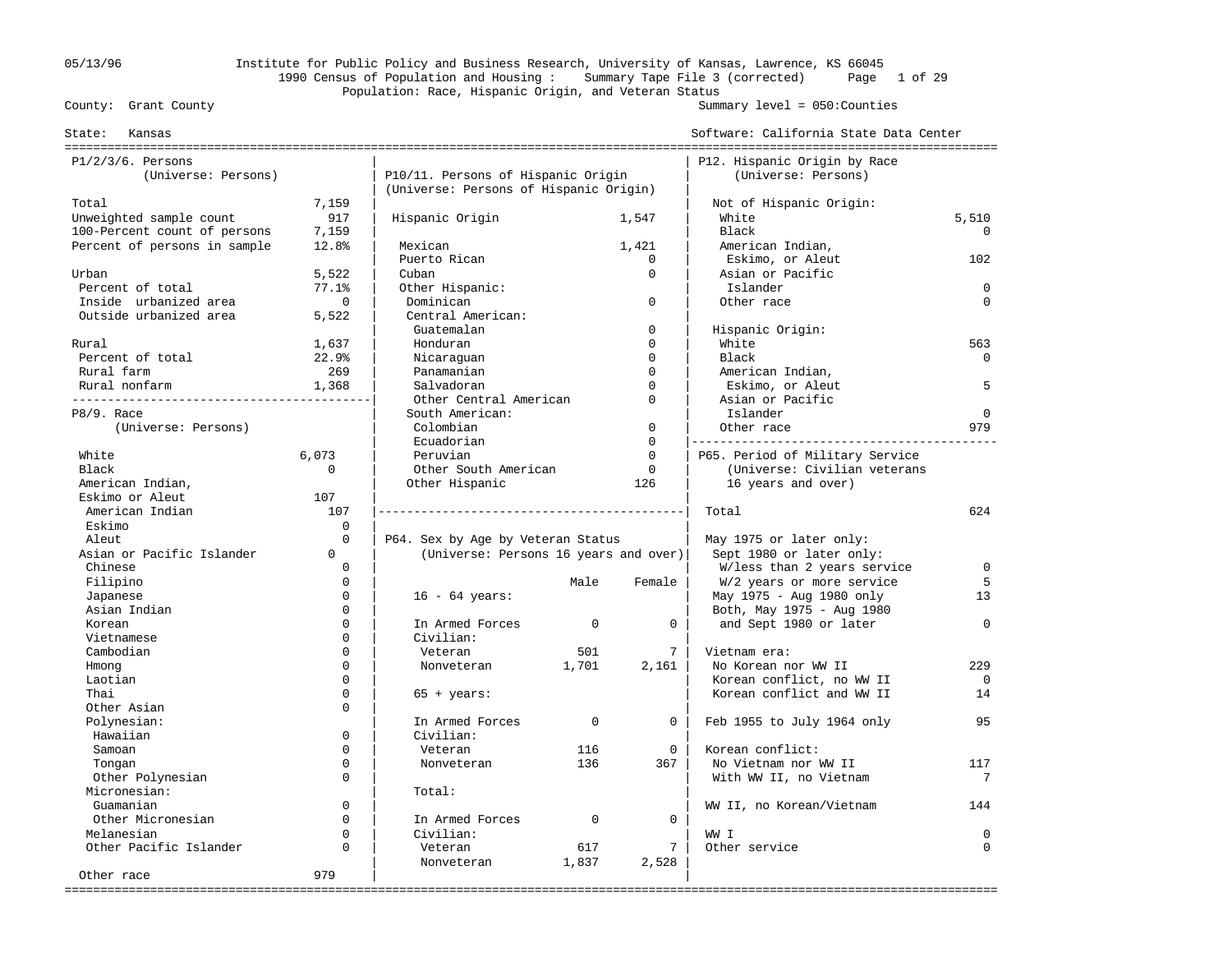## 05/13/96 Institute for Public Policy and Business Research, University of Kansas, Lawrence, KS 66045 1990 Census of Population and Housing : Summary Tape File 3 (corrected) Page 2 of 29 Population: Age, Race, and Sex (Part 1)<br>County: Grant County

Summary level =  $050$ : Counties

State: Kansas Software: California State Data Center =================================================================================================================================== P13/14/15. Race by Sex by Age (Continued onto Page 3)

|            |       |                                   |        |       |       |        | American Indian            |             |                           |                           |             |             |  |
|------------|-------|-----------------------------------|--------|-------|-------|--------|----------------------------|-------------|---------------------------|---------------------------|-------------|-------------|--|
|            |       | --------- Total Persons --------- |        |       |       |        | ----------- Black -------- |             |                           | ---- Eskimo or Aleut ---- |             |             |  |
|            | Total | Male                              | Female | Total | Male  | Female | Total                      | Male        | Female                    | Total                     | Male        | Female      |  |
| Under 1    | 112   | 31                                | 81     | 84    | 21    | 63     | 0                          | $\mathbf 0$ | $\mathbf 0$               | 8                         | $\mathsf 0$ | 8           |  |
| $1 - 2$    | 220   | 154                               | 66     | 180   | 114   | 66     | 0                          | 0           | $\mathbf 0$               | 7                         | 7           | 0           |  |
| $3 - 4$    | 271   | 166                               | 105    | 206   | 110   | 96     | 0                          | 0           | 0                         | 15                        | 6           | 9           |  |
| 5          | 162   | 90                                | 72     | 123   | 69    | 54     | 0                          | 0           | 0                         | 8                         | 0           | 8           |  |
| 6          | 153   | 73                                | 80     | 122   | 64    | 58     | 0                          | 0           | $\mathbf 0$               | $\mathbf 0$               | $\mathsf 0$ | $\mathsf 0$ |  |
| $7 - 9$    | 486   | 299                               | 187    | 382   | 239   | 143    | $\mathbf 0$                | 0           | $\mathbf 0$               | 5                         | 5           | $\mathbf 0$ |  |
| $10 - 11$  | 299   | 133                               | 166    | 266   | 110   | 156    | $\mathbf 0$                | 0           | $\mathbf 0$               | $\mathbf 0$               | $\mathsf 0$ | $\mathbf 0$ |  |
| $12 - 13$  | 260   | 131                               | 129    | 237   | 108   | 129    | 0                          | 0           | $\mathbf 0$               | $\mathbf 0$               | 0           | $\mathbf 0$ |  |
| 14         | 101   | 77                                | 24     | 79    | 55    | 24     | 0                          | 0           | 0                         | $\mathbf 0$               | $\mathsf 0$ | $\mathsf 0$ |  |
| 15         | 106   | 36                                | 70     | 106   | 36    | 70     | 0                          | 0           | 0                         | $\mathbf 0$               | 0           | $\mathbf 0$ |  |
| 16         | 120   | 60                                | 60     | 99    | 49    | 50     | 0                          | 0           | 0                         | 0                         | 0           | $\mathsf 0$ |  |
| 17         | 182   | 77                                | 105    | 142   | 68    | 74     | 0                          | 0           | 0                         | $\Omega$                  | 0           | $\mathbf 0$ |  |
| 18         | 69    | 42                                | 27     | 69    | 42    | 27     | $\mathbf 0$                | 0           | $\mathbf 0$               | $\mathbf 0$               | $\mathbf 0$ | $\mathsf 0$ |  |
| 19         | 82    | 26                                | 56     | 43    | 16    | 27     | $\mathbf 0$                | 0           | $\mathbf 0$               | 6                         | $\mathsf 0$ | $\epsilon$  |  |
| 20         | 47    | 17                                | 30     | 41    | 11    | 30     | $\mathbf 0$                | 0           | $\mathbf 0$               | 6                         | 6           | $\mathbf 0$ |  |
| 21         | 61    | 31                                | 30     | 42    | 21    | 21     | $\mathsf 0$                | 0           | $\mathbf 0$               | $\mathbf 0$               | $\mathsf 0$ | $\mathsf 0$ |  |
| $22 - 24$  | 312   | 165                               | 147    | 204   | 110   | 94     | 0                          | 0           | $\mathbf 0$               | 5                         | $\mathsf 0$ | 5           |  |
| $25 - 29$  | 522   | 297                               | 225    | 413   | 242   | 171    | $\mathsf 0$                | 0           | $\mathbf 0$               | 5                         | 5           | $\mathsf 0$ |  |
| $30 - 34$  | 663   | 319                               | 344    | 544   | 245   | 299    | 0                          | 0           | 0                         | 8                         | $\mathsf 0$ | 8           |  |
| $35 - 39$  | 627   | 287                               | 340    | 604   | 279   | 325    | 0                          | 0           | 0                         | 8                         | $\mathsf 0$ | 8           |  |
| $40 - 44$  | 419   | 259                               | 160    | 384   | 241   | 143    | $\mathsf 0$                | 0           | $\mathbf 0$               | $\Omega$                  | $\mathsf 0$ | $\mathsf 0$ |  |
| $45 - 49$  | 343   | 163                               | 180    | 312   | 153   | 159    | $\mathsf 0$                | 0           | $\mathbf 0$               | $\Omega$                  | $\mathsf 0$ | $\mathsf 0$ |  |
| $50 - 54$  | 301   | 150                               | 151    | 258   | 117   | 141    | 0                          | 0           | $\mathbf 0$               | $\Omega$                  | $\mathbf 0$ | $\mathsf 0$ |  |
| $55 - 59$  | 459   | 225                               | 234    | 382   | 181   | 201    | 0                          | 0           | $\mathbf 0$               | 5                         | $\mathsf 0$ | 5           |  |
| $60 - 61$  | -74   | 35                                | 39     | 66    | 27    | 39     | 0                          | 0           | $\mathbf 0$               | 8                         | 8           | $\mathsf 0$ |  |
| $62 - 64$  | -89   | 49                                | 40     | 72    | 49    | 23     | $\mathsf 0$                | 0           | $\mathbf 0$               | 7                         | $\mathsf 0$ | 7           |  |
| $65 - 69$  | 147   | 76                                | 71     | 147   | 76    | 71     | 0                          | 0           | 0                         | $\mathbf 0$               | 0           | $\mathsf 0$ |  |
| $70 - 74$  | 214   | 87                                | 127    | 214   | 87    | 127    | 0                          | 0           | $\mathbf 0$               | $\mathbf 0$               | 0           | $\mathsf 0$ |  |
| $75 - 79$  | 138   | 44                                | 94     | 138   | 44    | 94     | 0                          | 0           | $\Omega$                  | $\Omega$                  | 0           | $\mathbf 0$ |  |
| $80 - 84$  | 48    | 20                                | 28     | 48    | 20    | 28     | $\mathbf 0$                | 0           | $\Omega$                  | $\Omega$                  | $\mathsf 0$ | $\mathbf 0$ |  |
| $85+$      | 72    | 25                                | 47     | 66    | 25    | 41     | $\Omega$                   | $\Omega$    | $\Omega$                  | 6                         | $\Omega$    | 6           |  |
| $0 - 4$    | 603   | 351                               | 252    | 470   | 245   | 225    | 0                          | 0           | 0                         | 30                        | 13          | 17          |  |
| $5 - 17$   | 1,869 | 976                               | 893    | 1,556 | 798   | 758    | 0                          | 0           | 0                         | 13                        | 5           | 8           |  |
| $18 - 24$  | 571   | 281                               | 290    | 399   | 200   | 199    | $\mathbf 0$                | 0           | $\mathbf 0$               | 17                        | 6           | 11          |  |
| $25 - 44$  | 2,231 | 1,162                             | 1,069  | 1,945 | 1,007 | 938    | $\mathbf 0$                | $\mathsf 0$ | $\mathbf 0$               | 21                        | 5           | 16          |  |
| $45 - 64$  | 1,266 | 622                               | 644    | 1,090 | 527   | 563    | 0                          | $\mathbf 0$ | $\Omega$                  | 20                        | 8           | 12          |  |
| $65+$      | 619   | 252                               | 367    | 613   | 252   | 361    | 0                          | $\mathbf 0$ | $\mathbf 0$               | 6                         | $\mathbf 0$ | 6           |  |
| Total      | 7,159 | 3,644                             | 3,515  | 6,073 | 3,029 | 3,044  | $\mathbf 0$                | $\mathsf 0$ | $\mathbf 0$               | 107                       | 37          | 70          |  |
| Median age | 30.1  | 28.6                              | 31.4   | 31.8  | 30.6  | 32.8   | $\mathcal{L}^{\text{max}}$ |             | $\mathbf{a} = \mathbf{a}$ | 20.8                      | 20.1        | 24.4        |  |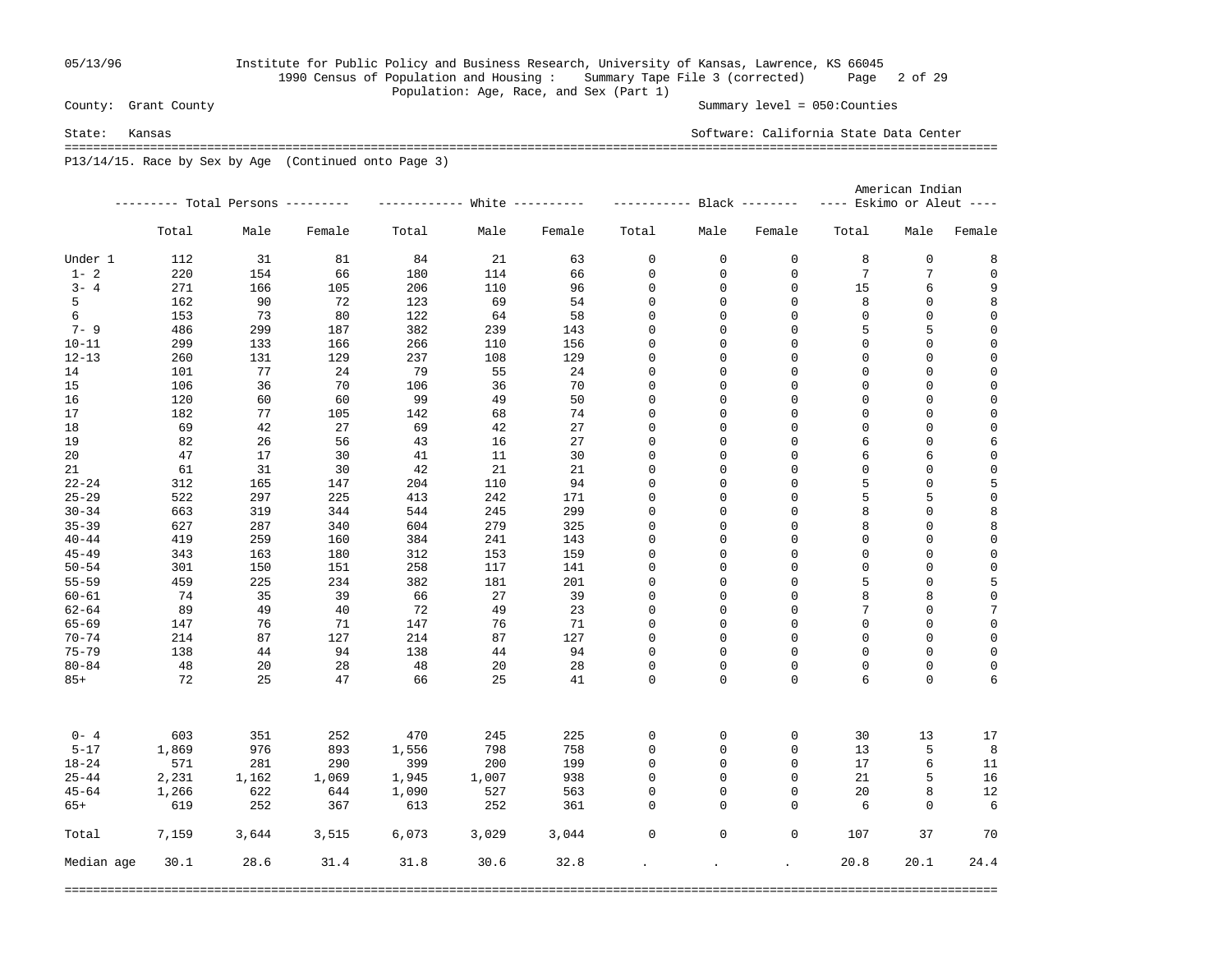## 05/13/96 Institute for Public Policy and Business Research, University of Kansas, Lawrence, KS 66045 1990 Census of Population and Housing : Summary Tape File 3 (corrected) Page 3 of 29 Population: Age, Race, and Sex (Part 2)<br>County: Grant County

Summary level =  $050$ : Counties

State: Kansas Software: California State Data Center

 =================================================================================================================================== P13/14/15. Race by Sex by Age ( Continued from Page 2 )

|           |               | Asian & Pacific |             |             | Other        |                | $^\star$                        | Hispanic                      |             |             |
|-----------|---------------|-----------------|-------------|-------------|--------------|----------------|---------------------------------|-------------------------------|-------------|-------------|
|           | $- - - - - -$ | Islander        |             |             |              | Race --------- | $^\star$                        | ----------- Origin ---------- |             |             |
|           | Total         | Male            | Female      | Total       | Male         | Female         | $^\star$<br>$^\star$<br>$\star$ | Total                         | Male        | Female      |
| Under 1   | 0             | 0               | $\mathbf 0$ | 20          | 10           | 10             | $\star$                         | 35                            | 17          | 18          |
| $1 - 2$   | 0             | 0               | 0           | 33          | 33           | $\mathsf 0$    | $\star$                         | 55                            | 47          | 8           |
| $3 - 4$   | 0             | 0               | $\mathbf 0$ | 50          | 50           | $\mathbf 0$    | $^\star$                        | 86                            | 64          | 22          |
| 5         | 0             | 0               | 0           | 31          | 21           | 10             | $\star$                         | 45                            | 21          | 24          |
| 6         | 0             | 0               | $\mathbf 0$ | 31          | 9            | 22             | $^\ast$                         | 38                            | 16          | 22          |
| $7 - 9$   | 0             | $\mathbf 0$     | 0           | 99          | 55           | 44             | $\star$                         | 146                           | 88          | 58          |
| $10 - 11$ | 0             | 0               | $\mathbf 0$ | 33          | 23           | 10             | $^\star$                        | 68                            | 45          | 23          |
| $12 - 13$ | 0             | 0               | 0           | 23          | 23           | $\mathsf 0$    | $\star$                         | 65                            | 59          | 6           |
| 14        | 0             | $\mathbf 0$     | $\mathbf 0$ | 22          | 22           | $\mathsf 0$    | $\star$                         | 30                            | 22          | 8           |
| 15        | 0             | 0               | 0           | $\mathbf 0$ | $\mathbf 0$  | $\mathsf 0$    | $\star$                         | 8                             | $\mathbf 0$ | 8           |
| 16        | 0             | 0               | $\mathbf 0$ | 21          | 11           | 10             | $\star$                         | 44                            | 19          | 25          |
| 17        | 0             | 0               | 0           | 40          | 9            | 31             | $\star$                         | 61                            | 9           | 52          |
| 18        | 0             | 0               | 0           | $\mathbf 0$ | $\mathbf 0$  | $\mathbf 0$    | $\star$                         | 13                            | $\mathbf 0$ | 13          |
| 19        | 0             | 0               | 0           | 33          | 10           | 23             | $\star$                         | 33                            | 10          | 23          |
| 20        | 0             | $\mathbf 0$     | $\mathbf 0$ | $\mathbf 0$ | $\mathbf 0$  | $\mathbf 0$    | $\star$                         | $\mathbf 0$                   | $\mathbf 0$ | $\mathbf 0$ |
| 21        | 0             | 0               | 0           | 19          | 10           | 9              | $\star$                         | 19                            | 10          | 9           |
| $22 - 24$ | 0             | $\mathbf 0$     | $\mathbf 0$ | 103         | 55           | 48             | $\star$                         | 127                           | 72          | 55          |
| $25 - 29$ | 0             | $\mathbf 0$     | 0           | 104         | 50           | 54             | $\star$                         | 144                           | 78          | 66          |
| $30 - 34$ | 0             | $\mathbf 0$     | $\mathbf 0$ | 111         | 74           | 37             | $\star$                         |                               | 82          |             |
| $35 - 39$ |               | 0               |             |             |              |                | $\star$                         | 132                           |             | 50          |
|           | 0             |                 | 0           | 15          | 8            | 7              | $\star$                         | 56                            | 31          | 25          |
| $40 - 44$ | 0             | 0               | $\mathbf 0$ | 35          | 18           | 17             | $\star$                         | 60                            | 31          | 29          |
| $45 - 49$ | 0             | 0               | 0           | 31          | 10           | 21             | $\star$                         | 60                            | 18          | 42          |
| $50 - 54$ | 0             | 0               | $\mathbf 0$ | 43          | 33           | 10             | $\star$                         | 76                            | 52          | 24          |
| $55 - 59$ | 0             | 0               | $\mathbf 0$ | 72          | 44           | 28             |                                 | 108                           | 68          | 40          |
| $60 - 61$ | 0             | $\mathbf 0$     | $\mathbf 0$ | $\mathbf 0$ | $\mathbf 0$  | $\mathbf 0$    | $\star$                         | 6                             | $\mathbf 0$ | 6           |
| $62 - 64$ | 0             | $\mathbf 0$     | $\mathbf 0$ | 10          | $\mathbf 0$  | 10             | $\star$                         | 10                            | $\mathsf 0$ | 10          |
| $65 - 69$ | $\mathbf 0$   | $\mathbf 0$     | $\mathbf 0$ | $\mathsf 0$ | $\mathbf{0}$ | $\mathbf 0$    | $\star$                         | 14                            | 7           | 7           |
| $70 - 74$ | 0             | $\mathbf 0$     | $\mathbf 0$ | $\mathsf 0$ | 0            | $\mathbf 0$    | $\star$                         | 0                             | $\mathsf 0$ | $\mathsf 0$ |
| $75 - 79$ | $\mathbf 0$   | 0               | $\mathbf 0$ | $\mathsf 0$ | $\mathbf 0$  | $\mathbf 0$    | $\star$                         | 8                             | $\mathsf 0$ | 8           |
| $80 - 84$ | 0             | 0               | $\mathsf 0$ | $\mathsf 0$ | 0            | $\mathbf 0$    | $\star$                         | 0                             | $\mathsf 0$ | 0           |
| $85+$     | $\Omega$      | $\Omega$        | $\Omega$    | $\Omega$    | $\Omega$     | $\Omega$       | $\star$                         | $\Omega$                      | $\mathbf 0$ | 0           |
|           |               |                 |             |             |              |                | $\star$                         |                               |             |             |
|           |               |                 |             |             |              |                | $\star$                         |                               |             |             |
|           |               |                 |             |             |              |                | $\star$                         |                               |             |             |
| $0 - 4$   | 0             | 0               | $\mathbf 0$ | 103         | 93           | 10             | $\star$                         | 176                           | 128         | 48          |
| $5 - 17$  | 0             | $\mathbf 0$     | $\mathbf 0$ | 300         | 173          | 127            | $\star$                         | 505                           | 279         | 226         |
| $18 - 24$ | $\mathbf 0$   | $\mathbf 0$     | $\mathbf 0$ | 155         | 75           | 80             | $\star$                         | 192                           | 92          | 100         |
| $25 - 44$ | 0             | $\Omega$        | $\mathbf 0$ | 265         | 150          | 115            | $\star$                         | 392                           | 222         | 170         |
| $45 - 64$ | 0             | 0               | $\mathbf 0$ | 156         | 87           | 69             | $\star$                         | 260                           | 138         | 122         |
| $65+$     | 0             | $\Omega$        | $\Omega$    | $\mathbf 0$ | $\mathbf 0$  | $\Omega$       | $\star$                         | 22                            | 7           | 15          |
|           |               |                 |             |             |              |                | $\star$                         |                               |             |             |
| Total     | 0             | $\mathbf 0$     | $\mathbf 0$ | 979         | 578          | 401            | $\star$                         | 1,547                         | 866         | 681         |
|           |               |                 |             |             |              |                | $\star$                         |                               |             |             |
| Median    |               | $\overline{a}$  | $\bullet$   | 23.0        | 22.2         | 24.0           | $\star$                         | 22.6                          | 22.3        | 23.2        |
|           |               |                 |             |             |              |                | $\star$                         |                               |             |             |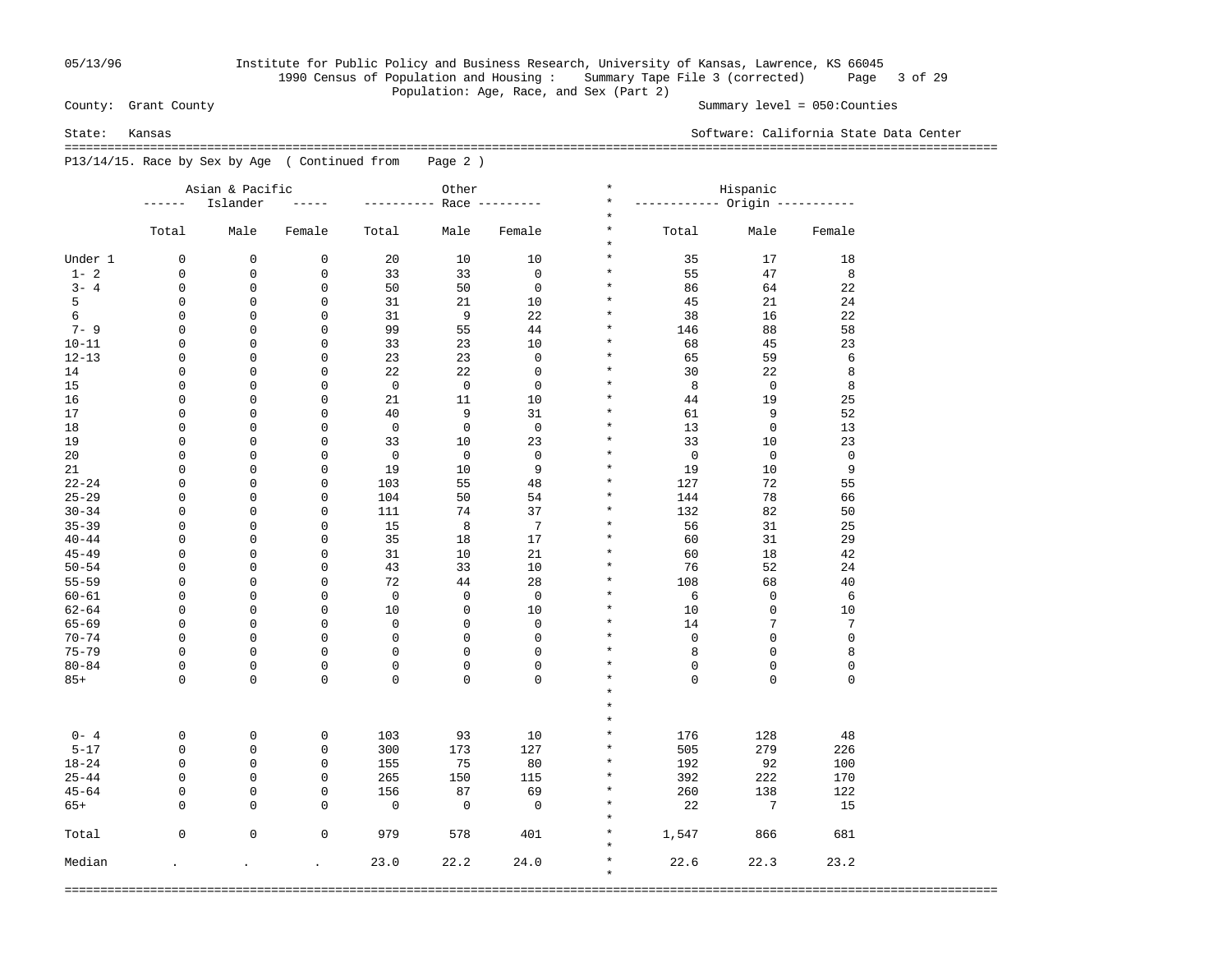### 05/13/96 Institute for Public Policy and Business Research, University of Kansas, Lawrence, KS 66045 1990 Census of Population and Housing : Summary Tape File 3 (corrected) Page 4 of 29 Population: Citizenship and Residence in 1985<br>County: Grant County

Summary level =  $050$ : Counties

| P37. Age by Citizenship<br>(Universe: Persons) |                       |             |       | P43. Residence in 1985--State & County Level<br>(Universe: Persons 5 years and over) |             |
|------------------------------------------------|-----------------------|-------------|-------|--------------------------------------------------------------------------------------|-------------|
|                                                | $------$ Age $------$ |             |       |                                                                                      |             |
|                                                | $0 - 17$              | $18+$       | Total | Same house in 1985                                                                   | 3,580       |
|                                                |                       |             |       | Different house in U.S. in 1985:                                                     |             |
| Native                                         |                       | 2,424 4,413 | 6,837 | Same county                                                                          | 1,209       |
| Foreign born:                                  |                       |             |       | Different county:                                                                    |             |
| Naturalized citizen                            | $\overline{0}$        | 90          | 90    | Same State                                                                           | 621         |
| Not a citizen                                  | 48                    | 184         | 232   | Different State:                                                                     |             |
|                                                |                       |             |       | Northeast                                                                            | $\Omega$    |
|                                                |                       |             |       | Midwest                                                                              | 126         |
|                                                |                       |             |       | South                                                                                | 506         |
| P36. Year of Entry                             |                       |             |       | West                                                                                 | 413         |
| (Universe: Foreign-born persons)               |                       |             |       | Abroad in 1985:                                                                      |             |
|                                                |                       |             |       | Puerto Rico                                                                          | $\mathbf 0$ |
|                                                |                       | Total       |       | U.S. outlying area                                                                   | $\Omega$    |
|                                                |                       |             |       | Foreign country                                                                      | 101         |
| 1987 to 1990                                   |                       | 73          |       |                                                                                      |             |
| 1985 or 1986                                   |                       | 50          |       |                                                                                      |             |
| 1982 to 1984                                   |                       | 6           |       |                                                                                      |             |
| 1980 or 1981                                   |                       | 9           |       | P44. Residence in 1985--MSA/PMSA Level                                               |             |
| 1975 to 1979                                   |                       | 34          |       | (Universe: Persons 5 years and over)                                                 |             |
| 1970 to 1974                                   |                       | 41          |       |                                                                                      |             |
| 1965 to 1969                                   |                       | 54          |       |                                                                                      |             |
| 1960 to 1964                                   |                       | 14          |       | Living in an MSA/PMSA in 1990:                                                       |             |
| 1950 to 1959                                   |                       | 41          |       | Same house in 1985                                                                   | $\Omega$    |
| Before 1950                                    |                       | $\Omega$    |       | Different house in U.S. in 1985:                                                     |             |
|                                                |                       |             |       | This MSA/PMSA in 1985:                                                               |             |
|                                                |                       |             |       | Central city                                                                         | 0           |
|                                                |                       |             |       | Remainder of this MSA/PMSA                                                           | $\Omega$    |
|                                                |                       |             |       | Different MSA/PMSA in 1985:                                                          |             |
| P42. Place of Birth                            |                       |             |       | Central city                                                                         | $\Omega$    |
| (Universe: Persons)                            |                       |             |       | Remainder of different MSA/PMSA                                                      | $\Omega$    |
|                                                |                       |             |       | Not in an MSA/PMSA in 1985                                                           | 0           |
| Native:                                        |                       |             |       | Abroad in 1985                                                                       | $\Omega$    |
| Born in state of residence                     |                       | 3,943       |       |                                                                                      |             |
| Born in other state in U.S.:                   |                       |             |       | Not living in an MSA/PMSA in 1990:                                                   |             |
| Northeast                                      |                       | 14          |       | Same house in 1985                                                                   | 3,580       |
| Midwest                                        |                       | 606         |       | Different house in U.S. in 1985:                                                     |             |
| South                                          |                       | 1,331       |       | In an MSA/PMSA in 1985:                                                              |             |
| West                                           |                       | 927         |       | Central city                                                                         | 184         |
| Born outside the U.S.:                         |                       |             |       | Remainder of MSA/PMSA                                                                | 201         |
| Puerto Rico                                    |                       | $\Omega$    |       | Not in an MSA/PMSA in 1985                                                           | 2,490       |
| U.S. outlying area                             |                       | $\Omega$    |       | Abroad in 1985                                                                       | 101         |
| Born abroad of American                        |                       |             |       |                                                                                      |             |
| parent(s)                                      |                       | 16          |       |                                                                                      |             |
| Foreign born                                   |                       | 322         |       |                                                                                      |             |

===================================================================================================================================

 | |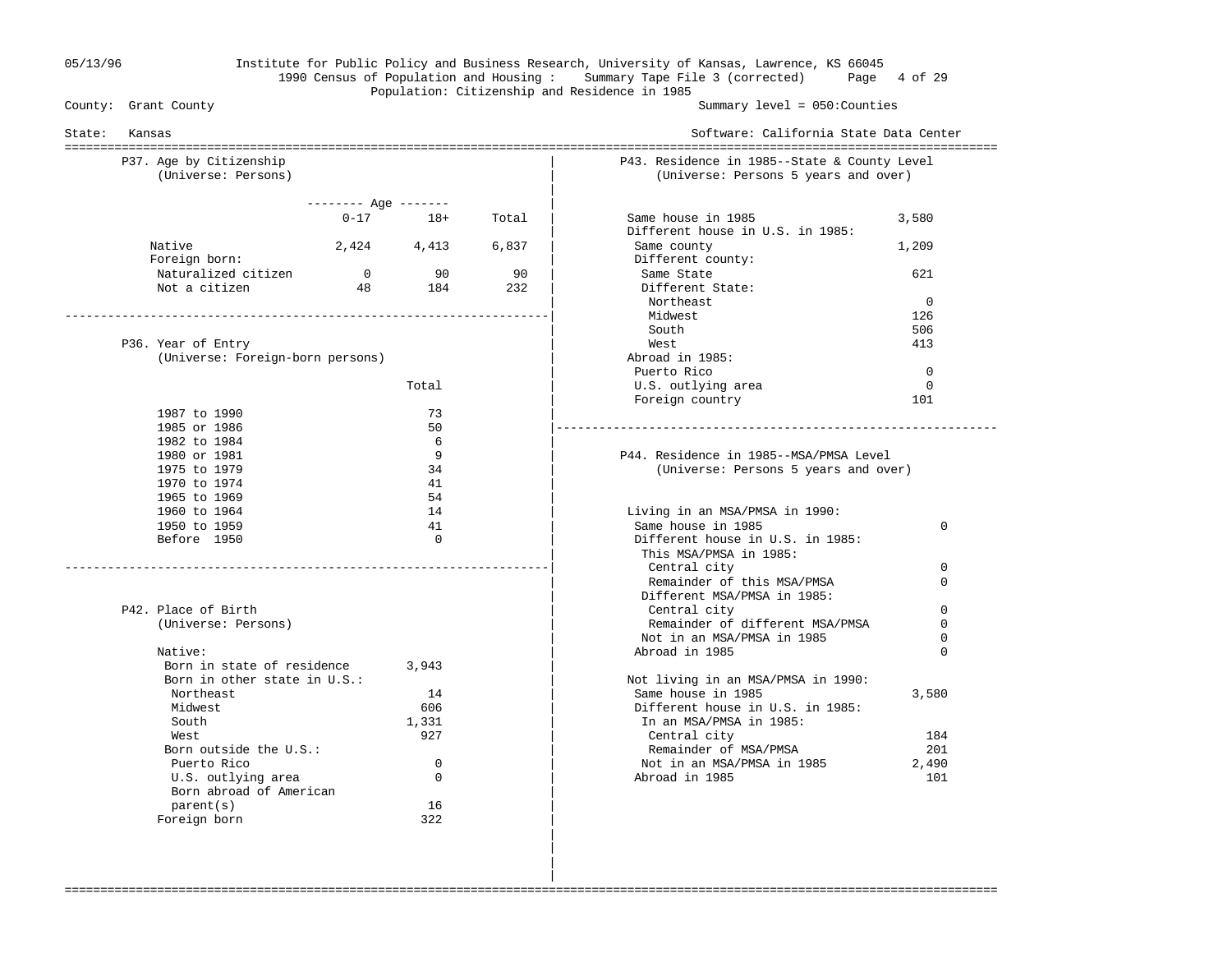| 05/13/96                                                                                                 |             |             |                                         |                                |              | Institute for Public Policy and Business Research, University of Kansas, Lawrence, KS 66045<br>1990 Census of Population and Housing: Summary Tape File 3 (corrected) Page 5 of 29 |                                  |
|----------------------------------------------------------------------------------------------------------|-------------|-------------|-----------------------------------------|--------------------------------|--------------|------------------------------------------------------------------------------------------------------------------------------------------------------------------------------------|----------------------------------|
| County: Grant County                                                                                     |             |             | Population: Language Spoken at Home     |                                |              | Summary level = 050: Counties                                                                                                                                                      |                                  |
| State:<br>Kansas                                                                                         |             |             |                                         |                                |              | Software: California State Data Center                                                                                                                                             |                                  |
| P28. Age by Language Spoken at Home and Ability to Speak English<br>(Universe: Persons 5 years and over) |             |             |                                         |                                |              | P29. Household Language and Linguistic<br>Isolation<br>(Universe: Households)                                                                                                      |                                  |
|                                                                                                          |             | $5 - 17$    | ----------- Age ----------<br>$18 - 64$ |                                |              |                                                                                                                                                                                    |                                  |
|                                                                                                          |             |             |                                         | $65 +$                         | Total        | English<br>Spanish:                                                                                                                                                                | 1,937                            |
| Speak only English                                                                                       |             | 1,582       | 3,292                                   | 581                            | 5,455        | Linguistically isolated<br>Not linguistically isolated                                                                                                                             | 123<br>319                       |
| Speak Spanish:                                                                                           |             |             |                                         |                                |              | Asian or Pacific Islander language:                                                                                                                                                |                                  |
| Speak English very well                                                                                  |             | 229<br>33   | 411<br>158                              | $7\phantom{.0}$<br>$\mathbf 0$ | 647<br>191   | Linguistically isolated                                                                                                                                                            | $\overline{0}$<br>$\overline{0}$ |
| Speak English well<br>Speak English not well / not at all                                                |             | 25          | 166                                     | 16                             | 207          | Not linguistically isolated<br>Other language:<br>Linguistically isolated                                                                                                          | $\overline{0}$                   |
| Speak Asian or Pacific Islander language:                                                                |             |             |                                         |                                |              | Not linguistically isolated                                                                                                                                                        | 53                               |
| Speak English very well                                                                                  |             | $\Omega$    | $\mathbf 0$                             | $\mathbf 0$                    | $\mathbf{0}$ |                                                                                                                                                                                    |                                  |
| Speak English well                                                                                       |             | $\Omega$    | $\mathbf 0$                             | $\mathbf 0$                    | $\Omega$     |                                                                                                                                                                                    |                                  |
| Speak English not well / not at all                                                                      |             | $\Omega$    | $\mathbf 0$                             | $\mathbf 0$                    | $\mathbf 0$  | P31. Language Spoken at Home                                                                                                                                                       |                                  |
| Speak other language:                                                                                    |             |             |                                         |                                |              | (Universe: Persons 5 years and over)                                                                                                                                               |                                  |
| Speak English very well                                                                                  |             | $\Omega$    | 34                                      | 9                              | 43           |                                                                                                                                                                                    |                                  |
| Speak English well                                                                                       |             | $\Omega$    | $7\overline{ }$                         | 6                              | 13           | Speak only English                                                                                                                                                                 | 5,455                            |
| Speak English not well / not at all                                                                      |             | $\Omega$    | $\mathbf 0$                             | $\Omega$                       | $\Omega$     | German                                                                                                                                                                             | 34                               |
|                                                                                                          |             |             |                                         |                                |              | Yiddish                                                                                                                                                                            | 0                                |
|                                                                                                          |             |             |                                         |                                |              | Other West Germanic language                                                                                                                                                       | $\overline{0}$                   |
|                                                                                                          |             |             |                                         |                                |              | Scandinavian                                                                                                                                                                       | 15                               |
|                                                                                                          |             |             |                                         |                                |              | Greek<br>Indic                                                                                                                                                                     | 0<br>$\overline{0}$              |
| P30. Age, Language Spoken at Home, and Linguistic Isolation                                              |             |             |                                         |                                |              | Italian                                                                                                                                                                            | $\overline{0}$                   |
| (Universe: Persons 5 years and over in households)                                                       |             |             |                                         |                                |              | French or French Creole                                                                                                                                                            | $\overline{7}$                   |
|                                                                                                          |             |             |                                         |                                |              | Portuguese or Portug. Creole                                                                                                                                                       | $\mathbf 0$                      |
|                                                                                                          |             |             | ---------------- Age ----------------   |                                |              | Spanish or Spanish Creole                                                                                                                                                          | 1,045                            |
|                                                                                                          |             |             | $5 - 13$ $14 - 17$ $18 - 64$ $65 +$     |                                | Total        | Polish                                                                                                                                                                             |                                  |
|                                                                                                          |             |             |                                         |                                |              | Russian                                                                                                                                                                            |                                  |
| Speak only English                                                                                       | 1,188       | 394         | 3,287                                   | 526                            | 5,395        | South Slavic                                                                                                                                                                       | 0                                |
|                                                                                                          |             |             |                                         |                                |              | Other Slavic language                                                                                                                                                              | $\mathbf 0$                      |
| Speak Spanish:                                                                                           |             |             |                                         |                                |              | Other Indo-European language                                                                                                                                                       | $\mathbf 0$                      |
| Linguistically isolated<br>Not linguistically isolated                                                   | 50<br>122   | 11<br>104   | 157<br>573                              | 16<br>7                        | 234<br>806   | Arabic<br>Tagalog                                                                                                                                                                  | $\Omega$                         |
|                                                                                                          |             |             |                                         |                                |              | Chinese                                                                                                                                                                            |                                  |
| Speak Asian or Pacific Islander                                                                          |             |             |                                         |                                |              | Hungarian                                                                                                                                                                          |                                  |
| language:                                                                                                |             |             |                                         |                                |              | Japanese                                                                                                                                                                           |                                  |
| Linguistically isolated                                                                                  | $\mathbf 0$ | $\mathbf 0$ | $\mathbf 0$                             | $\mathbf 0$                    | 0            | Mon-khmer                                                                                                                                                                          |                                  |
| Not linguistically isolated                                                                              | $\Omega$    | $\Omega$    | $\Omega$                                | $\mathbf 0$                    | $\Omega$     | Korean                                                                                                                                                                             |                                  |
|                                                                                                          |             |             |                                         |                                |              | Native No. American language                                                                                                                                                       |                                  |
| Speak other language:                                                                                    |             |             |                                         |                                |              | Vietnamese                                                                                                                                                                         |                                  |
| Linguistically isolated                                                                                  | $\mathbf 0$ | $\mathbf 0$ | $\mathbf 0$                             | $\mathbf 0$                    | $\mathbf 0$  |                                                                                                                                                                                    |                                  |
| Not linguistically isolated                                                                              | $\mathbf 0$ | $\Omega$    | 41                                      | 9                              | 50           | Other & unspecified languages                                                                                                                                                      | $\Omega$                         |
|                                                                                                          |             |             |                                         |                                |              |                                                                                                                                                                                    |                                  |

===================================================================================================================================

in the contract of the contract of the contract of the contract of the contract of the contract of the contract of in the contract of the contract of the contract of the contract of the contract of the contract of the contract of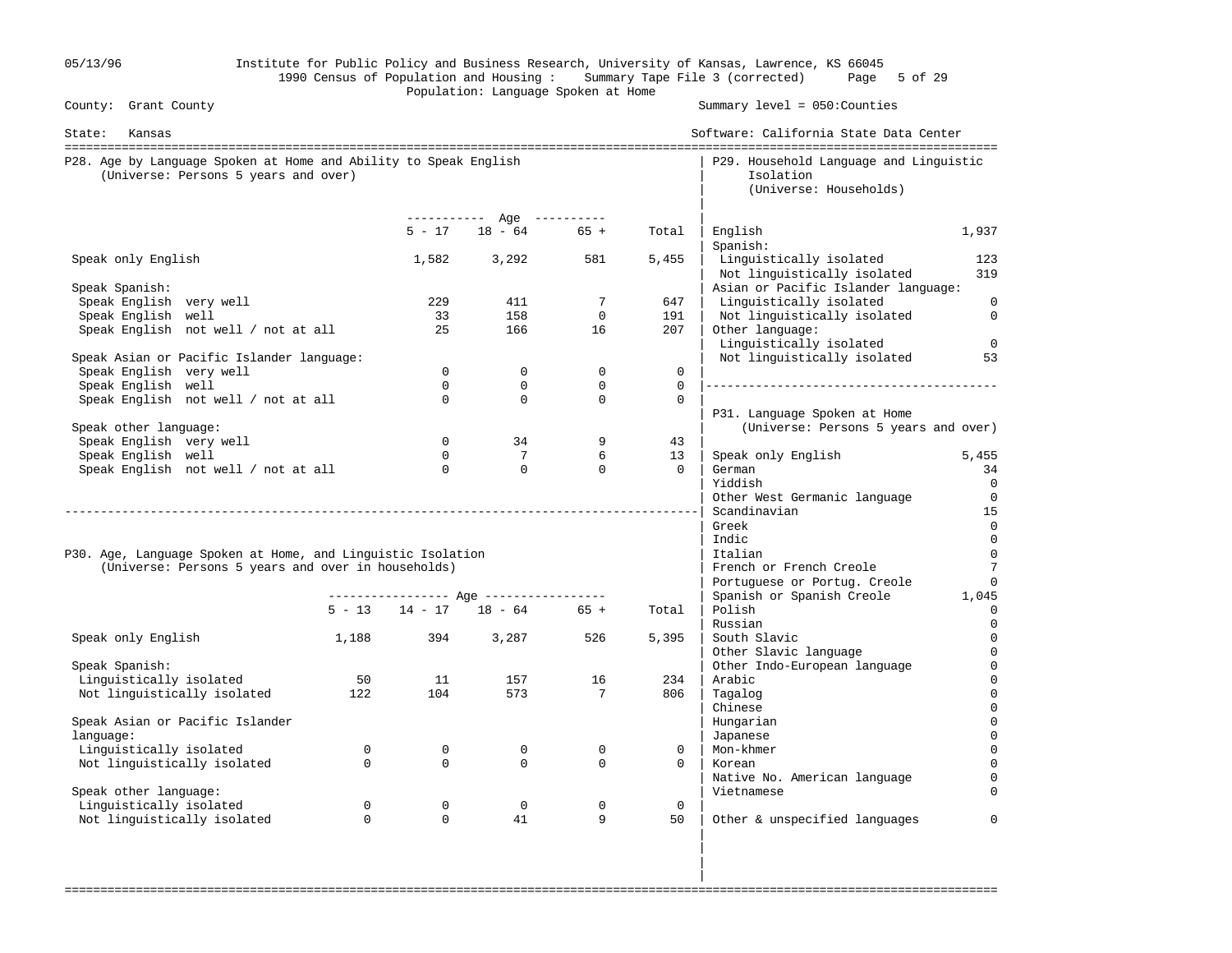### 05/13/96 Institute for Public Policy and Business Research, University of Kansas, Lawrence, KS 66045 1990 Census of Population and Housing : Summary Tape File 3 (corrected) Page 6 of 29 Population: Ancestry<br>
County: Grant County<br>
County: County<br>
County: County<br>
County: County<br>
County: County<br>
County: County<br>
County: County<br>
County: County<br>
County: County<br>
County: County<br>
County: County: County<br>
County: Co

| State:<br>Kansas                       |       |                                            | Software: California State Data Center |                 |                                  |  |  |
|----------------------------------------|-------|--------------------------------------------|----------------------------------------|-----------------|----------------------------------|--|--|
| P32. Ancestry<br>(Universe: Persons)   |       | P33/34/35. Ancestry<br>(Universe: Persons) | Reporting<br>Single<br>Ancestry        | Reporting       | Multiple<br>$---$ Ancestry $---$ |  |  |
| Ancestry specified:<br>Single ancestry | 4,174 |                                            | Only                                   | lst<br>Ancestry | 2nd<br>Ancestry                  |  |  |
| Multiple ancestry                      | 2,083 |                                            |                                        |                 | Reported Reported                |  |  |
| Ancestry unclassified                  | 42    | Arab                                       | $\Omega$                               | $\Omega$        | $\Omega$                         |  |  |
| Ancestry not reported                  | 860   | Austrian                                   | $\mathbf 0$                            | $\mathbf 0$     | $\mathbf 0$                      |  |  |
|                                        |       | Belgian                                    | $\Omega$                               | $\Omega$        | $\mathbf 0$                      |  |  |
|                                        |       | Canadian                                   | $\Omega$                               | $\Omega$        | 9                                |  |  |
|                                        |       | Czech                                      | 12                                     | $20^{\circ}$    | 46                               |  |  |
|                                        |       | Danish                                     | $\mathbf 0$                            | $7\overline{ }$ | 12                               |  |  |
|                                        |       | Dutch                                      | 65                                     | 180             | 208                              |  |  |
|                                        |       | English                                    | 337                                    | 587             | 255                              |  |  |
|                                        |       | Finnish                                    | $\mathbf 0$                            | $\mathbf 0$     | $\mathbf 0$                      |  |  |
|                                        |       | French (except Basque)                     | 65                                     | 127             | 117                              |  |  |
|                                        |       | French Canadian                            | $\mathbf 0$                            | $\mathbf 0$     | $\mathbf 0$                      |  |  |
|                                        |       | German                                     | 1,057                                  | 2,047           | 276                              |  |  |
|                                        |       | Greek                                      | $\Omega$                               | $\Omega$        | $\Omega$                         |  |  |
|                                        |       | Hungarian                                  | $\mathbf 0$                            | 9               | $\Omega$                         |  |  |
|                                        |       | Irish                                      | 280                                    | 612             | 586                              |  |  |
|                                        |       | Italian                                    | 27                                     | 27              | 47                               |  |  |
|                                        |       | Lithuanian                                 | 5                                      | 5               | 5                                |  |  |
|                                        |       | Norwegian                                  | 21                                     | 21              | 40                               |  |  |
|                                        |       | Polish                                     | 7                                      | 7               | 7                                |  |  |
|                                        |       | Portuguese                                 | $\Omega$                               | $\Omega$        | $\Omega$                         |  |  |
|                                        |       | Romanian                                   | $\mathbf 0$                            | $\mathbf 0$     | $\mathbf 0$                      |  |  |
|                                        |       | Russian                                    | 70                                     | 78              | 29                               |  |  |
|                                        |       | Scotch-Irish                               | 59                                     | 108             | 33                               |  |  |
|                                        |       | Scottish                                   | 16                                     | 79              | 8                                |  |  |
|                                        |       | Slovak                                     | 8                                      | 8               | 8                                |  |  |
|                                        |       | SubSaharan African                         | $\Omega$                               | $\Omega$        | $\Omega$                         |  |  |
|                                        |       | Swedish                                    | 31                                     | 81              | 47                               |  |  |
|                                        |       | Swiss                                      | 14                                     | 14              | 28                               |  |  |
|                                        |       | Ukrainian                                  | $\Omega$                               | $\overline{0}$  | $\mathbf 0$<br>$\Omega$          |  |  |
|                                        |       | United States or American                  | 382                                    | 382             |                                  |  |  |
|                                        |       | Welsh                                      | 15                                     | 15              | 39                               |  |  |
|                                        |       | West Indian (excl. Hispanic Origin)        | $\overline{0}$                         | $\mathbf 0$     | $\mathbf 0$                      |  |  |
|                                        |       | Yugoslavian                                | $\Omega$                               | $\Omega$        | $\Omega$                         |  |  |
|                                        |       | Race or Hispanic Origin groups             | 1,667                                  | 1,807           | 239                              |  |  |
|                                        |       | Other groups                               | 36                                     | 36              | 44                               |  |  |
|                                        |       |                                            |                                        |                 |                                  |  |  |
|                                        |       | Unclassified or not reported               | 902                                    | 902             | 5,076                            |  |  |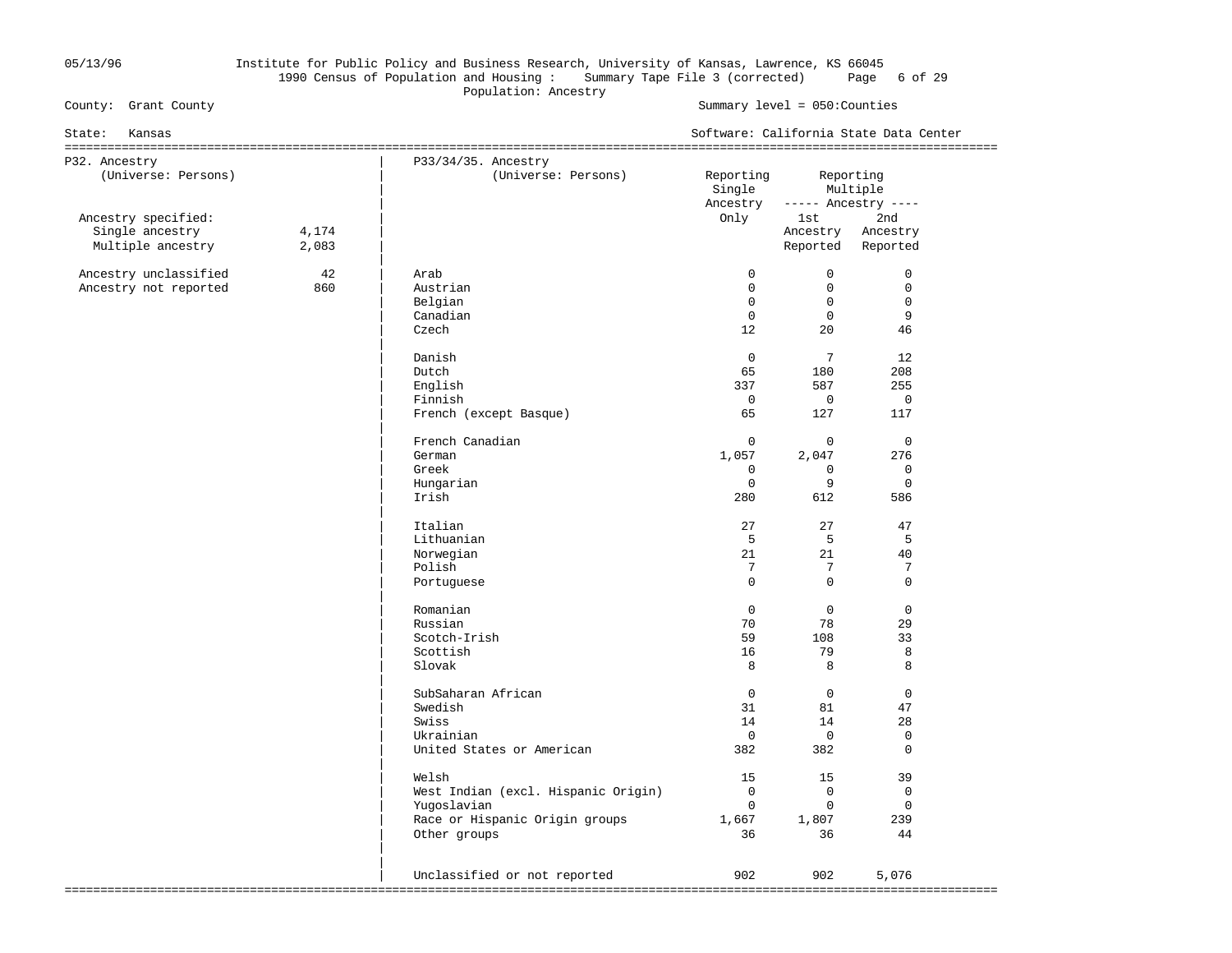## 05/13/96 Institute for Public Policy and Business Research, University of Kansas, Lawrence, KS 66045 1990 Census of Population and Housing : Summary Tape File 3 (corrected) Page 7 of 29 Population: Household Type and Relationship

| State:<br>Kansas                           |             |                |                                                                         |                             |             |             |                        | Software: California State Data Center    |         |                  |
|--------------------------------------------|-------------|----------------|-------------------------------------------------------------------------|-----------------------------|-------------|-------------|------------------------|-------------------------------------------|---------|------------------|
| P5/16. Persons in Household                |             |                | P19/20/21. Race/Ethnicity of Householder by Household Type and Presence |                             |             |             |                        |                                           |         |                  |
| (Universe: Households)                     |             |                |                                                                         | of Children Under 18 Years  |             |             | (Universe: Households) |                                           |         |                  |
| 1 person                                   |             | 415            |                                                                         |                             |             |             | Amer In                | Asian &                                   |         | Other * Hispanic |
| 2 persons                                  |             | 724            |                                                                         | Total                       | White       | Black       | Esk, Al                | Pac Isl                                   | Race    | Origin           |
| 3 persons                                  |             | 397            |                                                                         |                             |             |             |                        |                                           |         |                  |
| 4 persons                                  |             | 494            | Family households:                                                      |                             |             |             |                        |                                           |         |                  |
| 5 persons                                  |             | 246            | Married couple family:                                                  |                             |             |             |                        |                                           |         |                  |
| 6 persons                                  |             | 84             | With own                                                                |                             |             |             |                        |                                           |         |                  |
| 7 or more persons                          |             | 72             | children                                                                | 1,013                       | 900         | $\Omega$    | $\Omega$               | $\Omega$                                  | $113 *$ | 207              |
|                                            |             |                | No own                                                                  |                             |             |             |                        |                                           |         |                  |
| Total Households                           |             | 2,432          | children                                                                | 735                         | 638         | $\mathbf 0$ | 15                     | $\Omega$                                  | $82 *$  | 90               |
|                                            |             |                |                                                                         |                             |             |             |                        |                                           |         |                  |
|                                            |             |                | Other family:                                                           |                             |             |             |                        |                                           |         |                  |
| P17/18/40. Household Type and Relationship |             |                | Male householder, no                                                    |                             |             |             |                        |                                           |         |                  |
| (Universe: Persons)                        |             |                | wife present:                                                           |                             |             |             |                        |                                           |         |                  |
|                                            |             |                | With own                                                                |                             |             |             |                        |                                           |         |                  |
|                                            | $65+$       | Total          | childr.                                                                 | 70                          | 29          | $\Omega$    | $\Omega$               | $\Omega$                                  | $41 *$  | 41               |
| In family households:                      |             |                | No own                                                                  |                             |             |             |                        |                                           |         |                  |
| Householder                                | 210         | 1,967          | childr.                                                                 | 14                          | 14          | $\Omega$    | $\Omega$               | $\Omega$                                  | $0 *$   | $\Omega$         |
| Spouse                                     | 149         | 1,715          |                                                                         | Female householder, no      |             |             |                        |                                           |         |                  |
| Child:                                     |             |                | husband present:                                                        |                             |             |             |                        |                                           |         |                  |
| Natural or adopted                         |             | 2,366          | With own                                                                |                             |             |             |                        |                                           |         |                  |
| Stepchild                                  |             | 220            | childr.                                                                 | 96                          | 69          | $\Omega$    | $\Omega$               | $\Omega$                                  | $27 *$  | 34               |
| Grandchild                                 |             | 76             | No own                                                                  |                             |             |             |                        |                                           |         |                  |
| Other relatives                            | 9           | 120            | childr.                                                                 | 39                          | 39          | $\Omega$    | $\Omega$               |                                           |         |                  |
| Nonrelatives                               | $\Omega$    | 102            |                                                                         |                             |             |             |                        | $\Omega$                                  | $0 *$   | $\Omega$         |
|                                            |             |                | Nonfamily                                                               |                             |             |             |                        |                                           |         |                  |
| In nonfamily households:                   |             |                | households                                                              | 465                         | 436         | $\mathbf 0$ | $\mathbf 0$            |                                           |         |                  |
| Male householder:                          |             |                |                                                                         |                             |             |             |                        | $\Omega$                                  | $29 *$  | 70               |
| Living alone                               | 30          | 172            |                                                                         |                             |             |             |                        |                                           |         |                  |
| Not living alone                           | 6           | 37             |                                                                         |                             |             |             |                        |                                           |         |                  |
| Female householder:                        |             |                |                                                                         |                             |             |             |                        |                                           |         |                  |
| Living alone                               | 147         | 243            |                                                                         | P41. Group Quarters by Age  |             |             |                        | P24. Household Type by Age of Householder |         |                  |
| Not living alone                           | 7           | 13             |                                                                         | (Universe: Persons in group |             |             |                        | (Universe: Households)                    |         |                  |
| Nonrelatives                               | $\mathbf 0$ | 57             | quarters)                                                               |                             |             |             |                        |                                           |         |                  |
|                                            |             |                |                                                                         |                             |             |             |                        |                                           |         | Non-             |
| In group quarters:                         |             | 71             |                                                                         | Institutionalized persons:  |             |             |                        | Family                                    |         | Family           |
| Institutionalized                          | 61          | 5              |                                                                         |                             |             |             |                        | Hholds                                    |         | Hholds           |
| Correctional institutions                  |             |                | $0 - 17$ years                                                          |                             | $\mathbf 0$ |             |                        |                                           |         |                  |
| Nursing homes                              |             | 66<br>$\Omega$ | $18 - 64$ years                                                         |                             | 10          |             | $15 - 24$ years        |                                           | 162     | 5                |
| Mental hospitals                           |             |                | $65 + \text{years}$                                                     |                             | 61          |             | $25 - 34$ years        |                                           | 492     | 98               |
| Juvenile institutions                      |             | $\mathbf 0$    | Total                                                                   |                             | 71          |             | $35 - 44$ years        |                                           | 548     | 26               |
| Other institutions                         |             | $\Omega$       |                                                                         |                             |             |             | $45 - 54$ years        |                                           | 250     | 79               |
| Non-                                       |             |                |                                                                         | Other group quarters:       |             |             | $55 - 64$ years        |                                           | 305     | 67               |
| institutionalized                          | $\Omega$    | $\Omega$       |                                                                         |                             |             |             | $65 - 74$ years        |                                           | 151     | 86               |
| College dormitories                        |             | $\mathbf 0$    | $0 - 17$ years                                                          |                             | $\mathbf 0$ |             | $75 +$<br>years        |                                           | 59      | 104              |
| Military quarters                          |             | $\Omega$       | $18 - 64$ years                                                         |                             | 0           |             |                        |                                           |         |                  |
| Homeless shelters                          |             | $\Omega$       | $65 + \text{years}$                                                     |                             | 0           |             |                        |                                           |         |                  |
| Visible in street                          |             | $\Omega$       | Total                                                                   |                             | $\Omega$    |             |                        |                                           |         |                  |
| Other group quarters                       |             | 0              |                                                                         |                             |             |             |                        |                                           |         |                  |
|                                            |             |                |                                                                         |                             |             |             |                        |                                           |         |                  |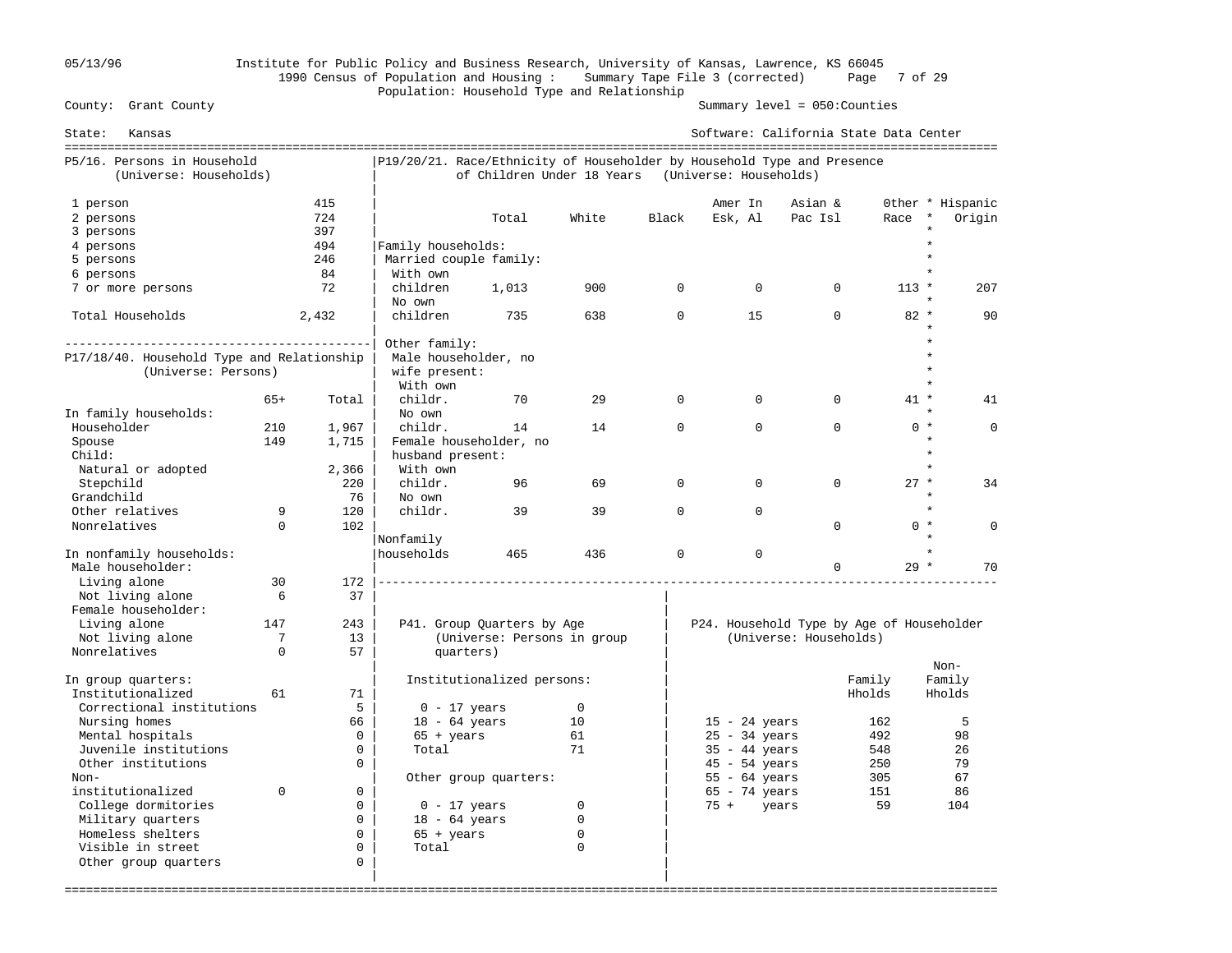### 05/13/96 Institute for Public Policy and Business Research, University of Kansas, Lawrence, KS 66045 1990 Census of Population and Housing : Summary Tape File 3 (corrected) Page 8 of 29 Population: Families, Subfamilies, and Marital Status<br>County: Grant County

Summary level =  $050$ : Counties

| State: Kansas                               |                              |           |                                                                                 |                |                   | Software: California State Data Center                                                        |             |
|---------------------------------------------|------------------------------|-----------|---------------------------------------------------------------------------------|----------------|-------------------|-----------------------------------------------------------------------------------------------|-------------|
| P4. Families<br>(Universe: Families)        |                              |           | P23. Family Type and Age of Children<br>(Universe: Own children under 18 years) |                |                   | P25. Subfamily Type and Presence of Own<br>Children Under 18 Years<br>(Universe: Subfamilies) |             |
|                                             |                              |           | In married-couple family:                                                       |                |                   |                                                                                               |             |
| Total                                       |                              | 1,967     | Under 3 years                                                                   | 260            |                   | Married-couple subfamily:                                                                     |             |
|                                             |                              |           | 3 and 4 years                                                                   | 200            | With own children |                                                                                               | $\mathbf 0$ |
|                                             |                              |           | 5 years                                                                         | 128            | No own children   |                                                                                               | $\Omega$    |
|                                             |                              |           | 6 to 11 years                                                                   | 790            |                   |                                                                                               |             |
|                                             |                              |           | 12 and 13 years                                                                 | 219            |                   | Mother-child subfamily                                                                        | 19          |
| P22. Family Type and Presence of Children   |                              |           | 14 years                                                                        | 77             |                   | Father-child subfamily                                                                        | 17          |
| 18 Years and Over<br>(Universe: Families)   |                              |           | 15 to 17 years                                                                  | 314            |                   |                                                                                               |             |
|                                             |                              |           | In other family:                                                                |                |                   |                                                                                               |             |
| Married-couple family:                      |                              |           | Male householder, no spouse:                                                    |                |                   |                                                                                               |             |
| With children 18 years & over               |                              | 228       | Under 3 years                                                                   | 18             |                   | P26. Subfamily type and relationship                                                          |             |
| No children 18 years & over                 |                              | 1,520     | 3 and 4 years                                                                   | 17             |                   | (Universe: Persons in Subfamilies)                                                            |             |
|                                             |                              |           | 5 years                                                                         | 16             |                   |                                                                                               |             |
| Other family:                               |                              |           | 6 to 11 years                                                                   | 30             |                   | Persons in married-couple subfamily:                                                          |             |
| Male householder, no spouse:                |                              |           | 12 and 13 years                                                                 | $\overline{0}$ |                   |                                                                                               |             |
| With children 18 years & over               |                              | 10        | 14 years                                                                        | 13             |                   | Reference person                                                                              | 0           |
| No children 18 years & over                 |                              | 74        | 15 to 17 years                                                                  | 6              | Spouse            |                                                                                               | $\Omega$    |
|                                             |                              |           |                                                                                 |                | Child             |                                                                                               | $\Omega$    |
| Female householder, no spouse:              |                              |           | Female householder, no spouse:                                                  |                |                   |                                                                                               |             |
| With children 18 years & over               |                              | 47        | Under 3 years                                                                   | 28             |                   | Persons in mother-child subfamily:                                                            |             |
| No children 18 years & over                 |                              | 88        | 3 and 4 years                                                                   | 32             |                   |                                                                                               |             |
|                                             |                              |           | 5 years                                                                         | $\overline{0}$ | Parent            |                                                                                               | 19          |
|                                             |                              |           | 6 to 11 years                                                                   | 58             | Child             |                                                                                               | 41          |
|                                             |                              |           | 12 and 13 years                                                                 | 41             |                   |                                                                                               |             |
|                                             |                              |           | 14 years                                                                        | 11             |                   | Persons in father-child subfamily:                                                            |             |
|                                             |                              |           | 15 to 17 years                                                                  | 50             |                   |                                                                                               |             |
| P38/39. Marital Status by Age and Aggregate | Number of Children Ever Born |           |                                                                                 |                | Parent<br>Child   |                                                                                               | 17<br>17    |
|                                             |                              |           |                                                                                 |                |                   |                                                                                               |             |
|                                             |                              |           |                                                                                 |                |                   |                                                                                               |             |
|                                             |                              | Aggregate | P27. Sex by Marital Status                                                      |                |                   |                                                                                               |             |
|                                             |                              | Number of | (Universe: Persons 15 years and over)                                           |                |                   |                                                                                               |             |
|                                             |                              | Children  |                                                                                 |                |                   |                                                                                               |             |
|                                             | Females                      | Ever Born |                                                                                 |                |                   |                                                                                               |             |
| Never married:                              |                              |           |                                                                                 | Male           | Female            | Total                                                                                         |             |
| $15 - 24$ years                             | 312                          | 14        |                                                                                 |                |                   |                                                                                               |             |
| $25 - 34$ years                             | 43<br>$\overline{0}$         | 9<br>0    | Never married                                                                   | 488            | 382               | 870                                                                                           |             |
| $35 - 44$ years<br>45 + years               | 27                           | 8         | Married:                                                                        |                | 1,712             | 3,463                                                                                         |             |
|                                             |                              |           | Spouse present<br>Spouse absent:                                                | 1,751          |                   |                                                                                               |             |
| Ever married:                               |                              |           | Separated                                                                       | 14             | $\overline{0}$    | 14                                                                                            |             |
| $15 - 24$ years                             | 213                          | 145       | Other                                                                           | 33             | 54                | 87                                                                                            |             |
| $25 - 34$ years                             | 526                          | 1,136     | Widowed                                                                         | 50             | 262               | 312                                                                                           |             |
| $35 - 44$ years                             | 500                          | 1,324     | Divorced                                                                        | 154            | 195               | 349                                                                                           |             |
| $45 +$ years                                | 984                          | 3,082     |                                                                                 |                |                   |                                                                                               |             |
|                                             |                              |           |                                                                                 |                |                   |                                                                                               |             |
|                                             |                              |           |                                                                                 |                |                   |                                                                                               |             |
|                                             |                              |           |                                                                                 |                |                   |                                                                                               |             |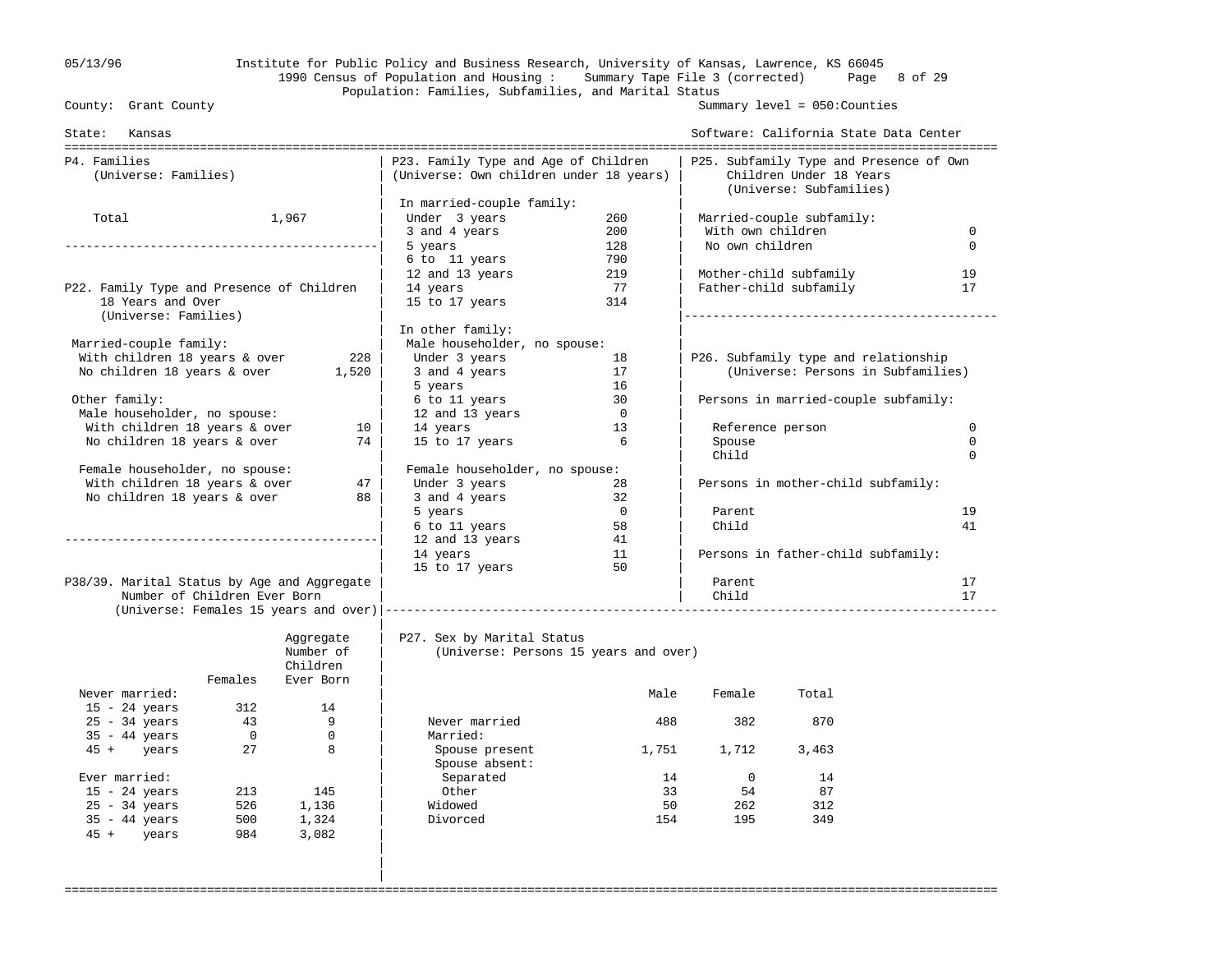## 05/13/96 Institute for Public Policy and Business Research, University of Kansas, Lawrence, KS 66045 1990 Census of Population and Housing : Summary Tape File 3 (corrected) Page 9 of 29 Population: Transportation to and Place of Work

Summary level =  $050$ : Counties

| State:<br>Kansas                                                                                                                                                                                                                                                                                                                                     |                                                             |                                                                                                                                                                                              |                                                                                                                | Software: California State Data Center                                                                                                                                                                                                                                                                                                                                                                                                                                                          |                                                                                                 |
|------------------------------------------------------------------------------------------------------------------------------------------------------------------------------------------------------------------------------------------------------------------------------------------------------------------------------------------------------|-------------------------------------------------------------|----------------------------------------------------------------------------------------------------------------------------------------------------------------------------------------------|----------------------------------------------------------------------------------------------------------------|-------------------------------------------------------------------------------------------------------------------------------------------------------------------------------------------------------------------------------------------------------------------------------------------------------------------------------------------------------------------------------------------------------------------------------------------------------------------------------------------------|-------------------------------------------------------------------------------------------------|
| P45/46/47/48. Place of Work<br>(Universe: Workers 16 years<br>and over)                                                                                                                                                                                                                                                                              |                                                             | P49. Means of Transportation to Work<br>(Universe: Workers 16 years<br>and over)                                                                                                             |                                                                                                                | P50/51. Travel Time to Work<br>(Universe: Workers 16 years<br>and over)                                                                                                                                                                                                                                                                                                                                                                                                                         |                                                                                                 |
| Worked in State of residence:<br>Worked in county of residence<br>Worked out of county of residence                                                                                                                                                                                                                                                  | 3,064<br>258                                                | Car, truck, or van:<br>Drove alone<br>Carpooled                                                                                                                                              | 2,624<br>446                                                                                                   | Did not work at home:<br>$0 - 4$ minutes<br>$5 - 9$ minutes<br>$10 - 14$ minutes                                                                                                                                                                                                                                                                                                                                                                                                                | 494<br>1,387<br>400                                                                             |
| Worked outside State of residence<br>*****************************                                                                                                                                                                                                                                                                                   | 48                                                          | Public transportation:<br>Bus or trolley bus<br>Streetcar/trolley car                                                                                                                        | $\Omega$<br>$\mathbf{0}$                                                                                       | $15 - 19$ minutes<br>$20 - 24$ minutes<br>$25 - 29$ minutes                                                                                                                                                                                                                                                                                                                                                                                                                                     | 411<br>181<br>63                                                                                |
| Living in an MSA/PMSA:<br>Worked in MSA/PMSA of residence:<br>Central city<br>Remainder of this MSA/PMSA<br>Worked outside MSA/PMSA of residence:<br>Worked in a different MSA/PMSA:<br>Central city<br>Remain. of a different MSA/PMSA<br>Worked outside of any MSA/PMSA                                                                            | $\Omega$<br>$\Omega$<br>$\Omega$<br>$\mathbf 0$<br>$\Omega$ | Subway or elevated<br>Railroad<br>Ferryboat<br>Taxicab<br>Motorcycle<br>Bicycle<br>Walked<br>Other means<br>Worked at home                                                                   | $\Omega$<br>$\overline{0}$<br>$\mathbf{0}$<br>$\mathbf 0$<br>$\mathbf{0}$<br>$\overline{0}$<br>53<br>49<br>198 | $30 - 34$ minutes<br>$35 - 39$ minutes<br>$40 - 44$ minutes<br>$45 - 59$ minutes<br>$60 - 89$ minutes<br>90 or more minutes<br>Worked at home                                                                                                                                                                                                                                                                                                                                                   | 143<br>$\mathbf 0$<br>$\overline{7}$<br>24<br>42<br>20<br>198                                   |
| Not living in an MSA/PMSA:<br>Worked in an MSA/PMSA:<br>Central city<br>Remainder of MSA/PMSA<br>Worked outside of any MSA/PMSA<br>*****************************                                                                                                                                                                                     | 26<br>$\mathbf{0}$<br>3,344                                 | Total workers<br>------------------------------------<br>P53. Private Vehicle Occupancy<br>(Universe: Workers 16 years<br>and over)                                                          | 3,370                                                                                                          | Mean travel time to work<br>P52. Time Leaving Home to Go to Work<br>(Universe: Workers 16 years and<br>and over)                                                                                                                                                                                                                                                                                                                                                                                | 11 minutes                                                                                      |
| Living in a place:<br>Worked in place of residence<br>Worked outside place of residence<br>Not living in a place<br>*****************************<br>Living in the 9 Northeastern States:<br>Worked in the minor civil<br>division of residence<br>Worked outside minor civil<br>division of residence<br>Not living in the 9 Northeastern<br>States | 1,615<br>967<br>788<br>$\Omega$<br>$\mathbf 0$<br>3,370     | Car, truck, or van:<br>Drove alone<br>In 2-person carpool<br>In 3-person carpool<br>In 4-person carpool<br>In 5-person carpool<br>In 6-person carpool<br>In 7-or-more carpool<br>Other means | 2,624<br>323<br>84<br>27<br>$\overline{0}$<br>6<br>6<br>300                                                    | Did not work at home:<br>$12:00$ a.m. - $4:59$ a.m.<br>$5:00$ a.m. - $5:29$ a.m.<br>$5:30$ a.m. - $5:59$ a.m.<br>$6:00$ a.m. - $6:29$ a.m.<br>$6:30$ a.m. - $6:59$ a.m.<br>$7:00$ a.m. $-7:29$ a.m.<br>$7:30$ a.m. - $7:59$ a.m.<br>$8:00$ a.m. - $8:29$ a.m.<br>$8:30$ a.m. - $8:59$ a.m.<br>$9:00$ a.m. - $9:59$ a.m.<br>$10:00$ a.m. - $10:59$ a.m.<br>$11:00$ a.m. - $11:59$ a.m.<br>$12:00 \text{ p.m.} - 3:59 \text{ p.m.}$<br>$4:00 \text{ p.m.} - 11:59 \text{ p.m.}$<br>Worked at home | 35<br>70<br>88<br>238<br>305<br>638<br>614<br>391<br>223<br>137<br>53<br>6<br>124<br>250<br>198 |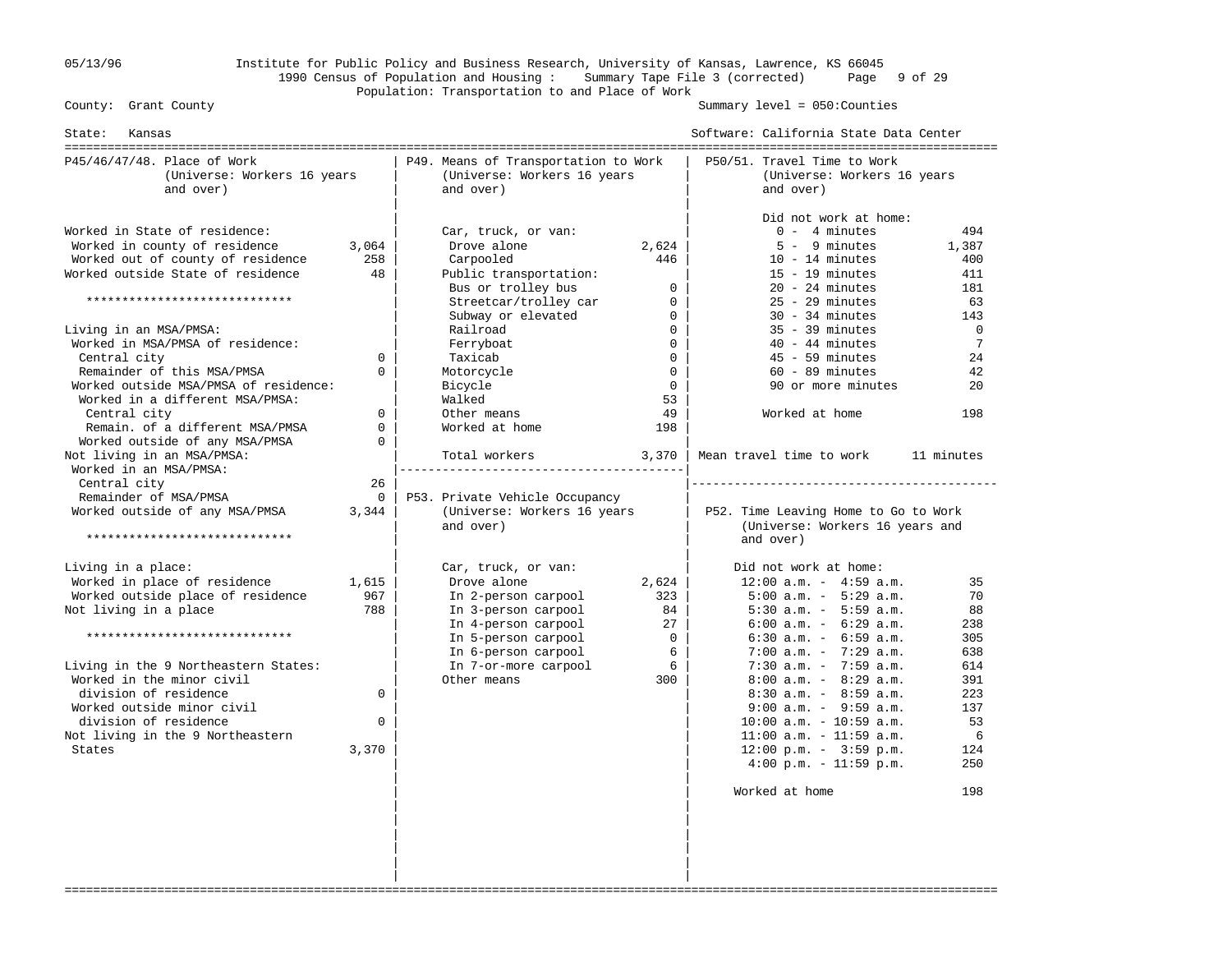## 05/13/96 Institute for Public Policy and Business Research, University of Kansas, Lawrence, KS 66045 1990 Census of Population and Housing : Summary Tape File 3 (corrected) Page 10 of 29 Population: School Enrollment and Educational Attainment<br>County: Grant County

Summary level =  $050$ : Counties

| Kansas<br>State:                                                                     |             |                                                                          |              |                                      |               |                     | Software: California State Data Center |                                        |                    |
|--------------------------------------------------------------------------------------|-------------|--------------------------------------------------------------------------|--------------|--------------------------------------|---------------|---------------------|----------------------------------------|----------------------------------------|--------------------|
| P54. School Enrollment and Type of<br>School (Universe: Persons 3 years<br>and over) |             | P55/56. Race and Hispanic Origin by School Enrollment and Type of School |              | (Universe: Persons 3 years and over) |               |                     |                                        |                                        |                    |
| Enrolled in preprimary school:<br>Public school<br>Private school                    | 126<br>12   | Enrolled<br>in school:                                                   | Total        | White                                | Black         | Amer In<br>Esk, Al  | Asian &<br>Pac Isl                     | Other *<br>Race *                      | Hispanic<br>Origin |
| Enrolled in elementary or<br>high school:<br>Public school<br>Private school         | 1,675<br>37 | Preprimary<br>school<br>Elementary<br>or high                            | 138          | 110                                  | $\mathbf 0$   | $\Omega$            | $\Omega$                               | $28 *$<br>$\star$                      | 35                 |
| Enrolled in college:<br>Public school<br>Private school                              | 166<br>42   | school<br>College<br>Not                                                 | 1,712<br>208 | 1,456<br>168                         | 0<br>$\Omega$ | 5<br>$\Omega$<br>87 | 0<br>$\Omega$<br>$\Omega$              | $251 *$<br>$40*$<br>$\star$<br>$607 *$ | 456<br>40          |
| Not enrolled in school                                                               | 4,769       | enrolled                                                                 | 4,769        | 4,075                                |               |                     |                                        |                                        | 926                |

### P57/58/59/60. Educational Attainment by Race and Hispanic Origin (Universe: Persons 18 years and over)

|                                               | Persons<br>$18 +$ |       |       |             | 25<br>Persons      |                    |                              |                    |
|-----------------------------------------------|-------------------|-------|-------|-------------|--------------------|--------------------|------------------------------|--------------------|
|                                               | Total             | Total | White | Black       | Amer In<br>Esk, Al | Asian &<br>Pac Isl | Other *<br>Race *<br>$\star$ | Hispanic<br>Origin |
| Less than 9th grade<br>9th to 12th grade,     | 648               | 548   | 366   | $\mathbf 0$ | 19                 | 0                  | $163 *$<br>$\star$           | 336                |
| no diploma                                    | 594               | 475   | 362   | 0           | $\mathbf 0$        | 0                  | $113 *$                      | 146                |
| High school graduate                          | 1,627             | 1,412 | 1,310 | $\Omega$    | 15                 | 0                  | $87 *$                       | 116                |
| Some college, no degree                       | 1,027             | 928   | 892   | 0           | $\Omega$           | 0                  | $36 *$                       | 47                 |
| Associate degree                              | 219               | 192   | 162   | 0           | 8                  | 0                  | $22 *$                       | 22                 |
| Bachelor's degree<br>Graduate or professional | 365               | 354   | 354   | 0           | $\Omega$           | 0                  | $0 *$<br>$\star$             | $\Omega$           |
| degree                                        | 207               | 207   | 202   | $\mathbf 0$ | 5                  | 0                  | $0 *$<br>$\star$             | 7                  |
|                                               |                   |       |       |             |                    |                    | $\star$                      |                    |
| Total                                         | 4,687             | 4,116 | 3,648 | $\mathbf 0$ | 47                 | 0                  | $421 *$                      | 674                |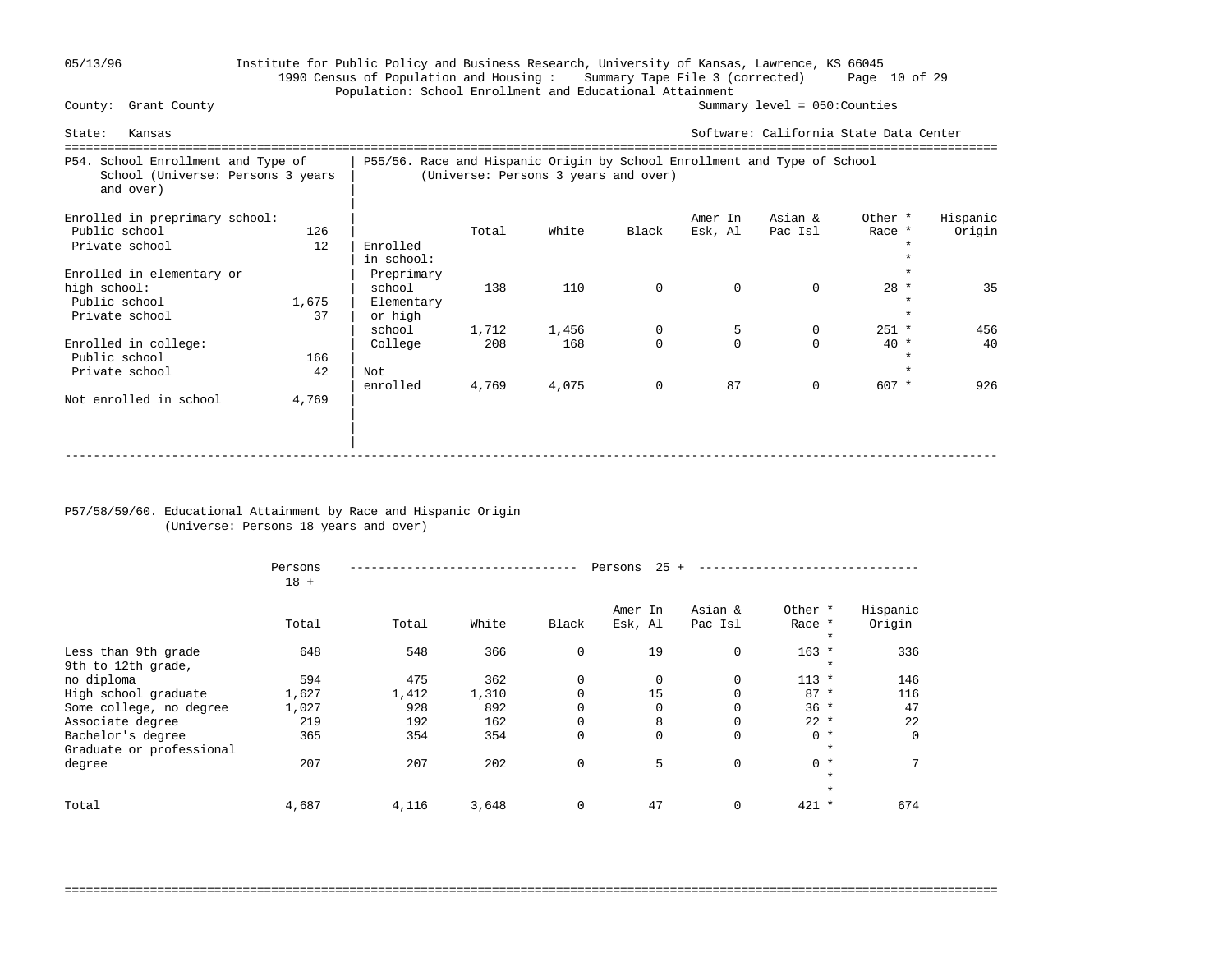## 05/13/96 Institute for Public Policy and Business Research, University of Kansas, Lawrence, KS 66045 1990 Census of Population and Housing : Summary Tape File 3 (corrected) Page 11 of 29 Population: Education and Employment Status

Summary level =  $050$ : Counties

State: Kansas Software: California State Data Center

===================================================================================================================================

===================================================================================================================================

P61/62/63. School Enrollment, Educational Attainment, and Employment Status by Race and Hispanic Origin

(Universe: Persons 16 to 19 years)

----------------------------- Persons 16 to 19 Years --------------------------

|                                         | Total    | White       | Black       | Amer In<br>Esk, Al | Asian &<br>Pac Isl | Other<br>Race | $\star$<br>*<br>$\star$ | Hispanic<br>Origin |
|-----------------------------------------|----------|-------------|-------------|--------------------|--------------------|---------------|-------------------------|--------------------|
| In Armed Forces:<br>Enrolled in school: |          |             |             |                    |                    |               | $\star$                 |                    |
| High school graduate                    | $\Omega$ | $\Omega$    | $\Omega$    | 0                  | 0                  | $\Omega$      | $\star$                 | $\Omega$           |
| Not high school graduate                | $\Omega$ | $\mathbf 0$ | 0           | $\mathbf 0$        | $\Omega$           | $\Omega$      | $\star$<br>$\star$      | $\Omega$           |
| Not enrolled in school:                 |          |             |             |                    |                    |               | $\star$                 |                    |
| High school graduate                    | 0        | $\mathbf 0$ | $\mathbf 0$ | 0                  | $\Omega$           | $\Omega$      | $\star$                 | $\mathbf 0$        |
| Not high school graduate                | $\Omega$ | $\Omega$    | $\Omega$    | $\Omega$           | $\Omega$           | $\Omega$      | $^\star$<br>$\star$     | $\Omega$           |
| Civilian:                               |          |             |             |                    |                    |               | $\star$                 |                    |
| Enrolled in school:                     |          |             |             |                    |                    |               | $\star$                 |                    |
| Employed                                | 156      | 134         | $\Omega$    | $\Omega$           | $\Omega$           | 22            | $^\ast$                 | 28                 |
| Unemployed                              | 26       | 6           | 0           | 0                  | 0                  | 20            | $\star$                 | 20                 |
| Not in labor force                      | 169      | 148         | $\Omega$    | $\Omega$           | $\Omega$           | 21            | $^\star$                | 57                 |
| Not enrolled in school:                 |          |             |             |                    |                    |               | $\star$<br>$\star$      |                    |
| High school graduate:                   |          |             |             |                    |                    |               | $\star$                 |                    |
| Employed                                | 42       | 14          | $\Omega$    | 6                  | $\Omega$           | 22            | $\ast$                  | 22                 |
| Unemployed                              | $\Omega$ | $\mathbf 0$ | 0           | 0                  | $\Omega$           | $\Omega$      | $^\star$                | $\overline{0}$     |
| Not in labor force                      | 22       | 22          | $\Omega$    | $\Omega$           | $\Omega$           | $\Omega$      | $\star$                 | $\Omega$           |
| Not high school graduate:               |          |             |             |                    |                    |               | $\star$<br>$\star$      |                    |
| Employed                                | 14       | 14          | $\Omega$    | 0                  | $\Omega$           | $\Omega$      | $\ast$                  | $\Omega$           |
| Unemployed                              | 16       | 7           | 0           | 0                  | 0                  | 9             | $\star$                 | 16                 |
| Not in labor force                      | 8        | 8           | $\Omega$    | $\Omega$           | $\Omega$           | $\Omega$      | $\star$                 | 8                  |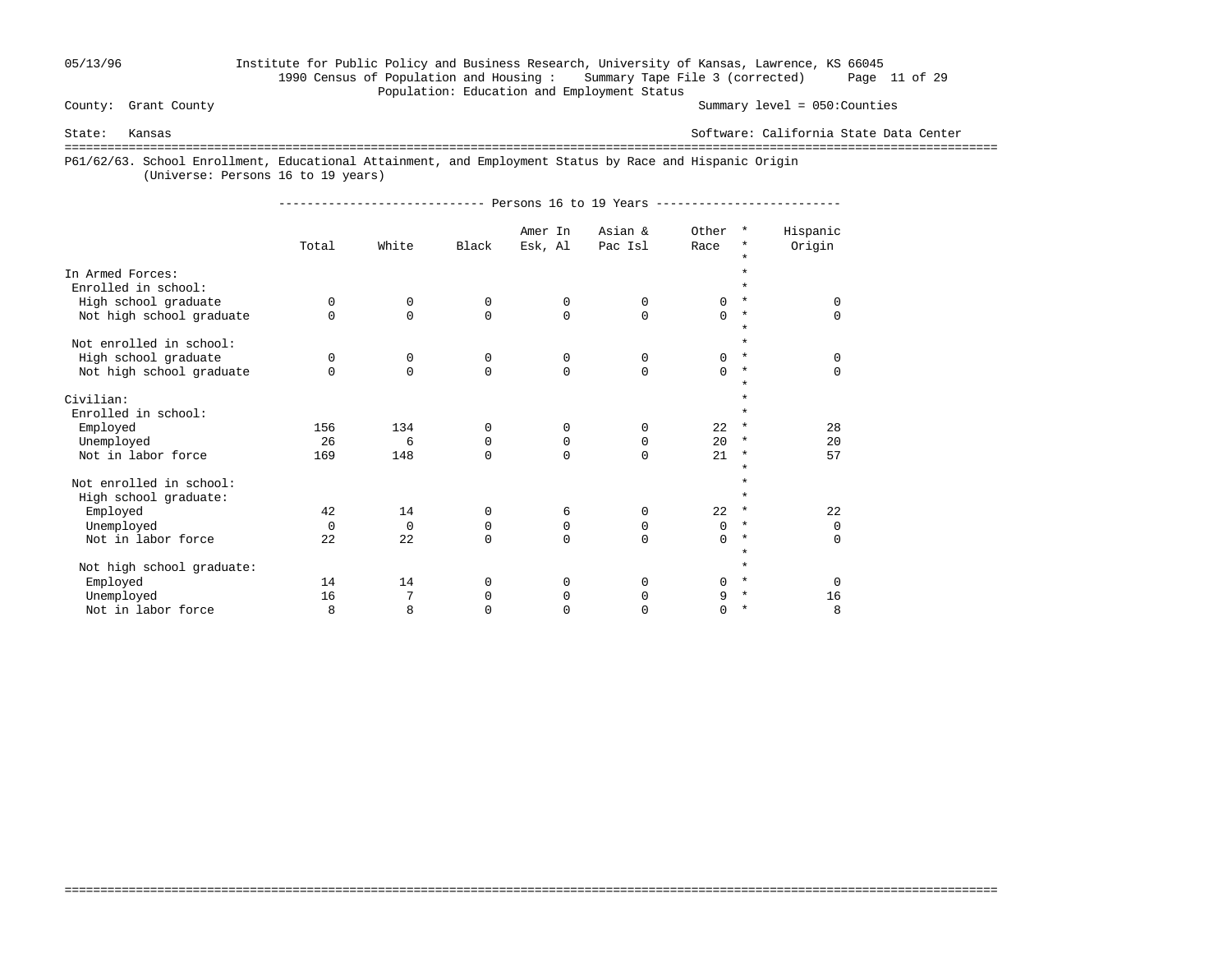05/13/96 Institute for Public Policy and Business Research, University of Kansas, Lawrence, KS 66045 1990 Census of Population and Housing : Summary Tape File 3 (corrected) Page 12 of 29 Population: Industry and Occupation<br>
County: Grant County

Summary level =  $050$ : Counties

| State:<br>Kansas                                                            |              |                                                                    |     | Software: California State Data Center<br>-------------------------------------- |     |
|-----------------------------------------------------------------------------|--------------|--------------------------------------------------------------------|-----|----------------------------------------------------------------------------------|-----|
| P75. Sex by Work Status in 1989<br>(Universe: Persons 16 years<br>and over) |              | P77. Industry<br>(Universe: Employed persons<br>16 years and over) |     | P78. Occupation<br>(Universe: Employed persons<br>16 years and over)             |     |
| Male:                                                                       |              |                                                                    |     | Managerial & professional specialty<br>occupations:                              |     |
| Worked in 1989                                                              | 2,203        | Agriculture, forestry, &                                           |     | Executive, administrative, &                                                     |     |
| Did not work in 1989                                                        | 251          | fisheries                                                          | 537 | managerial                                                                       | 270 |
|                                                                             |              |                                                                    |     | Professional specialty                                                           | 268 |
| Female:                                                                     |              | Mining                                                             | 429 |                                                                                  |     |
| Worked in 1989                                                              |              | Construction                                                       | 235 | Technical, sales &                                                               |     |
| Did not work in 1989                                                        | 1,606<br>929 |                                                                    |     | administrative support:<br>Technicians & related                                 |     |
|                                                                             |              | Manufacturing:                                                     |     | support                                                                          | 42  |
|                                                                             |              | Nondurable goods                                                   | 205 | Sales                                                                            | 236 |
|                                                                             |              | Durable goods                                                      | 16  | Administrative support,                                                          |     |
|                                                                             |              |                                                                    |     | including clerical                                                               | 526 |
|                                                                             |              | Transportation                                                     | 85  |                                                                                  |     |
|                                                                             |              |                                                                    |     | Service occupations:                                                             |     |
|                                                                             |              | Communications & other                                             |     | Private household                                                                | 19  |
| P79. Class of Worker                                                        |              | public utilities                                                   | 244 | Protective service<br>Service, except protective                                 | 46  |
| (Universe: Employed persons                                                 |              | Wholesale trade                                                    | 146 | and household                                                                    | 484 |
| 16 years and over)                                                          |              |                                                                    |     |                                                                                  |     |
|                                                                             |              | Retail trade                                                       | 411 | Farming, forestry, &                                                             |     |
|                                                                             |              |                                                                    |     | fishing occupations                                                              | 431 |
|                                                                             |              | Finance, insurance, &                                              |     |                                                                                  |     |
|                                                                             |              | real estate                                                        | 128 | Precision production,                                                            |     |
| Private for profit                                                          |              |                                                                    |     | craft, & repair occupations                                                      | 610 |
| wage and salary                                                             | 2,257        | Services:<br>Business & repair services                            | 72  | Operators, fabricators,                                                          |     |
| Private not-for-profit                                                      |              | Personal services                                                  | 95  | & laborers:                                                                      |     |
| wage and salary                                                             | 179          | Entertainment & recreation                                         | 31  | Machine operators,                                                               |     |
|                                                                             |              | Professional & related services:                                   |     | assemblers & inspectors                                                          | 187 |
| Local government                                                            | 442          | Health services                                                    | 187 | Transportation &                                                                 |     |
| State government                                                            | 41           | Educational services                                               | 378 | material moving occupations                                                      | 189 |
| Federal government                                                          | 40           | Other professional & related                                       |     | Handlers, equipment cleaners,                                                    |     |
|                                                                             |              | services                                                           | 112 | helpers, & laborers                                                              | 117 |
| Self-employed                                                               | 458          | Public administration                                              | 114 |                                                                                  |     |
| Unpaid family                                                               | 8            |                                                                    |     |                                                                                  |     |
|                                                                             |              |                                                                    |     |                                                                                  |     |
|                                                                             |              |                                                                    |     |                                                                                  |     |
|                                                                             |              |                                                                    |     |                                                                                  |     |
|                                                                             |              |                                                                    |     |                                                                                  |     |
|                                                                             |              |                                                                    |     |                                                                                  |     |
|                                                                             |              |                                                                    |     |                                                                                  |     |
|                                                                             |              |                                                                    |     |                                                                                  |     |
|                                                                             |              |                                                                    |     |                                                                                  |     |

===================================================================================================================================

 | | | | | |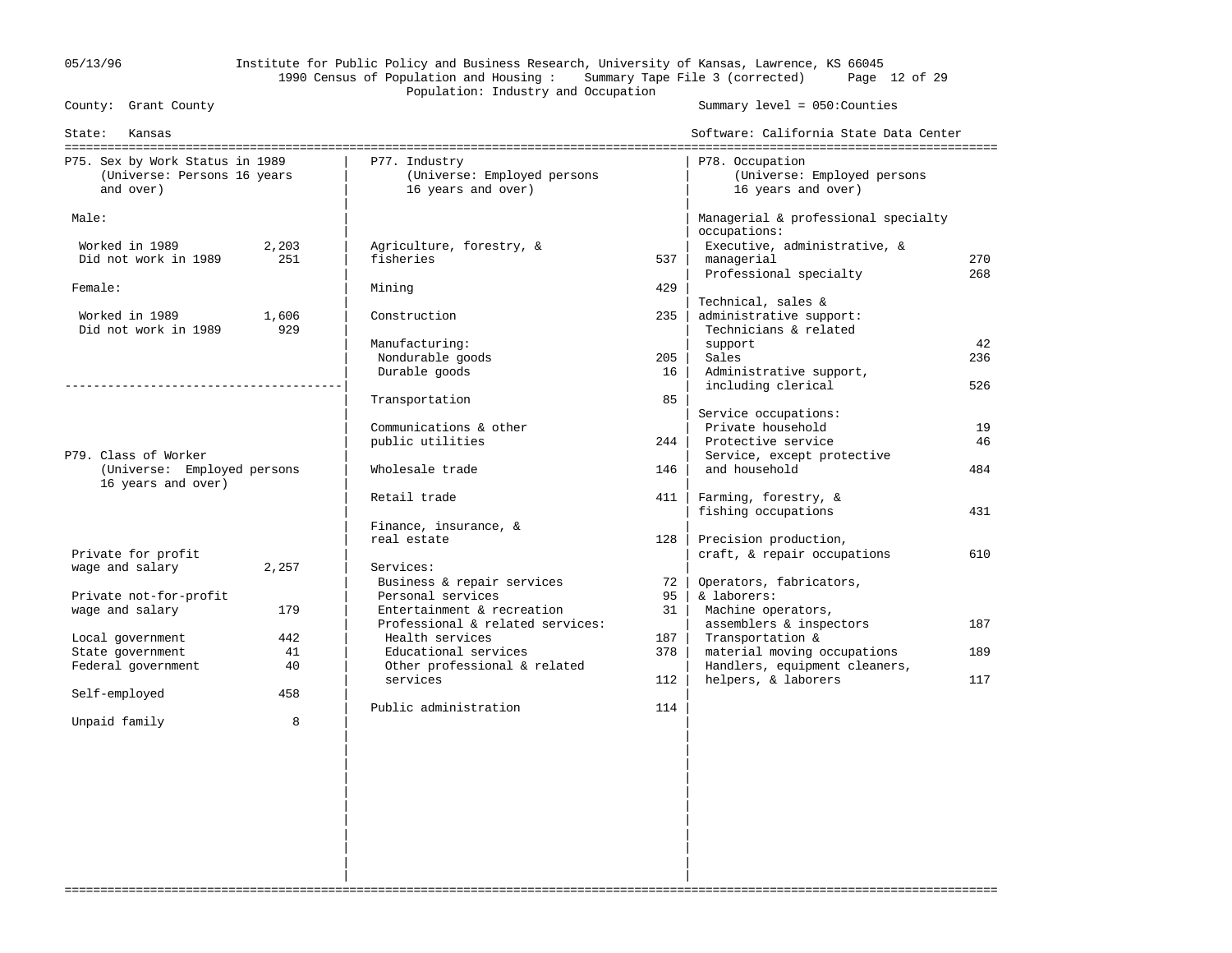### 05/13/96 Institute for Public Policy and Business Research, University of Kansas, Lawrence, KS 66045 1990 Census of Population and Housing : Summary Tape File 3 (corrected) Page 13 of 29 Population: Labor Force Status<br>
County: Grant County

Summary level =  $050$ : Counties

State: Kansas Software: California State Data Center =================================================================================================================================== P76. Sex by Work Status in 1989, Usual Hours Worked per Week in 1989, and Weeks Worked in 1989 (Universe: Persons 16 years and over) --------------------------------- Usual Hours Worked ----------------------------------

|                 |       | Total Persons 16+ |       | -------- | $35 + Hours$ ------- |       |      | $--- 15$ to 34 Hours $---$ |       | ------- | 1 to 14 Hours |       |
|-----------------|-------|-------------------|-------|----------|----------------------|-------|------|----------------------------|-------|---------|---------------|-------|
| Weeks<br>worked | Male  | Female            | Total | Male     | Female               | Total | Male | Female                     | Total | Male    | Female        | Total |
| $50 - 52$       | 1,604 | 718               | 2,322 | 1,507    | 553                  | 2060  | 54   | 149                        | 203   | 43      | 16            | 59    |
| $48 - 49$       | 120   | 100               | 220   | 114      | 77                   | 191   | 6    | 23                         | 29    |         | $\Omega$      | 0     |
| $40 - 47$       | 91    | 202               | 293   | 91       | 145                  | 236   |      | 45                         | 45    |         | 12            | 12    |
| $27 - 39$       | 101   | 198               | 299   | 74       | 125                  | 199   | 27   | 66                         | 93    |         |               | 7     |
| $14 - 26$       | 145   | 204               | 349   | 112      | 84                   | 196   | 27   | 91                         | 118   | 6       | 29            | 35    |
| $1 - 13$        | 142   | 184               | 326   | 103      | 105                  | 208   | ל    | 70                         | 75    | 34      | 9             | 43    |
|                 |       |                   |       |          |                      |       |      |                            |       |         |               |       |

-----------------------------------------------------------------------------------------------------------------------------------

===================================================================================================================================

- Did not work 251 929 1,180
- 

|

P73. Presence and Age of Children and Employment Status | P74. Presence & Age of Children by Employment Status of Parents (Universe: Females 16 years and over) | (Universe: Own children under 18 years in families (Universe: Own children under 18 years in families and subfamilies)

------ Children ------

| In labor force:                  |     |                               |          |             |
|----------------------------------|-----|-------------------------------|----------|-------------|
| Employed or in Armed Forces      | 90  |                               | $0 - 5$  | $6 - 17$    |
| Unemployed                       |     | Living with two parents:      |          |             |
| Not in labor force               | 84  | Both parents in labor force   | 289      | 988         |
|                                  |     | Father only in labor force    | 299      | 391         |
| 6 to 17 years only:              |     | Mother only in labor force    | 0        | 14          |
| In labor force:                  |     | Neither parent in labor force | $\Omega$ | $7^{\circ}$ |
| Employed or in Armed Forces      | 456 |                               |          |             |
| Unemployed                       | 34  | Living with one parent:       |          |             |
| Not in labor force               | 92  | Living with father:           |          |             |
|                                  |     | In labor force                | 60       | 57          |
| Under 6 years and 6 to 17 years: |     | Not in labor force            | $\Omega$ | $\Omega$    |
| In labor force:                  |     |                               |          |             |
| Employed or in Armed Forces      | 193 | Living with mother:           |          |             |
| Unemployed                       | 8   | In labor force                | 60       | 156         |
| Not in labor force               | 143 | Not in labor force            | 32       | 13          |

| With own children under 18 years: |     |                               | Age of Own |  |
|-----------------------------------|-----|-------------------------------|------------|--|
| Under 6 years only:               |     |                               | Children - |  |
| In labor force:                   |     |                               |            |  |
| Employed or in Armed Forces       | 90  |                               | $0 - 5$    |  |
| Unemployed                        |     | Living with two parents:      |            |  |
| Not in labor force                | 84  | Both parents in labor force   | 289        |  |
|                                   |     | Father only in labor force    | 299        |  |
| 6 to 17 years only:               |     | Mother only in labor force    | 0          |  |
| In labor force:                   |     | Neither parent in labor force | 0          |  |
| Employed or in Armed Forces       | 456 |                               |            |  |
| Unemployed                        | 34  | Living with one parent:       |            |  |
| Not in labor force                | 92  | Living with father:           |            |  |
|                                   |     | In labor force                | 60         |  |
| Under 6 years and 6 to 17 years:  |     | Not in labor force            | $\Omega$   |  |
| In labor force:                   |     |                               |            |  |
| Employed or in Armed Forces       | 193 | Living with mother:           |            |  |
| Unemployed                        | 8   | In labor force                | 60         |  |
| Not in labor force                | 143 | Not in labor force            | 32         |  |
| No own children under 18 years:   |     |                               |            |  |
| In labor force:                   |     |                               |            |  |
| Employed or in Armed Forces       | 615 |                               |            |  |
| Unemployed                        | 60  |                               |            |  |
| Not in labor force                | 753 |                               |            |  |

 | | |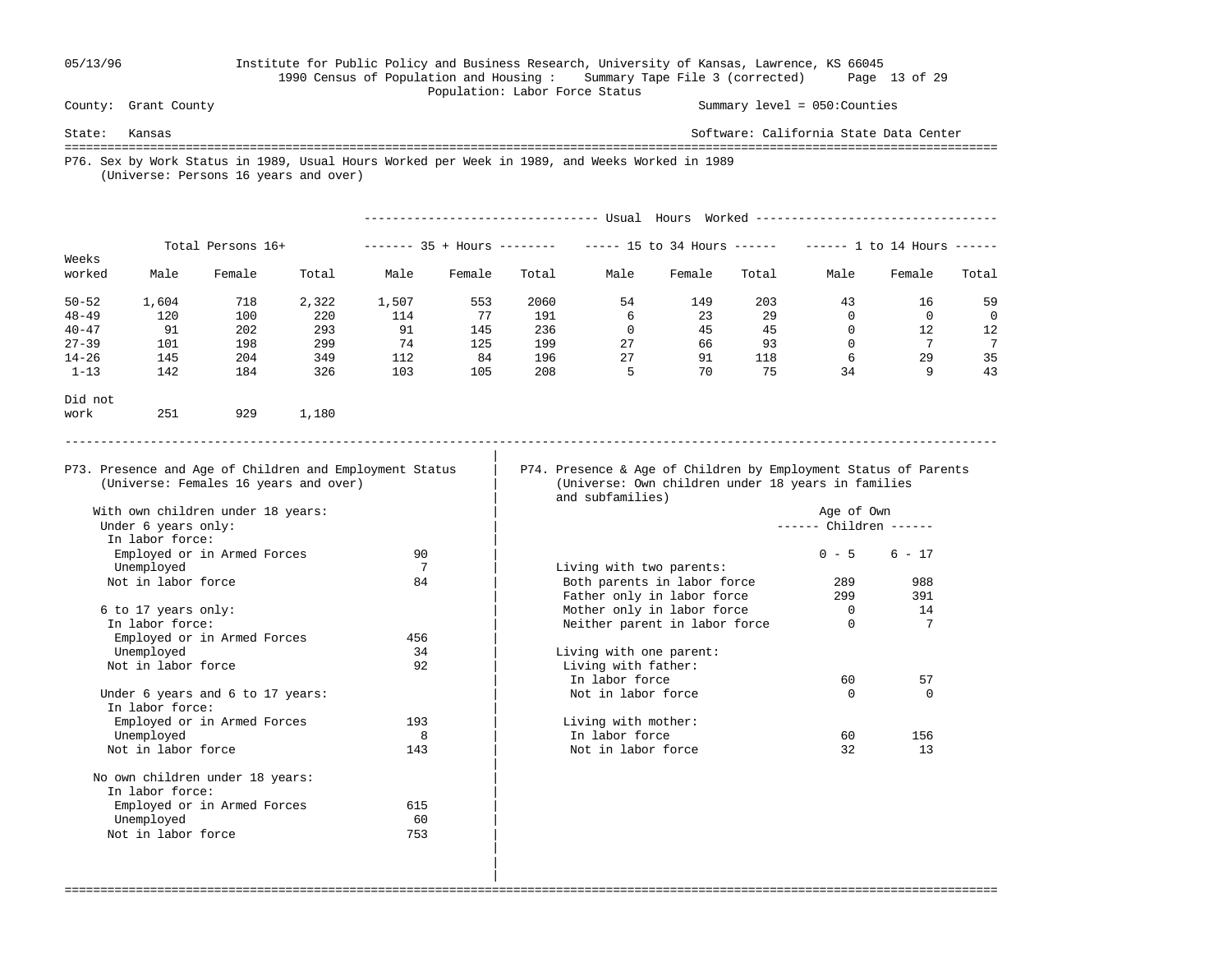## 05/13/96 Institute for Public Policy and Business Research, University of Kansas, Lawrence, KS 66045 1990 Census of Population and Housing : Summary Tape File 3 (corrected) Page 14 of 29 Population: Employment Status<br>
County: Grant County

### Summary level =  $050$ : Counties

State: Kansas Software: California State Data Center

===================================================================================================================================

P70/71/72. Employment Status

(Universe: Persons 16 years and over)

|                   | In<br>Armed |             | Civilian Labor Force |       | Not In<br>Labor |
|-------------------|-------------|-------------|----------------------|-------|-----------------|
|                   | Forces      | Employed    | Unemployed           | Rate  | Force           |
| Total             | $\mathsf 0$ | 3,425       | 172                  | 4.8%  | 1,392           |
| Male              | 0           | 2,071       | 63                   | 3.0%  | 320             |
| Female            | $\mathbf 0$ | 1,354       | 109                  | 7.5%  | 1,072           |
| White             | $\mathbf 0$ | 3,018       | 79                   | 2.6%  | 1,191           |
| Male              | 0           | 1,768       | 36                   | 2.0%  | 299             |
| Female            | $\mathbf 0$ | 1,250       | 43                   | 3.3%  | 892             |
| Black             | 0           | 0           | 0                    | . 응   | 0               |
| Male              | 0           | 0           | 0                    | . 응   | 0               |
| Female            | $\mathbf 0$ | $\mathbf 0$ | $\mathbf 0$          | . 응   | $\mathbf 0$     |
| American Indian,  |             |             |                      |       |                 |
| Eskimo, Aleut     | 0           | 22          | 6                    | 21.4% | 36              |
| Male              | 0           | 8           | 6                    | 42.9% | 5               |
| Female            | $\mathbf 0$ | 14          | $\Omega$             | 0.0%  | 31              |
| Asian and Pacific |             |             |                      |       |                 |
| Islander          | 0           | 0           | 0                    |       | 0               |
| Male              | 0           | 0           | $\mathbf 0$          | နွ    | 0               |
| Female            | $\mathbf 0$ | 0           | $\Omega$             | . 응   | $\mathbf 0$     |
| Other race        | 0           | 385         | 87                   | 18.4% | 165             |
| Male              | 0           | 295         | 21                   | 6.6%  | 16              |
| Female            | $\mathbf 0$ | 90          | 66                   | 42.3% | 149             |
|                   |             |             |                      |       |                 |
| Hispanic origin   | 0           | 575         | 109                  | 15.9% | 287             |
| Male              | 0           | 420         | 36                   | 7.9%  | 31              |
| Female            | $\Omega$    | 155         | 73                   | 32.0% | 256             |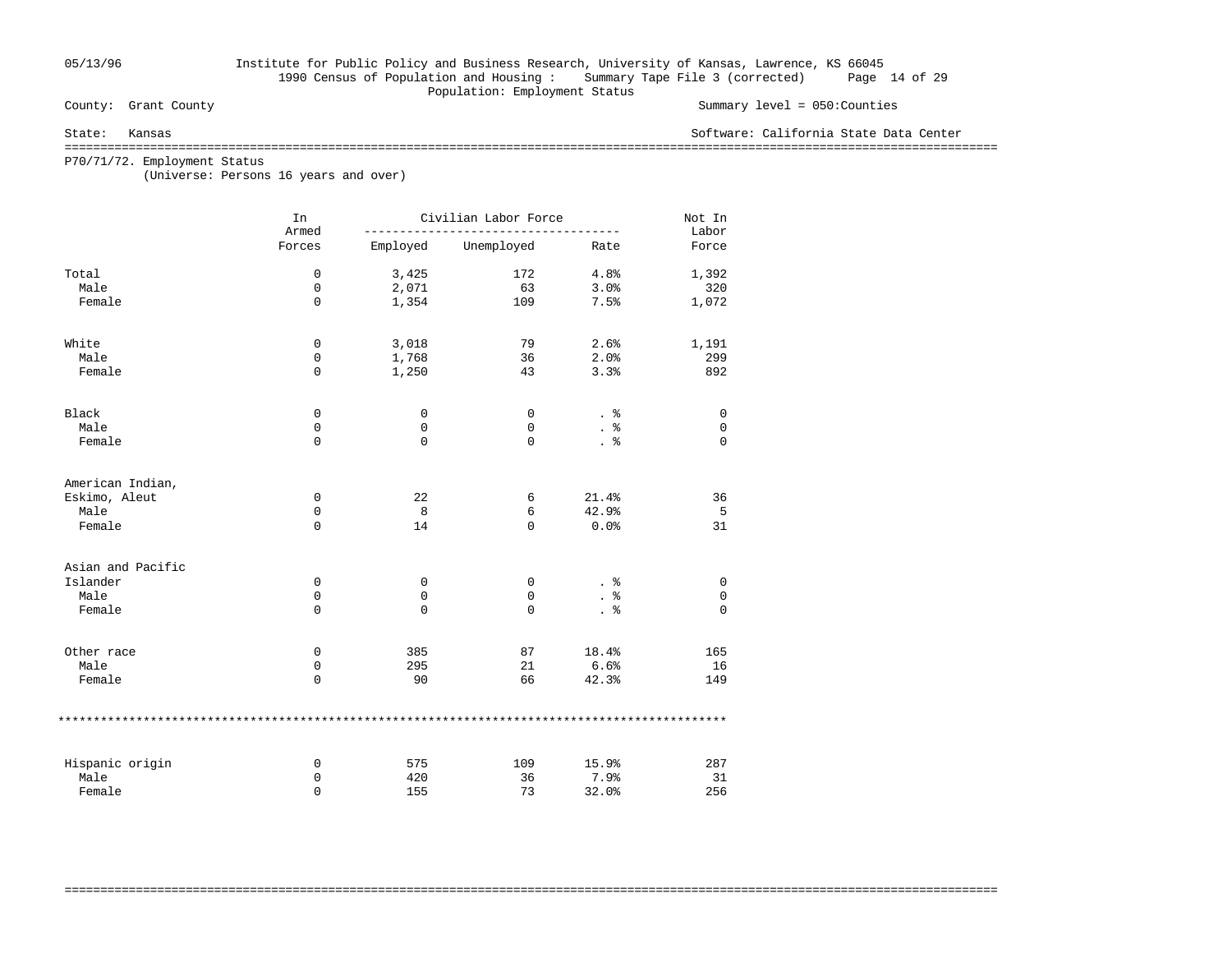### 05/13/96 Institute for Public Policy and Business Research, University of Kansas, Lawrence, KS 66045 1990 Census of Population and Housing : Summary Tape File 3 (corrected) Page 15 of 29 Population: Disability<br>
County: Grant County

Summary level =  $050$ : Counties

| State:<br>Kansas                                                                                                                          |                                            |                |              |                |                                                                       | Software: California State Data Center                                                                                                                          |             |  |  |
|-------------------------------------------------------------------------------------------------------------------------------------------|--------------------------------------------|----------------|--------------|----------------|-----------------------------------------------------------------------|-----------------------------------------------------------------------------------------------------------------------------------------------------------------|-------------|--|--|
| P66. Sex by Age by Work Disability Status and Employment Status<br>(Universe: Civilian noninstitutionalized persons 16 years<br>and over) |                                            |                |              |                |                                                                       | P68. Sex by Age by Work Disability Status by Mobility and<br>Self-care Limitation Status (Universe: Civilian<br>noninstitutionalized persons 16 years and over) |             |  |  |
|                                                                                                                                           | --------- Male ------- ----- Female ------ |                |              |                | $16-64$ years                                                         | Male                                                                                                                                                            | Female      |  |  |
|                                                                                                                                           | $16 - 64$                                  | $65+$          | $16 - 64$    | $65+$          | With a work disability:<br>With a mobility or<br>self-care limitation | $\mathbf 0$                                                                                                                                                     | 30          |  |  |
| With work disability:<br>In labor force:                                                                                                  |                                            |                |              |                | No mobility or<br>self-care limitation                                | 143                                                                                                                                                             | 110         |  |  |
| Employed<br>Unemployed                                                                                                                    | 114                                        | 18<br>$\Omega$ | 51<br>6      | 0<br>$\Omega$  | No work disability:<br>With a mobility or                             |                                                                                                                                                                 |             |  |  |
| Not in labor force:<br>Prevented                                                                                                          |                                            |                |              |                | self-care limitation<br>No mobility or                                | 12                                                                                                                                                              | 6           |  |  |
| from working<br>Not prevented                                                                                                             | 22                                         | 63             | 69           | 133            | self-care limitation                                                  | 2,042                                                                                                                                                           | 2,017       |  |  |
| from working                                                                                                                              | $\mathbf 0$                                | 17             | 14           | 11             | $65+$ years                                                           |                                                                                                                                                                 |             |  |  |
| No work disability:<br>In labor force:                                                                                                    |                                            |                |              |                | With a work disability:<br>With a mobility or                         |                                                                                                                                                                 |             |  |  |
| Employed<br>Unemployed                                                                                                                    | 1,890<br>56                                | 49<br>$\Omega$ | 1,280<br>103 | 23<br>$\Omega$ | self-care limitation<br>No mobility or                                | 55                                                                                                                                                              | 84          |  |  |
| Not in labor force                                                                                                                        | 108                                        | 77             | 640          | 167            | self-care limitation<br>No work disability:<br>With a mobility or     | 43                                                                                                                                                              | 60          |  |  |
|                                                                                                                                           |                                            |                |              |                | self-care limitation<br>No mobility or                                | 11                                                                                                                                                              | $\mathbf 0$ |  |  |
|                                                                                                                                           |                                            |                |              |                | self-care limitation                                                  | 115                                                                                                                                                             | 190         |  |  |

### P69. Sex by Age by Mobility and Self-care Limitation Status

(Universe: Civilian noninstitutionalized persons 16 years and over)

|                                          | Total     |           | Male  |           |           | Female |           |           |          |
|------------------------------------------|-----------|-----------|-------|-----------|-----------|--------|-----------|-----------|----------|
|                                          | $16 - 64$ | $65 - 74$ | $75+$ | $16 - 64$ | $65 - 74$ | $75+$  | $16 - 64$ | $65 - 74$ | $75+$    |
| With a mobility or self-care limitation: |           |           |       |           |           |        |           |           |          |
| Mobility limitation only                 | 22        | 48        |       |           |           | 22     |           | 30        | $\Omega$ |
| Self-care limitation only                | 26        |           |       |           |           |        | 21        |           | $\Omega$ |
| Mobility & self-care limitation          |           | 55        | 16    |           | 26        |        |           | 29        | 16       |
| No mobility/self-care limitation         | 4,312     | 252       | 156   | 2,185     | 119       | 39     | 2,127     | 133       | 117      |
|                                          |           |           |       |           |           |        |           |           |          |

P67. Sex by Age by Mobility Limitation Status by Employment Status

(Universe: Civilian noninstitutionalized persons 16 years and older)

|                    | With a Mobility Limitation |       |                                   |       | No Mobility Limitation |     |                             |       |  |
|--------------------|----------------------------|-------|-----------------------------------|-------|------------------------|-----|-----------------------------|-------|--|
|                    |                            |       | Male ------- ------ Female ------ |       | Male<br>--------       |     | $----- - ---$ Female $----$ |       |  |
|                    | $16 - 64$                  | $65+$ | $16 - 64$                         | $65+$ | $16 - 64$              | 65+ | $16 - 64$                   | $65+$ |  |
| In labor force:    |                            |       |                                   |       |                        |     |                             |       |  |
| Employed           |                            |       |                                   |       | 1,997                  | 58  | 1,331                       | 23    |  |
| Unemployed         |                            |       |                                   |       | 63                     |     | 109                         |       |  |
| Not in labor force |                            | 57    | ТP                                | 84    | 130                    | 100 | 708                         | 227   |  |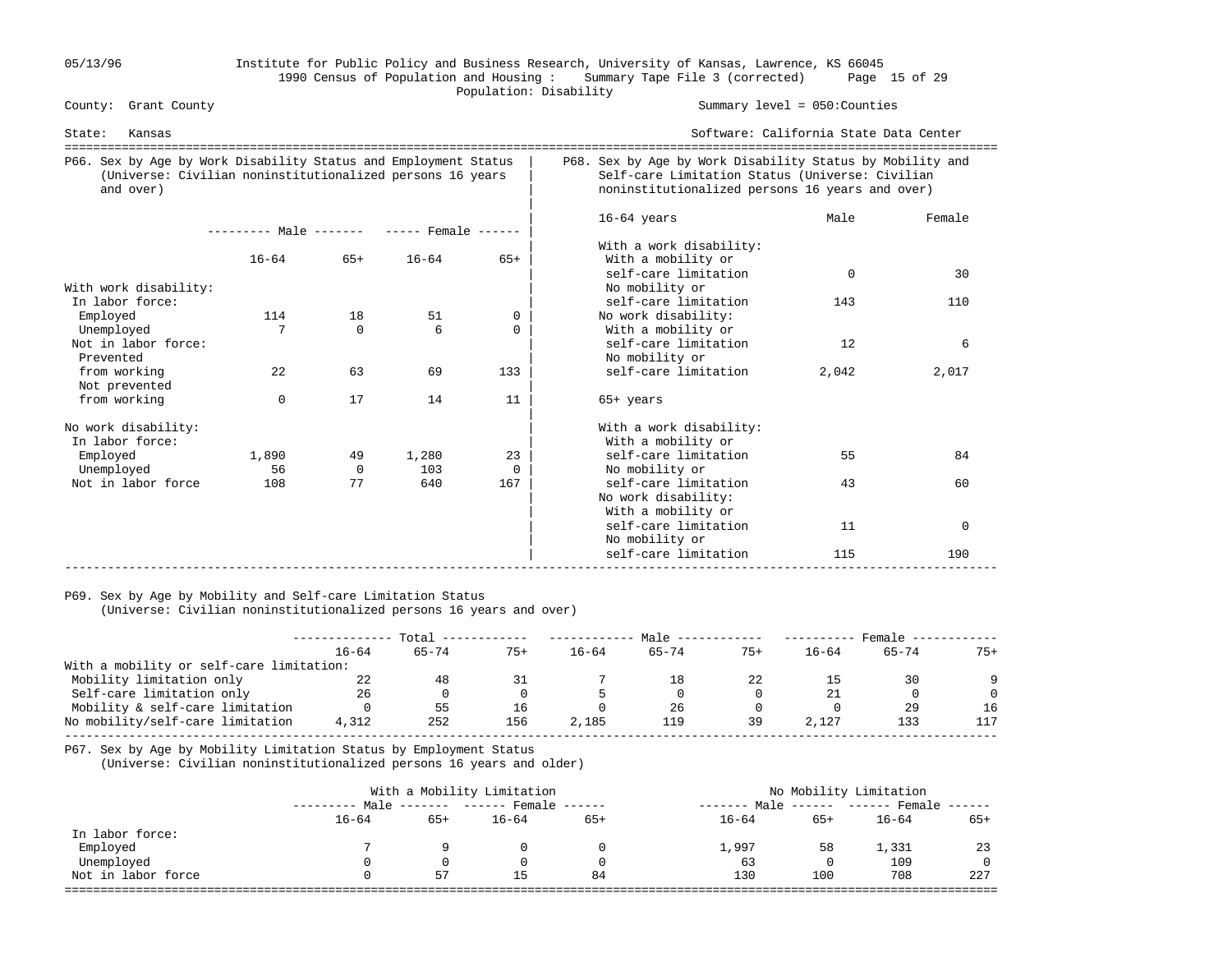05/13/96 Institute for Public Policy and Business Research, University of Kansas, Lawrence, KS 66045 1990 Census of Population and Housing : Summary Tape File 3 (corrected) Page 16 of 29 County: Grant County<br>
Population: Income<br>
Population: Income

| P89 through P105. Households and Mean Household Income in 1989<br>P80/81/107/108/110/111. Household, Family and Nonfamily<br>by Income Source (Universe: Households)<br>Income in 1989<br>House-<br>Nonfamily<br>Households<br>Mean<br>holds<br>Families Households<br>income<br>With wage or salary income<br>1,948<br>\$29,277<br>wage or salary income<br>$0 -$<br>4,999<br>161<br>95<br>77<br>\$<br>No<br>484<br>$5,000 -$<br>9,999<br>227<br>101<br>115<br>With nonfarm self-employment income<br>\$<br>377<br>\$12,748<br>nonfarm self-employment income<br>92<br>63<br>29<br>$$10,000 - 12,499$<br>No<br>2,055<br>35<br>With farm-employment income<br>86<br>51<br>280<br>\$19,286<br>102<br>22<br>farm-employment income<br>124<br>2,152<br>No<br>128<br>103<br>34<br>With interest, dividend, or rental income<br>717<br>\$4,938<br>95<br>78<br>interest, dividend, or rental income<br>17<br>1,715<br>No.<br>13<br>87<br>80<br>With social security income<br>481<br>\$6,830<br>86<br>58<br>19<br>social security income<br>1,951<br>No<br>$$27,500 - 29,999$<br>117<br>16<br>With public assistance income<br>101<br>146<br>\$3,836<br>19<br>public assistance income<br>$$30,000 - 32,499$<br>188<br>169<br>2,286<br>No<br>131<br>15<br>With retirement income<br>$$32,500 - 34,999$<br>116<br>195<br>\$8,875<br>$$35,000 - 37,499$<br>131<br>131<br>$\Omega$<br>No retirement income<br>2,237<br>9<br>$$37,500 - 39,999$<br>89<br>80<br>With other type of income<br>\$2,071<br>154<br>9<br>other type of income<br>$$40,000 - 42,499$<br>115<br>100<br>2,278<br>No.<br>9<br>57<br>48<br>$$42,500 - 44,999$<br>$\mathbf 0$<br>$$45,000 - 47,499$<br>50<br>50<br>With earnings<br>2,141<br>15<br>$$47,500 - 49,999$<br>71<br>56<br>No earnings<br>291<br>$\mathbf 0$<br>$$50,000 - 54,999$<br>121<br>128<br>Earnings = (wage $\&$ salary + self-employed)<br>5<br>$$55,000 - 59,999$<br>71<br>66<br>7<br>93<br>79<br>$$60,000 - 74,999$<br>P112/113. Workers in Family and Mean Income in 1989<br>$$75,000 - 99,999$<br>90<br>90<br>0<br>(Universe: Families)<br>$$100,000 - 124,999$<br>$\overline{0}$<br>$\overline{0}$<br>0<br>$\mathbf{0}$<br>22<br>22<br>$\mathbf 0$<br>$\Omega$<br>$\Omega$<br>Mean<br>Families<br>Workers<br>Income<br>2,432<br>1,967<br>465<br>\$22,240<br>\$30,173<br>\$32,241<br>\$13,321<br>130<br>None<br>$\mathbf{1}$<br>578<br>\$25,045<br>Mean income<br>\$31,527<br>\$34,603<br>\$17,570<br>2<br>974<br>\$39,097<br>\$31,527<br>285<br>Less than $$150,000$<br>\$34,603<br>\$17,570<br>3 or more<br>\$44,266<br>\$150,000 or more<br>P109. Mean Family Income in 1989 by Family Type &<br>Presence of Children Under 18 Years<br>P114/115/116. Per Capita Income in 1989<br>(Universe: Families)<br>(Universe: Total persons or persons 15 years and over)<br>Per<br>Mean<br>Per<br>Married-couple family:<br>Capita<br>Capita<br>income<br>With own children<br>\$38,286<br>Income<br>Income<br>No own children<br>\$35,179<br>Total persons<br>\$10,757<br>White<br>\$11,681<br>Male householder, no spouse:<br>\$10,826<br>In households<br>Black<br>\$0<br>With own children<br>\$3,576<br>\$16,695<br>In group quarters:<br>Amer Ind | State:<br>Kansas     |  |  |  | Software: California State Data Center |  |  |  |  |
|---------------------------------------------------------------------------------------------------------------------------------------------------------------------------------------------------------------------------------------------------------------------------------------------------------------------------------------------------------------------------------------------------------------------------------------------------------------------------------------------------------------------------------------------------------------------------------------------------------------------------------------------------------------------------------------------------------------------------------------------------------------------------------------------------------------------------------------------------------------------------------------------------------------------------------------------------------------------------------------------------------------------------------------------------------------------------------------------------------------------------------------------------------------------------------------------------------------------------------------------------------------------------------------------------------------------------------------------------------------------------------------------------------------------------------------------------------------------------------------------------------------------------------------------------------------------------------------------------------------------------------------------------------------------------------------------------------------------------------------------------------------------------------------------------------------------------------------------------------------------------------------------------------------------------------------------------------------------------------------------------------------------------------------------------------------------------------------------------------------------------------------------------------------------------------------------------------------------------------------------------------------------------------------------------------------------------------------------------------------------------------------------------------------------------------------------------------------------------------------------------------------------------------------------------------------------------------------------------------------------------------------------------------------------------------------------------------------------------------------------------------------------------------------------------------------------------------------------------------------------------------------------------------------------------------------------------------------------------------------------------------------------------------------------------------------------------------------------------------------------------------------------------------------------------------------|----------------------|--|--|--|----------------------------------------|--|--|--|--|
|                                                                                                                                                                                                                                                                                                                                                                                                                                                                                                                                                                                                                                                                                                                                                                                                                                                                                                                                                                                                                                                                                                                                                                                                                                                                                                                                                                                                                                                                                                                                                                                                                                                                                                                                                                                                                                                                                                                                                                                                                                                                                                                                                                                                                                                                                                                                                                                                                                                                                                                                                                                                                                                                                                                                                                                                                                                                                                                                                                                                                                                                                                                                                                                       |                      |  |  |  |                                        |  |  |  |  |
|                                                                                                                                                                                                                                                                                                                                                                                                                                                                                                                                                                                                                                                                                                                                                                                                                                                                                                                                                                                                                                                                                                                                                                                                                                                                                                                                                                                                                                                                                                                                                                                                                                                                                                                                                                                                                                                                                                                                                                                                                                                                                                                                                                                                                                                                                                                                                                                                                                                                                                                                                                                                                                                                                                                                                                                                                                                                                                                                                                                                                                                                                                                                                                                       |                      |  |  |  |                                        |  |  |  |  |
|                                                                                                                                                                                                                                                                                                                                                                                                                                                                                                                                                                                                                                                                                                                                                                                                                                                                                                                                                                                                                                                                                                                                                                                                                                                                                                                                                                                                                                                                                                                                                                                                                                                                                                                                                                                                                                                                                                                                                                                                                                                                                                                                                                                                                                                                                                                                                                                                                                                                                                                                                                                                                                                                                                                                                                                                                                                                                                                                                                                                                                                                                                                                                                                       |                      |  |  |  |                                        |  |  |  |  |
|                                                                                                                                                                                                                                                                                                                                                                                                                                                                                                                                                                                                                                                                                                                                                                                                                                                                                                                                                                                                                                                                                                                                                                                                                                                                                                                                                                                                                                                                                                                                                                                                                                                                                                                                                                                                                                                                                                                                                                                                                                                                                                                                                                                                                                                                                                                                                                                                                                                                                                                                                                                                                                                                                                                                                                                                                                                                                                                                                                                                                                                                                                                                                                                       |                      |  |  |  |                                        |  |  |  |  |
|                                                                                                                                                                                                                                                                                                                                                                                                                                                                                                                                                                                                                                                                                                                                                                                                                                                                                                                                                                                                                                                                                                                                                                                                                                                                                                                                                                                                                                                                                                                                                                                                                                                                                                                                                                                                                                                                                                                                                                                                                                                                                                                                                                                                                                                                                                                                                                                                                                                                                                                                                                                                                                                                                                                                                                                                                                                                                                                                                                                                                                                                                                                                                                                       |                      |  |  |  |                                        |  |  |  |  |
|                                                                                                                                                                                                                                                                                                                                                                                                                                                                                                                                                                                                                                                                                                                                                                                                                                                                                                                                                                                                                                                                                                                                                                                                                                                                                                                                                                                                                                                                                                                                                                                                                                                                                                                                                                                                                                                                                                                                                                                                                                                                                                                                                                                                                                                                                                                                                                                                                                                                                                                                                                                                                                                                                                                                                                                                                                                                                                                                                                                                                                                                                                                                                                                       |                      |  |  |  |                                        |  |  |  |  |
|                                                                                                                                                                                                                                                                                                                                                                                                                                                                                                                                                                                                                                                                                                                                                                                                                                                                                                                                                                                                                                                                                                                                                                                                                                                                                                                                                                                                                                                                                                                                                                                                                                                                                                                                                                                                                                                                                                                                                                                                                                                                                                                                                                                                                                                                                                                                                                                                                                                                                                                                                                                                                                                                                                                                                                                                                                                                                                                                                                                                                                                                                                                                                                                       | $$12,500 - 14,999$   |  |  |  |                                        |  |  |  |  |
|                                                                                                                                                                                                                                                                                                                                                                                                                                                                                                                                                                                                                                                                                                                                                                                                                                                                                                                                                                                                                                                                                                                                                                                                                                                                                                                                                                                                                                                                                                                                                                                                                                                                                                                                                                                                                                                                                                                                                                                                                                                                                                                                                                                                                                                                                                                                                                                                                                                                                                                                                                                                                                                                                                                                                                                                                                                                                                                                                                                                                                                                                                                                                                                       | $$15,000 - 17,499$   |  |  |  |                                        |  |  |  |  |
|                                                                                                                                                                                                                                                                                                                                                                                                                                                                                                                                                                                                                                                                                                                                                                                                                                                                                                                                                                                                                                                                                                                                                                                                                                                                                                                                                                                                                                                                                                                                                                                                                                                                                                                                                                                                                                                                                                                                                                                                                                                                                                                                                                                                                                                                                                                                                                                                                                                                                                                                                                                                                                                                                                                                                                                                                                                                                                                                                                                                                                                                                                                                                                                       | $$17,500 - 19,999$   |  |  |  |                                        |  |  |  |  |
|                                                                                                                                                                                                                                                                                                                                                                                                                                                                                                                                                                                                                                                                                                                                                                                                                                                                                                                                                                                                                                                                                                                                                                                                                                                                                                                                                                                                                                                                                                                                                                                                                                                                                                                                                                                                                                                                                                                                                                                                                                                                                                                                                                                                                                                                                                                                                                                                                                                                                                                                                                                                                                                                                                                                                                                                                                                                                                                                                                                                                                                                                                                                                                                       | $$20,000 - 22,499$   |  |  |  |                                        |  |  |  |  |
|                                                                                                                                                                                                                                                                                                                                                                                                                                                                                                                                                                                                                                                                                                                                                                                                                                                                                                                                                                                                                                                                                                                                                                                                                                                                                                                                                                                                                                                                                                                                                                                                                                                                                                                                                                                                                                                                                                                                                                                                                                                                                                                                                                                                                                                                                                                                                                                                                                                                                                                                                                                                                                                                                                                                                                                                                                                                                                                                                                                                                                                                                                                                                                                       | $$22,500 - 24,999$   |  |  |  |                                        |  |  |  |  |
|                                                                                                                                                                                                                                                                                                                                                                                                                                                                                                                                                                                                                                                                                                                                                                                                                                                                                                                                                                                                                                                                                                                                                                                                                                                                                                                                                                                                                                                                                                                                                                                                                                                                                                                                                                                                                                                                                                                                                                                                                                                                                                                                                                                                                                                                                                                                                                                                                                                                                                                                                                                                                                                                                                                                                                                                                                                                                                                                                                                                                                                                                                                                                                                       | $$25,000 - 27,499$   |  |  |  |                                        |  |  |  |  |
|                                                                                                                                                                                                                                                                                                                                                                                                                                                                                                                                                                                                                                                                                                                                                                                                                                                                                                                                                                                                                                                                                                                                                                                                                                                                                                                                                                                                                                                                                                                                                                                                                                                                                                                                                                                                                                                                                                                                                                                                                                                                                                                                                                                                                                                                                                                                                                                                                                                                                                                                                                                                                                                                                                                                                                                                                                                                                                                                                                                                                                                                                                                                                                                       |                      |  |  |  |                                        |  |  |  |  |
|                                                                                                                                                                                                                                                                                                                                                                                                                                                                                                                                                                                                                                                                                                                                                                                                                                                                                                                                                                                                                                                                                                                                                                                                                                                                                                                                                                                                                                                                                                                                                                                                                                                                                                                                                                                                                                                                                                                                                                                                                                                                                                                                                                                                                                                                                                                                                                                                                                                                                                                                                                                                                                                                                                                                                                                                                                                                                                                                                                                                                                                                                                                                                                                       |                      |  |  |  |                                        |  |  |  |  |
|                                                                                                                                                                                                                                                                                                                                                                                                                                                                                                                                                                                                                                                                                                                                                                                                                                                                                                                                                                                                                                                                                                                                                                                                                                                                                                                                                                                                                                                                                                                                                                                                                                                                                                                                                                                                                                                                                                                                                                                                                                                                                                                                                                                                                                                                                                                                                                                                                                                                                                                                                                                                                                                                                                                                                                                                                                                                                                                                                                                                                                                                                                                                                                                       |                      |  |  |  |                                        |  |  |  |  |
|                                                                                                                                                                                                                                                                                                                                                                                                                                                                                                                                                                                                                                                                                                                                                                                                                                                                                                                                                                                                                                                                                                                                                                                                                                                                                                                                                                                                                                                                                                                                                                                                                                                                                                                                                                                                                                                                                                                                                                                                                                                                                                                                                                                                                                                                                                                                                                                                                                                                                                                                                                                                                                                                                                                                                                                                                                                                                                                                                                                                                                                                                                                                                                                       |                      |  |  |  |                                        |  |  |  |  |
|                                                                                                                                                                                                                                                                                                                                                                                                                                                                                                                                                                                                                                                                                                                                                                                                                                                                                                                                                                                                                                                                                                                                                                                                                                                                                                                                                                                                                                                                                                                                                                                                                                                                                                                                                                                                                                                                                                                                                                                                                                                                                                                                                                                                                                                                                                                                                                                                                                                                                                                                                                                                                                                                                                                                                                                                                                                                                                                                                                                                                                                                                                                                                                                       |                      |  |  |  |                                        |  |  |  |  |
|                                                                                                                                                                                                                                                                                                                                                                                                                                                                                                                                                                                                                                                                                                                                                                                                                                                                                                                                                                                                                                                                                                                                                                                                                                                                                                                                                                                                                                                                                                                                                                                                                                                                                                                                                                                                                                                                                                                                                                                                                                                                                                                                                                                                                                                                                                                                                                                                                                                                                                                                                                                                                                                                                                                                                                                                                                                                                                                                                                                                                                                                                                                                                                                       |                      |  |  |  |                                        |  |  |  |  |
|                                                                                                                                                                                                                                                                                                                                                                                                                                                                                                                                                                                                                                                                                                                                                                                                                                                                                                                                                                                                                                                                                                                                                                                                                                                                                                                                                                                                                                                                                                                                                                                                                                                                                                                                                                                                                                                                                                                                                                                                                                                                                                                                                                                                                                                                                                                                                                                                                                                                                                                                                                                                                                                                                                                                                                                                                                                                                                                                                                                                                                                                                                                                                                                       |                      |  |  |  |                                        |  |  |  |  |
|                                                                                                                                                                                                                                                                                                                                                                                                                                                                                                                                                                                                                                                                                                                                                                                                                                                                                                                                                                                                                                                                                                                                                                                                                                                                                                                                                                                                                                                                                                                                                                                                                                                                                                                                                                                                                                                                                                                                                                                                                                                                                                                                                                                                                                                                                                                                                                                                                                                                                                                                                                                                                                                                                                                                                                                                                                                                                                                                                                                                                                                                                                                                                                                       |                      |  |  |  |                                        |  |  |  |  |
|                                                                                                                                                                                                                                                                                                                                                                                                                                                                                                                                                                                                                                                                                                                                                                                                                                                                                                                                                                                                                                                                                                                                                                                                                                                                                                                                                                                                                                                                                                                                                                                                                                                                                                                                                                                                                                                                                                                                                                                                                                                                                                                                                                                                                                                                                                                                                                                                                                                                                                                                                                                                                                                                                                                                                                                                                                                                                                                                                                                                                                                                                                                                                                                       |                      |  |  |  |                                        |  |  |  |  |
|                                                                                                                                                                                                                                                                                                                                                                                                                                                                                                                                                                                                                                                                                                                                                                                                                                                                                                                                                                                                                                                                                                                                                                                                                                                                                                                                                                                                                                                                                                                                                                                                                                                                                                                                                                                                                                                                                                                                                                                                                                                                                                                                                                                                                                                                                                                                                                                                                                                                                                                                                                                                                                                                                                                                                                                                                                                                                                                                                                                                                                                                                                                                                                                       |                      |  |  |  |                                        |  |  |  |  |
|                                                                                                                                                                                                                                                                                                                                                                                                                                                                                                                                                                                                                                                                                                                                                                                                                                                                                                                                                                                                                                                                                                                                                                                                                                                                                                                                                                                                                                                                                                                                                                                                                                                                                                                                                                                                                                                                                                                                                                                                                                                                                                                                                                                                                                                                                                                                                                                                                                                                                                                                                                                                                                                                                                                                                                                                                                                                                                                                                                                                                                                                                                                                                                                       |                      |  |  |  |                                        |  |  |  |  |
|                                                                                                                                                                                                                                                                                                                                                                                                                                                                                                                                                                                                                                                                                                                                                                                                                                                                                                                                                                                                                                                                                                                                                                                                                                                                                                                                                                                                                                                                                                                                                                                                                                                                                                                                                                                                                                                                                                                                                                                                                                                                                                                                                                                                                                                                                                                                                                                                                                                                                                                                                                                                                                                                                                                                                                                                                                                                                                                                                                                                                                                                                                                                                                                       |                      |  |  |  |                                        |  |  |  |  |
|                                                                                                                                                                                                                                                                                                                                                                                                                                                                                                                                                                                                                                                                                                                                                                                                                                                                                                                                                                                                                                                                                                                                                                                                                                                                                                                                                                                                                                                                                                                                                                                                                                                                                                                                                                                                                                                                                                                                                                                                                                                                                                                                                                                                                                                                                                                                                                                                                                                                                                                                                                                                                                                                                                                                                                                                                                                                                                                                                                                                                                                                                                                                                                                       |                      |  |  |  |                                        |  |  |  |  |
|                                                                                                                                                                                                                                                                                                                                                                                                                                                                                                                                                                                                                                                                                                                                                                                                                                                                                                                                                                                                                                                                                                                                                                                                                                                                                                                                                                                                                                                                                                                                                                                                                                                                                                                                                                                                                                                                                                                                                                                                                                                                                                                                                                                                                                                                                                                                                                                                                                                                                                                                                                                                                                                                                                                                                                                                                                                                                                                                                                                                                                                                                                                                                                                       | $$125,000 - 149,999$ |  |  |  |                                        |  |  |  |  |
|                                                                                                                                                                                                                                                                                                                                                                                                                                                                                                                                                                                                                                                                                                                                                                                                                                                                                                                                                                                                                                                                                                                                                                                                                                                                                                                                                                                                                                                                                                                                                                                                                                                                                                                                                                                                                                                                                                                                                                                                                                                                                                                                                                                                                                                                                                                                                                                                                                                                                                                                                                                                                                                                                                                                                                                                                                                                                                                                                                                                                                                                                                                                                                                       | \$150,000 or more    |  |  |  |                                        |  |  |  |  |
|                                                                                                                                                                                                                                                                                                                                                                                                                                                                                                                                                                                                                                                                                                                                                                                                                                                                                                                                                                                                                                                                                                                                                                                                                                                                                                                                                                                                                                                                                                                                                                                                                                                                                                                                                                                                                                                                                                                                                                                                                                                                                                                                                                                                                                                                                                                                                                                                                                                                                                                                                                                                                                                                                                                                                                                                                                                                                                                                                                                                                                                                                                                                                                                       |                      |  |  |  |                                        |  |  |  |  |
|                                                                                                                                                                                                                                                                                                                                                                                                                                                                                                                                                                                                                                                                                                                                                                                                                                                                                                                                                                                                                                                                                                                                                                                                                                                                                                                                                                                                                                                                                                                                                                                                                                                                                                                                                                                                                                                                                                                                                                                                                                                                                                                                                                                                                                                                                                                                                                                                                                                                                                                                                                                                                                                                                                                                                                                                                                                                                                                                                                                                                                                                                                                                                                                       | Total                |  |  |  |                                        |  |  |  |  |
|                                                                                                                                                                                                                                                                                                                                                                                                                                                                                                                                                                                                                                                                                                                                                                                                                                                                                                                                                                                                                                                                                                                                                                                                                                                                                                                                                                                                                                                                                                                                                                                                                                                                                                                                                                                                                                                                                                                                                                                                                                                                                                                                                                                                                                                                                                                                                                                                                                                                                                                                                                                                                                                                                                                                                                                                                                                                                                                                                                                                                                                                                                                                                                                       | Median income        |  |  |  |                                        |  |  |  |  |
|                                                                                                                                                                                                                                                                                                                                                                                                                                                                                                                                                                                                                                                                                                                                                                                                                                                                                                                                                                                                                                                                                                                                                                                                                                                                                                                                                                                                                                                                                                                                                                                                                                                                                                                                                                                                                                                                                                                                                                                                                                                                                                                                                                                                                                                                                                                                                                                                                                                                                                                                                                                                                                                                                                                                                                                                                                                                                                                                                                                                                                                                                                                                                                                       |                      |  |  |  |                                        |  |  |  |  |
|                                                                                                                                                                                                                                                                                                                                                                                                                                                                                                                                                                                                                                                                                                                                                                                                                                                                                                                                                                                                                                                                                                                                                                                                                                                                                                                                                                                                                                                                                                                                                                                                                                                                                                                                                                                                                                                                                                                                                                                                                                                                                                                                                                                                                                                                                                                                                                                                                                                                                                                                                                                                                                                                                                                                                                                                                                                                                                                                                                                                                                                                                                                                                                                       |                      |  |  |  |                                        |  |  |  |  |
|                                                                                                                                                                                                                                                                                                                                                                                                                                                                                                                                                                                                                                                                                                                                                                                                                                                                                                                                                                                                                                                                                                                                                                                                                                                                                                                                                                                                                                                                                                                                                                                                                                                                                                                                                                                                                                                                                                                                                                                                                                                                                                                                                                                                                                                                                                                                                                                                                                                                                                                                                                                                                                                                                                                                                                                                                                                                                                                                                                                                                                                                                                                                                                                       |                      |  |  |  |                                        |  |  |  |  |
|                                                                                                                                                                                                                                                                                                                                                                                                                                                                                                                                                                                                                                                                                                                                                                                                                                                                                                                                                                                                                                                                                                                                                                                                                                                                                                                                                                                                                                                                                                                                                                                                                                                                                                                                                                                                                                                                                                                                                                                                                                                                                                                                                                                                                                                                                                                                                                                                                                                                                                                                                                                                                                                                                                                                                                                                                                                                                                                                                                                                                                                                                                                                                                                       |                      |  |  |  |                                        |  |  |  |  |
|                                                                                                                                                                                                                                                                                                                                                                                                                                                                                                                                                                                                                                                                                                                                                                                                                                                                                                                                                                                                                                                                                                                                                                                                                                                                                                                                                                                                                                                                                                                                                                                                                                                                                                                                                                                                                                                                                                                                                                                                                                                                                                                                                                                                                                                                                                                                                                                                                                                                                                                                                                                                                                                                                                                                                                                                                                                                                                                                                                                                                                                                                                                                                                                       |                      |  |  |  |                                        |  |  |  |  |
|                                                                                                                                                                                                                                                                                                                                                                                                                                                                                                                                                                                                                                                                                                                                                                                                                                                                                                                                                                                                                                                                                                                                                                                                                                                                                                                                                                                                                                                                                                                                                                                                                                                                                                                                                                                                                                                                                                                                                                                                                                                                                                                                                                                                                                                                                                                                                                                                                                                                                                                                                                                                                                                                                                                                                                                                                                                                                                                                                                                                                                                                                                                                                                                       |                      |  |  |  |                                        |  |  |  |  |
|                                                                                                                                                                                                                                                                                                                                                                                                                                                                                                                                                                                                                                                                                                                                                                                                                                                                                                                                                                                                                                                                                                                                                                                                                                                                                                                                                                                                                                                                                                                                                                                                                                                                                                                                                                                                                                                                                                                                                                                                                                                                                                                                                                                                                                                                                                                                                                                                                                                                                                                                                                                                                                                                                                                                                                                                                                                                                                                                                                                                                                                                                                                                                                                       |                      |  |  |  |                                        |  |  |  |  |
|                                                                                                                                                                                                                                                                                                                                                                                                                                                                                                                                                                                                                                                                                                                                                                                                                                                                                                                                                                                                                                                                                                                                                                                                                                                                                                                                                                                                                                                                                                                                                                                                                                                                                                                                                                                                                                                                                                                                                                                                                                                                                                                                                                                                                                                                                                                                                                                                                                                                                                                                                                                                                                                                                                                                                                                                                                                                                                                                                                                                                                                                                                                                                                                       |                      |  |  |  |                                        |  |  |  |  |
|                                                                                                                                                                                                                                                                                                                                                                                                                                                                                                                                                                                                                                                                                                                                                                                                                                                                                                                                                                                                                                                                                                                                                                                                                                                                                                                                                                                                                                                                                                                                                                                                                                                                                                                                                                                                                                                                                                                                                                                                                                                                                                                                                                                                                                                                                                                                                                                                                                                                                                                                                                                                                                                                                                                                                                                                                                                                                                                                                                                                                                                                                                                                                                                       |                      |  |  |  |                                        |  |  |  |  |
|                                                                                                                                                                                                                                                                                                                                                                                                                                                                                                                                                                                                                                                                                                                                                                                                                                                                                                                                                                                                                                                                                                                                                                                                                                                                                                                                                                                                                                                                                                                                                                                                                                                                                                                                                                                                                                                                                                                                                                                                                                                                                                                                                                                                                                                                                                                                                                                                                                                                                                                                                                                                                                                                                                                                                                                                                                                                                                                                                                                                                                                                                                                                                                                       |                      |  |  |  |                                        |  |  |  |  |
|                                                                                                                                                                                                                                                                                                                                                                                                                                                                                                                                                                                                                                                                                                                                                                                                                                                                                                                                                                                                                                                                                                                                                                                                                                                                                                                                                                                                                                                                                                                                                                                                                                                                                                                                                                                                                                                                                                                                                                                                                                                                                                                                                                                                                                                                                                                                                                                                                                                                                                                                                                                                                                                                                                                                                                                                                                                                                                                                                                                                                                                                                                                                                                                       |                      |  |  |  |                                        |  |  |  |  |
|                                                                                                                                                                                                                                                                                                                                                                                                                                                                                                                                                                                                                                                                                                                                                                                                                                                                                                                                                                                                                                                                                                                                                                                                                                                                                                                                                                                                                                                                                                                                                                                                                                                                                                                                                                                                                                                                                                                                                                                                                                                                                                                                                                                                                                                                                                                                                                                                                                                                                                                                                                                                                                                                                                                                                                                                                                                                                                                                                                                                                                                                                                                                                                                       | Other family:        |  |  |  |                                        |  |  |  |  |
|                                                                                                                                                                                                                                                                                                                                                                                                                                                                                                                                                                                                                                                                                                                                                                                                                                                                                                                                                                                                                                                                                                                                                                                                                                                                                                                                                                                                                                                                                                                                                                                                                                                                                                                                                                                                                                                                                                                                                                                                                                                                                                                                                                                                                                                                                                                                                                                                                                                                                                                                                                                                                                                                                                                                                                                                                                                                                                                                                                                                                                                                                                                                                                                       |                      |  |  |  |                                        |  |  |  |  |
|                                                                                                                                                                                                                                                                                                                                                                                                                                                                                                                                                                                                                                                                                                                                                                                                                                                                                                                                                                                                                                                                                                                                                                                                                                                                                                                                                                                                                                                                                                                                                                                                                                                                                                                                                                                                                                                                                                                                                                                                                                                                                                                                                                                                                                                                                                                                                                                                                                                                                                                                                                                                                                                                                                                                                                                                                                                                                                                                                                                                                                                                                                                                                                                       |                      |  |  |  |                                        |  |  |  |  |
| No own children<br>\$30,457<br>Institutionalized<br>\$3,947<br>Asian<br>\$0                                                                                                                                                                                                                                                                                                                                                                                                                                                                                                                                                                                                                                                                                                                                                                                                                                                                                                                                                                                                                                                                                                                                                                                                                                                                                                                                                                                                                                                                                                                                                                                                                                                                                                                                                                                                                                                                                                                                                                                                                                                                                                                                                                                                                                                                                                                                                                                                                                                                                                                                                                                                                                                                                                                                                                                                                                                                                                                                                                                                                                                                                                           |                      |  |  |  |                                        |  |  |  |  |
| Noninstitutionalized<br>\$0<br>Female householder, no spouse:<br>Other<br>\$5,811                                                                                                                                                                                                                                                                                                                                                                                                                                                                                                                                                                                                                                                                                                                                                                                                                                                                                                                                                                                                                                                                                                                                                                                                                                                                                                                                                                                                                                                                                                                                                                                                                                                                                                                                                                                                                                                                                                                                                                                                                                                                                                                                                                                                                                                                                                                                                                                                                                                                                                                                                                                                                                                                                                                                                                                                                                                                                                                                                                                                                                                                                                     |                      |  |  |  |                                        |  |  |  |  |
| *******************<br>With own children<br>\$11,189                                                                                                                                                                                                                                                                                                                                                                                                                                                                                                                                                                                                                                                                                                                                                                                                                                                                                                                                                                                                                                                                                                                                                                                                                                                                                                                                                                                                                                                                                                                                                                                                                                                                                                                                                                                                                                                                                                                                                                                                                                                                                                                                                                                                                                                                                                                                                                                                                                                                                                                                                                                                                                                                                                                                                                                                                                                                                                                                                                                                                                                                                                                                  |                      |  |  |  |                                        |  |  |  |  |
| No own children<br>\$19,346<br>Hispanic<br>\$5,858                                                                                                                                                                                                                                                                                                                                                                                                                                                                                                                                                                                                                                                                                                                                                                                                                                                                                                                                                                                                                                                                                                                                                                                                                                                                                                                                                                                                                                                                                                                                                                                                                                                                                                                                                                                                                                                                                                                                                                                                                                                                                                                                                                                                                                                                                                                                                                                                                                                                                                                                                                                                                                                                                                                                                                                                                                                                                                                                                                                                                                                                                                                                    |                      |  |  |  |                                        |  |  |  |  |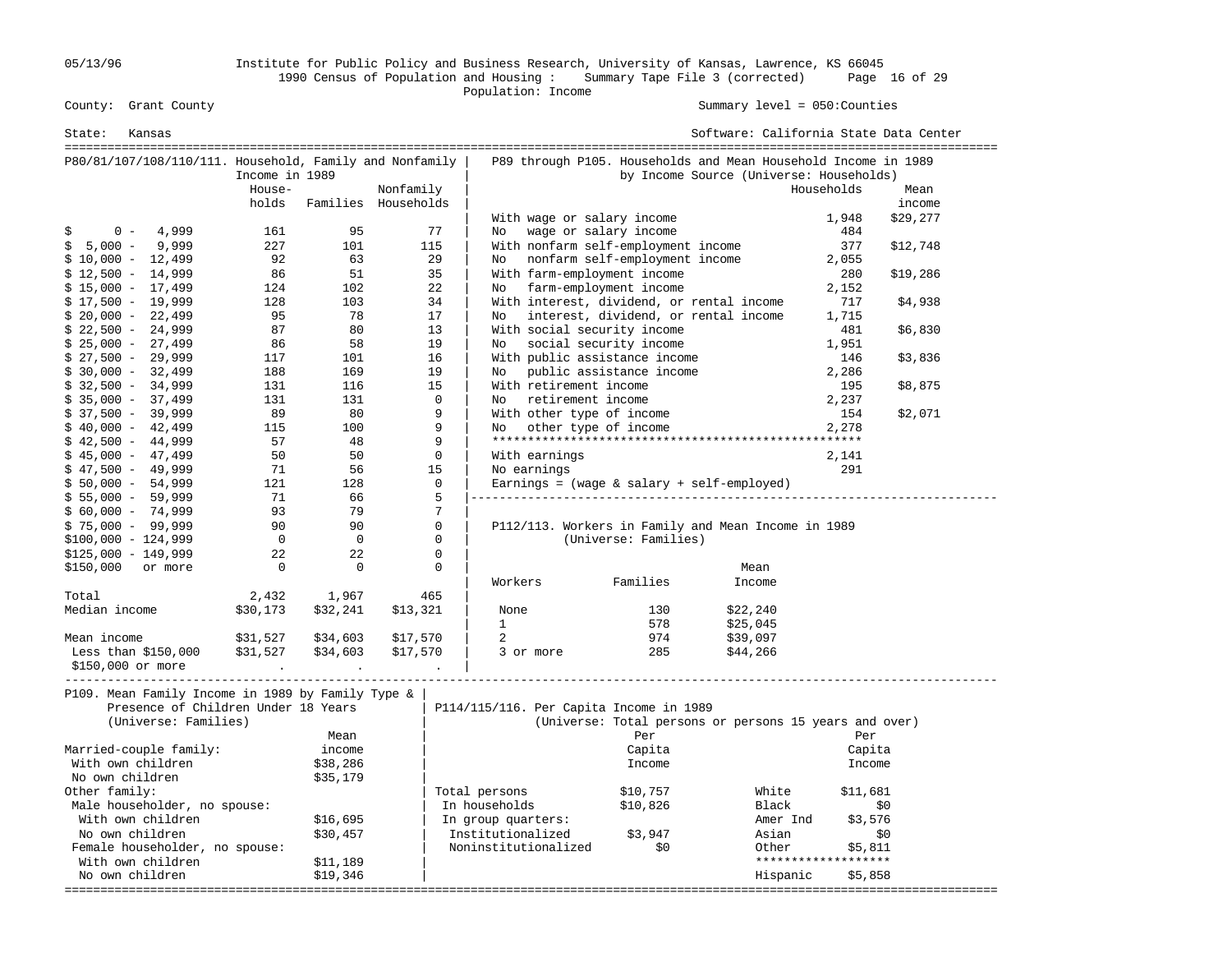## 05/13/96 Institute for Public Policy and Business Research, University of Kansas, Lawrence, KS 66045 1990 Census of Population and Housing : Summary Tape File 3 (corrected) Page 17 of 29 Population: Household Income by Race (Part 1)<br>County: Grant County

Summary level =  $050$ : Counties

State: Kansas Software: California State Data Center

===================================================================================================================================

 P82 through P88. Household Income in 1989 by Age and Race/Hispanic Origin of Householder (Universe: Households)

|                    |             |           |           | White     |              |           |          |          |
|--------------------|-------------|-----------|-----------|-----------|--------------|-----------|----------|----------|
|                    | $15 - 24$   | $25 - 34$ | $35 - 44$ | $45 - 54$ | $55 - 64$    | $65 - 74$ | $75+$    | Total    |
| $0 - 4,999$        | 13          | 22        |           | 9         | 22           | 30        | 30       | 133      |
| $$5,000-9,999$     | $\mathbf 0$ | 26        | 15        | 15        | 46           | 43        | 33       | 178      |
| $$10,000-14,999$   | 20          | 28        | 15        | 10        | $\mathbf{r}$ | 0         | 37       | 117      |
| $$15,000-24,999$   | 40          | 81        | 96        | 15        | 43           | 81        | 13       | 369      |
| $$25.000 - 34.999$ | 10          | 170       | 125       | 63        | 32           | 37        | 11       | 448      |
| $$35,000-49,999$   | $\mathbf 0$ | 104       | 159       | 90        | 85           | 24        | 21       | 483      |
| $$50,000-74,999$   | 19          | 57        | 88        | 52        | 51           | 7         | 11       | 285      |
| $$75,000-99,999$   | 0           | 0         | 22        | 32        | 14           | 15        | 7        | 90       |
| \$100,000 or more  |             |           | 22        | $\Omega$  | $\Omega$     | $\Omega$  | $\Omega$ | 22       |
| Total              | 102         | 488       | 549       | 286       | 300          | 237       | 163      | 2,125    |
| Mean               |             |           |           |           |              |           |          | \$33,183 |

|                   |           |           |           | Black     |           |           |       |       |
|-------------------|-----------|-----------|-----------|-----------|-----------|-----------|-------|-------|
|                   | $15 - 24$ | $25 - 34$ | $35 - 44$ | $45 - 54$ | $55 - 64$ | $65 - 74$ | $75+$ | Total |
| $0 - 4,999$       |           |           |           |           |           |           |       |       |
| $$5,000-9,999$    |           |           |           |           |           |           |       |       |
| $$10,000-14,999$  |           |           |           |           |           |           |       |       |
| $$15,000-24,999$  |           |           |           |           |           |           |       |       |
| $$25,000-34,999$  |           |           |           |           |           |           |       |       |
| $$35,000-49,999$  |           |           |           |           |           |           |       |       |
| \$50,000-74,999   |           |           |           |           |           |           |       |       |
| $$75,000-99,999$  |           |           |           |           |           |           |       |       |
| \$100,000 or more |           |           |           |           |           |           |       |       |
| Total             |           |           |           |           |           |           |       |       |
| Mean              |           |           |           |           |           |           |       |       |

|                   | American Indian, Eskimo, or Aleut |           |           |           |           |           |       |          |  |  |  |  |
|-------------------|-----------------------------------|-----------|-----------|-----------|-----------|-----------|-------|----------|--|--|--|--|
|                   | $15 - 24$                         | $25 - 34$ | $35 - 44$ | $45 - 54$ | $55 - 64$ | $65 - 74$ | $75+$ | Total    |  |  |  |  |
| $0 - 4,999$       |                                   |           |           |           |           |           |       |          |  |  |  |  |
| $$5,000-9,999$    |                                   |           |           |           |           |           |       |          |  |  |  |  |
| $$10,000-14,999$  |                                   |           |           |           |           |           |       |          |  |  |  |  |
| $$15,000-24,999$  |                                   |           |           |           | 15        |           |       | 15       |  |  |  |  |
| $$25,000-34,999$  |                                   |           |           |           |           |           |       |          |  |  |  |  |
| $$35,000-49,999$  |                                   |           |           |           |           |           |       |          |  |  |  |  |
| \$50,000-74,999   |                                   |           |           |           |           |           |       |          |  |  |  |  |
| $$75,000-99,999$  |                                   |           |           |           |           |           |       |          |  |  |  |  |
| \$100,000 or more |                                   |           |           |           |           |           |       |          |  |  |  |  |
| Total             |                                   |           |           |           | 15        |           |       | 15       |  |  |  |  |
| Mean              |                                   |           |           |           |           |           |       | \$21,651 |  |  |  |  |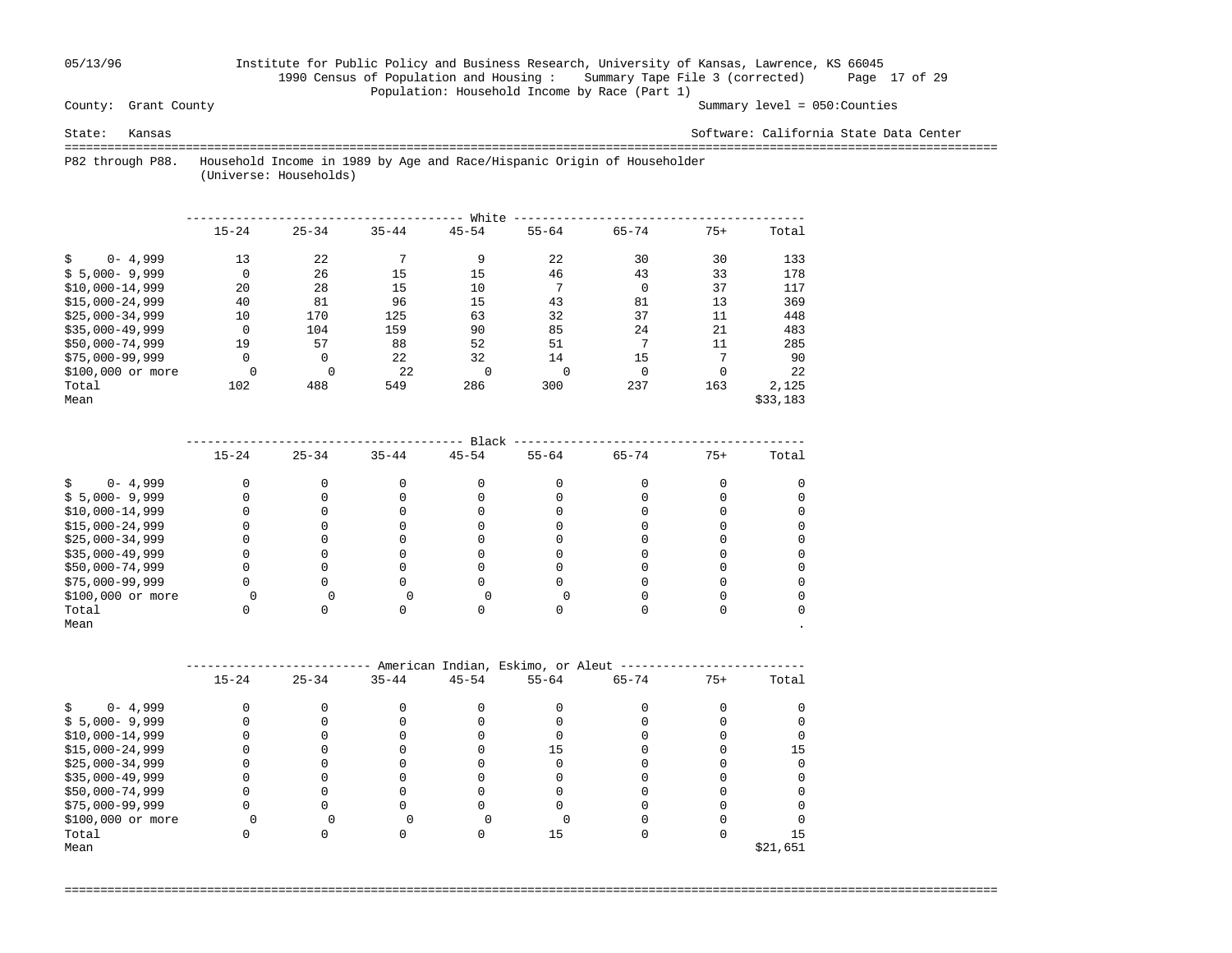## 05/13/96 Institute for Public Policy and Business Research, University of Kansas, Lawrence, KS 66045 1990 Census of Population and Housing : Summary Tape File 3 (corrected) Page 18 of 29 Population: Household Income by Race (Part 2)<br>County: Grant County

Summary level =  $050$ : Counties

State: Kansas Software: California State Data Center

===================================================================================================================================

 P82 through P88. Household Income in 1989 by Age and Race/Hispanic Origin of Householder (Universe: Households)

|                   | Asian and Pacific Islander |           |           |           |           |           |       |       |  |  |  |  |  |
|-------------------|----------------------------|-----------|-----------|-----------|-----------|-----------|-------|-------|--|--|--|--|--|
|                   | $15 - 24$                  | $25 - 34$ | $35 - 44$ | $45 - 54$ | $55 - 64$ | $65 - 74$ | $75+$ | Total |  |  |  |  |  |
| $0 - 4,999$       |                            |           |           |           |           |           |       |       |  |  |  |  |  |
| $$5,000-9,999$    |                            |           |           |           |           |           |       |       |  |  |  |  |  |
| $$10,000-14,999$  |                            |           |           |           |           |           |       |       |  |  |  |  |  |
| $$15,000-24,999$  |                            |           |           |           |           |           |       |       |  |  |  |  |  |
| $$25,000-34,999$  |                            |           |           |           |           |           |       |       |  |  |  |  |  |
| $$35,000-49,999$  |                            |           |           |           |           |           |       |       |  |  |  |  |  |
| \$50,000-74,999   |                            |           |           |           |           |           |       |       |  |  |  |  |  |
| $$75,000-99,999$  |                            |           |           |           |           |           |       |       |  |  |  |  |  |
| \$100,000 or more |                            |           |           |           |           |           |       |       |  |  |  |  |  |
| Total             |                            |           |           |           |           |           |       |       |  |  |  |  |  |
| Mean              |                            |           |           |           |           |           |       |       |  |  |  |  |  |

|                   | Other Race |           |           |           |           |           |       |          |  |  |  |  |
|-------------------|------------|-----------|-----------|-----------|-----------|-----------|-------|----------|--|--|--|--|
|                   | $15 - 24$  | $25 - 34$ | $35 - 44$ | $45 - 54$ | $55 - 64$ | $65 - 74$ | $75+$ | Total    |  |  |  |  |
| $0 - 4,999$       | O          |           |           |           | 21        |           |       | 28       |  |  |  |  |
| $$5,000-9,999$    | 11         | 20        |           |           | 10        |           |       | 49       |  |  |  |  |
| $$10,000-14,999$  | 32         | 29        |           |           |           |           |       | 61       |  |  |  |  |
| $$15,000-24,999$  | 22         | 9         |           | 12        |           |           |       | 50       |  |  |  |  |
| $$25,000-34,999$  | 0          | 44        |           | 22        |           |           |       | 74       |  |  |  |  |
| $$35,000-49,999$  | 0          | 0         | 10        |           |           |           |       | 30       |  |  |  |  |
| \$50,000-74,999   | 0          |           |           |           |           |           |       |          |  |  |  |  |
| $$75,000-99,999$  | 0          |           |           |           |           |           |       |          |  |  |  |  |
| \$100,000 or more |            |           |           |           |           |           |       |          |  |  |  |  |
| Total             | 65         | 102       | 25        | 43        | 57        |           |       | 292      |  |  |  |  |
| Mean              |            |           |           |           |           |           |       | \$19,981 |  |  |  |  |

\*\*\*\*\*\*\*\*\*\*\*\*\*\*\*\*\*\*\*\*\*\*\*\*\*\*\*\*\*\*\*\*\*\*\*\*\*\*\*\*\*\*\*\*\*\*\*\*\*\*\*\*\*\*\*\*\*\*\*\*\*\*\*\*\*\*\*\*\*\*\*\*\*\*\*\*\*\*\*\*\*\*\*\*\*\*\*\*\*\*\*\*\*\*\*\*\*\*\*\*\*\*\*\*\*

|                   | Hispanic Origin |           |           |           |           |           |       |          |  |  |  |  |  |
|-------------------|-----------------|-----------|-----------|-----------|-----------|-----------|-------|----------|--|--|--|--|--|
|                   | $15 - 24$       | $25 - 34$ | $35 - 44$ | $45 - 54$ | $55 - 64$ | $65 - 74$ | $75+$ | Total    |  |  |  |  |  |
| $0 - 4,999$       |                 |           |           |           | 21        |           |       | 35       |  |  |  |  |  |
| $$5,000-9,999$    | 11              | 36        |           |           | 18        |           |       | 88       |  |  |  |  |  |
| $$10,000-14,999$  | 32              | 40        | 15        |           |           |           |       | 87       |  |  |  |  |  |
| $$15,000-24,999$  | 30              | 9         |           | 12        | 15        |           |       | 73       |  |  |  |  |  |
| $$25,000-34,999$  |                 | 44        |           | 38        |           |           |       | 90       |  |  |  |  |  |
| $$35,000-49,999$  |                 |           | 24        | 19        | 19        |           |       | 62       |  |  |  |  |  |
| \$50,000-74,999   |                 |           |           |           |           |           |       |          |  |  |  |  |  |
| $$75,000-99,999$  |                 |           |           |           |           |           |       |          |  |  |  |  |  |
| \$100,000 or more |                 |           |           |           |           |           |       |          |  |  |  |  |  |
| Total             | 80              | 129       | 61        | 69        | 81        | 14        | 8     | 442      |  |  |  |  |  |
| Mean              |                 |           |           |           |           |           |       | \$20,576 |  |  |  |  |  |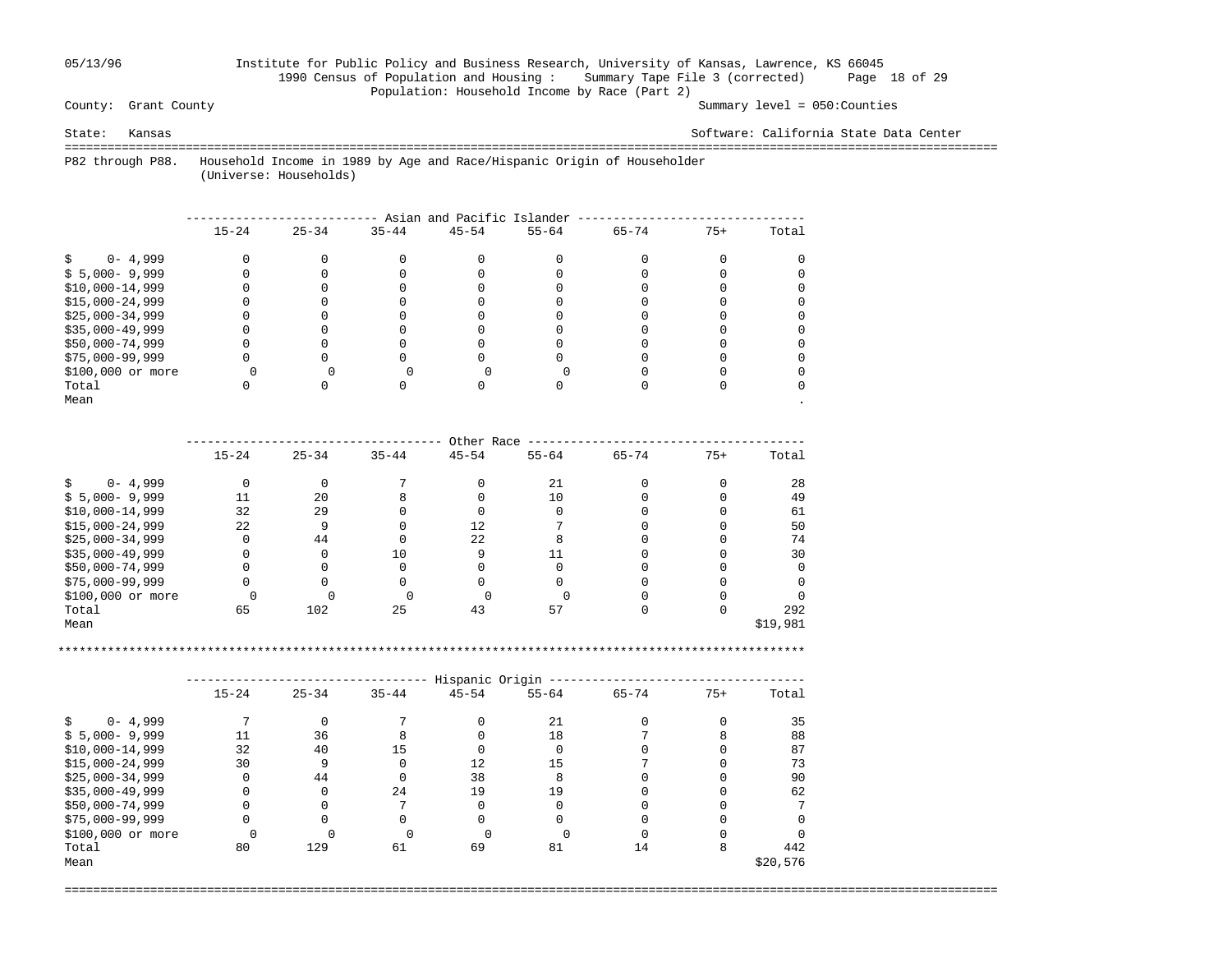05/13/96 Institute for Public Policy and Business Research, University of Kansas, Lawrence, KS 66045 1990 Census of Population and Housing : Summary Tape File 3 (corrected) Page 19 of 29 Population: Poverty Status<br>
County: Grant County

### Summary level =  $050$ : Counties

| State:    | Kansas        |                                                                                                              |       |                 |                       | Software: California State Data Center |                                                     |         |                              |                  |         |
|-----------|---------------|--------------------------------------------------------------------------------------------------------------|-------|-----------------|-----------------------|----------------------------------------|-----------------------------------------------------|---------|------------------------------|------------------|---------|
|           |               | P117/118. Poverty Status in 1989 by Sex and Age<br>(Universe: Persons for whom poverty status is determined) |       |                 |                       | P106. Persons in Households by         | Public Assistance Income<br>1989 (Universe: Persons |         |                              |                  |         |
|           |               | ------- Above Poverty ------ ---------------- Below Poverty --------------------                             |       |                 |                       |                                        |                                                     |         |                              | in households)   |         |
| Age       | Male          | Female                                                                                                       | Total | Male %          |                       | Female %                               |                                                     | Total % |                              |                  |         |
| $0 - 4$   | 298           | 203                                                                                                          | 501   |                 | 53 15.1%              |                                        | 49 19.4%                                            |         | 102 16.9%                    |                  | Persons |
|           | 51            | 58                                                                                                           | 109   |                 | 21 29.2%              |                                        | 14 19.4%                                            |         | 35 24.3%                     | With public      |         |
| $6 - 11$  | 345           | 383                                                                                                          | 728   |                 | 141 29.0%             |                                        | 50 11.5%                                            |         | 191 20.8%                    | assistance:      |         |
| $12 - 17$ | 298           | 309                                                                                                          | 607   |                 | 83 21.8%              |                                        | 79 20.4%                                            | 162     | $21.1$ $8$                   | $0 - 14$         | 204     |
| $18 - 24$ |               |                                                                                                              | 475   |                 |                       |                                        |                                                     | 96      | $16.8$ $ $                   | $15 - 64$        | 259     |
| $25 - 34$ |               | $\text{detail by sex }$                                                                                      | 1,067 |                 | detail by sex not     |                                        |                                                     | 113     | 9.6%                         | $65 +$           | 37      |
| $35 - 44$ | not available |                                                                                                              | 943   |                 | available see summary |                                        |                                                     | 103     | 9.8%                         |                  |         |
| $45 - 54$ | see summary   |                                                                                                              | 608   | $18 - 64$ below |                       |                                        |                                                     | 36      | 5.6%                         | No public        |         |
| $55 - 59$ | 18 - 64 below |                                                                                                              | 342   |                 |                       |                                        |                                                     | 112     | $24.7$ °                     | assistance:      |         |
| $60 - 64$ |               |                                                                                                              | 147   |                 |                       |                                        |                                                     | 16      | 9.8%                         | $0 - 14$         | 1,860   |
| $65 - 74$ | 139           | 154                                                                                                          | 293   |                 |                       | 24 14.7% 38 19.8%                      |                                                     | 62      |                              | $17.5\%$ 15 - 64 | 4,207   |
| $75+$     | 61            | 87                                                                                                           | 148   |                 | $0.0$ %               |                                        | 55 38.7%                                            |         | $55 \quad 27.1$ <sup>8</sup> | $65 +$           | 521     |
| $0 - 17$  | 992           | 953                                                                                                          | 1,945 |                 | 298 23.1%             |                                        | 192 16.8%                                           |         | 490 20.1%                    |                  |         |
| $18 - 64$ | 1,861         | 1,721                                                                                                        | 3,582 |                 | 199 9.7%              |                                        | 277 13.9%                                           | 476     | 11.7%                        |                  |         |
| 65+       | 200           | 241                                                                                                          | 441   | 24 10.7%        |                       |                                        | 93 27.8%                                            |         | 117 21.0%                    |                  |         |
| Total     | 3,053         | 2,915                                                                                                        | 5,968 |                 | 521 14.6%             |                                        | 562 16.2%                                           |         | $1,083$ 15.4%                |                  |         |

 P119/120. Poverty Status in 1989 by Race and Hispanic Origin by Age (Universe: Persons for whom poverty status is determined)

|           | ----------- | White $------$ |                       |                                                                                                   |                |                 | $------$ American Indian $---$ |                |                     |
|-----------|-------------|----------------|-----------------------|---------------------------------------------------------------------------------------------------|----------------|-----------------|--------------------------------|----------------|---------------------|
|           | Above       | Below          | $\sim$ 8              |                                                                                                   | Above Below %  |                 | Above                          | Below          | $\frac{1}{6}$       |
| Age       | Poverty     | Poverty        |                       | Below Poverty Poverty Below                                                                       |                |                 | Poverty                        | Poverty Below  |                     |
| $0 - 4$   | 376         | 94             | 20.0%                 | $\mathbf{0}$                                                                                      | 0              | . 응             | 30                             | 0              | $0.0$ $8$           |
|           | 81          | 24             | 22.9%                 | 0                                                                                                 | 0              | . $\frac{6}{6}$ | 8                              |                | 0.0%                |
| $6 - 11$  | 633         | 118            | 15.7%                 |                                                                                                   | $\Omega$       | . $\frac{6}{6}$ |                                |                | 0.0%                |
| $12 - 17$ | 542         | 121            | 18.3%                 |                                                                                                   | $\Omega$       | . $\frac{6}{9}$ | $\Omega$                       |                | . 응                 |
| $18 - 64$ | 3,105       | 329            | 9.6%                  | $\Omega$                                                                                          | $\Omega$       | $\frac{8}{3}$   | 48                             | $\Omega$       | 0.0%                |
| 65 - 74   | 293         | 62             | 17.5%                 | $\Omega$                                                                                          | $\Omega$       | . 응             | $\Omega$                       | $\Omega$       | . 응                 |
| $75 +$    | 148         | 55             | 27.1%                 | 0                                                                                                 | 0              | $\cdot$ %       | 0                              |                | .8                  |
| Total     | 5,178       | 803            | 13.4%                 | 0                                                                                                 | 0              | . $\frac{6}{6}$ | 91                             |                | 0.0%                |
|           |             |                |                       | -------Asian & Pac Isl -------- ---------- Other Race --------- * ------- Hispanic Origin ------- |                |                 |                                |                |                     |
|           | Above       | Below          | $\frac{1}{6}$         |                                                                                                   | Above Below    |                 | % * Above Below %              |                |                     |
|           | Poverty     | Poverty        | Below                 | Poverty                                                                                           | Poverty        | Below *         | Poverty                        | Poverty Below  |                     |
|           |             |                |                       |                                                                                                   |                | $\star$         |                                |                |                     |
| $0 - 4$   | 0           | 0              | $\cdot$ %             | 95                                                                                                | 8              | 7.8% *          | 123                            | 53             | 30.1%               |
|           | 0           | $\mathbf 0$    | $\frac{8}{3}$         | 20                                                                                                | 11             | $35.5%$ *       | 20                             | 25             | 55.6%               |
| $6 - 11$  |             | $\mathbf 0$    | $\frac{8}{3}$         | 90                                                                                                | 73             | $44.8%*$        | 116                            | 136            | 54.0%               |
| $12 - 17$ |             | 0              | $\cdot$ %             | 65                                                                                                | 41             | $38.7%$ *       | 107                            | 101            | 48.6%               |
| $18 - 64$ |             | $\mathbf 0$    | $\frac{8}{3}$         | 429                                                                                               | 147            | $25.5%$ *       | 608                            | 231            | 27.5%               |
| $65 - 74$ |             | 0              | . 응                   | $\overline{0}$                                                                                    | $\overline{0}$ | $.8*$           | 7                              | 7              | $50.0$ <sup>8</sup> |
| $75 +$    |             | $\mathbf 0$    | $\frac{8}{100}$       | $\mathbf 0$                                                                                       | $\overline{0}$ | $. \circ$ *     | 8                              | $\overline{0}$ | 0.0%                |
| Total     | $\Omega$    | $\mathbf 0$    | $\cdot$ $\frac{8}{6}$ | 699                                                                                               | 280            | $28.6%$ *       | 989                            | 553            | 35.9%               |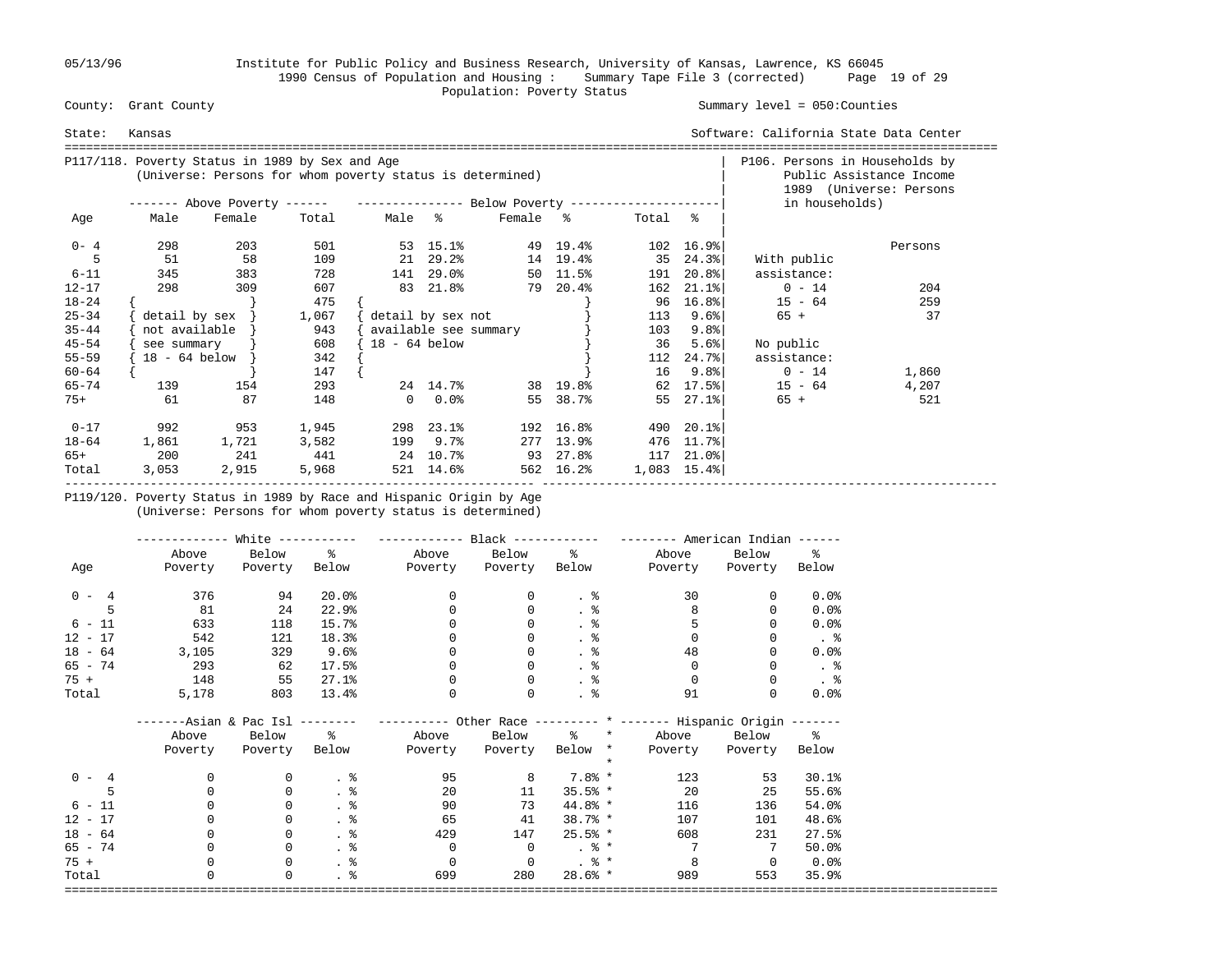05/13/96 Institute for Public Policy and Business Research, University of Kansas, Lawrence, KS 66045 1990 Census of Population and Housing : Summary Tape File 3 (corrected) Page 20 of 29 Population: Poverty Status<br>
County: Grant County

Summary level =  $050$ : Counties

| State:<br>Kansas                                                                                                                    |                  |                  |                  |                  |                                                                |                  | Software: California State Data Center                                                                               |                   |                       |
|-------------------------------------------------------------------------------------------------------------------------------------|------------------|------------------|------------------|------------------|----------------------------------------------------------------|------------------|----------------------------------------------------------------------------------------------------------------------|-------------------|-----------------------|
| P122. Poverty Status in 1989 by Age by Household Type and Relationship<br>(Universe: Persons for whom poverty status is determined) |                  |                  |                  |                  |                                                                |                  | P121. Ratio of Income in 1989 to<br>Poverty Level (Universe:<br>Persons for whom poverty status                      |                   |                       |
|                                                                                                                                     |                  |                  |                  |                  | ------ 15-64 ------- ------ 65-74 ------- ------- 75+ -------  |                  | is determined)                                                                                                       |                   |                       |
|                                                                                                                                     | Above            | Below            | Above            | Below            | Above                                                          | Below            |                                                                                                                      |                   | Cumulative            |
|                                                                                                                                     | Poverty          | Poverty          | Poverty          | Poverty          | Poverty                                                        | Poverty          |                                                                                                                      |                   | Persons Percent       |
| In married-couple family<br>In other family:<br>Male householder, no                                                                | 4,965            | 532              | 208              | 29               | 90                                                             | $\Omega$         | Under .50<br>$.50$ to $.74$<br>.75 to .99                                                                            | 408<br>279<br>396 | 5.8%<br>9.7%<br>15.4% |
| wife present<br>Female householder, no                                                                                              | 147              | 63               | 0                | $\mathbf 0$      | $\Omega$                                                       | $\Omega$         | 1.00 to 1.24<br>1.25 to 1.49                                                                                         | 335<br>301        | 20.1%<br>24.4%        |
| husband present<br>Unrelated individuals:                                                                                           | 137              | 252              | 32               | $\Omega$         | $\Omega$                                                       | 9                | 1.50 to 1.74<br>1.75 to 1.84                                                                                         | 218<br>151        | 27.5%<br>29.6%        |
| In family households<br>In nonfamily households:<br>Householder:                                                                    | 21               | 44               | $\Omega$         | $\Omega$         | $\Omega$                                                       | $\Omega$         | 1.85 to 1.99<br>2.00 and over                                                                                        | 362<br>4,601      | 34.7%<br>100.0%       |
| Living alone                                                                                                                        | 187              | 51               | 46               | 27               | 58                                                             | 46               | Total                                                                                                                | 7,051             |                       |
| Not living alone                                                                                                                    | 30               | 7                | 7                | 6                | $\mathbf{0}$                                                   | $\mathbf 0$      |                                                                                                                      |                   |                       |
| Nonrelatives                                                                                                                        | 40               | 17               | $\Omega$         | $\mathbf 0$      | $\mathbf 0$                                                    | $\Omega$         |                                                                                                                      |                   |                       |
| In group quarters                                                                                                                   | $\Omega$         | $\Omega$         | $\Omega$         | $\Omega$         | $\Omega$                                                       | $\Omega$         |                                                                                                                      |                   |                       |
| P127. Poverty Status in 1989 by Age of Householder by Household Type<br>(Universe: Households)                                      |                  |                  |                  |                  |                                                                |                  | P126. Poverty Status in 1989 by<br>Family Type and Age of Children<br>(Universe: Related children<br>under 18 years) | Above<br>Poverty  | Below<br>Poverty      |
|                                                                                                                                     |                  |                  |                  |                  |                                                                |                  | In married-couple                                                                                                    |                   |                       |
|                                                                                                                                     |                  |                  |                  |                  | ------------------ Age of Householder ------------------------ |                  | family:                                                                                                              |                   |                       |
|                                                                                                                                     |                  |                  |                  |                  |                                                                |                  | $0 - 4 \text{ years}$                                                                                                | 463               | 45                    |
|                                                                                                                                     |                  |                  |                  |                  | ------ 15-64 ------- ------ 65-74 ------- ------- 75+ -------- |                  | 5 years                                                                                                              | 93                | 35                    |
|                                                                                                                                     | Above<br>Poverty | Below<br>Poverty | Above<br>Poverty | Below<br>Poverty | Above<br>Poverty                                               | Below<br>Poverty | $6 - 17$ years<br>In other family:<br>Male householder,                                                              | 1,227             | 216                   |
| Married-couple family<br>Other family:                                                                                              | 1,456            | 114              | 110              | 18               | 50                                                             | $\mathbf{0}$     | no spouse:<br>$0 - 4$ years                                                                                          | 27                | 8                     |
| Male householder, no<br>wife present<br>Female householder, no                                                                      | 57               | 27               | $\Omega$         | $\Omega$         | $\Omega$                                                       | $\Omega$         | 5 years<br>$6 - 17$ years<br>Female householder,                                                                     | 16<br>39          | $\mathbf 0$<br>10     |
| husband present<br>Nonfamily households:<br>Householder:                                                                            | 37               | 66               | 23               | $\Omega$         | $\Omega$                                                       | 9                | no spouse:<br>$0 - 4 \text{ years}$                                                                                  | 11<br>$\mathbf 0$ | 49<br>$\mathbf 0$     |
| Living alone                                                                                                                        | 187              | 51               | 46               | 27               | 58                                                             | 46               | 5 years<br>$6 - 17$ years                                                                                            | 60                | 121                   |
| Not living alone                                                                                                                    | 30               | 7                | 7                | 6                | $\Omega$                                                       | $\mathbf 0$      |                                                                                                                      |                   |                       |

===================================================================================================================================

 | | |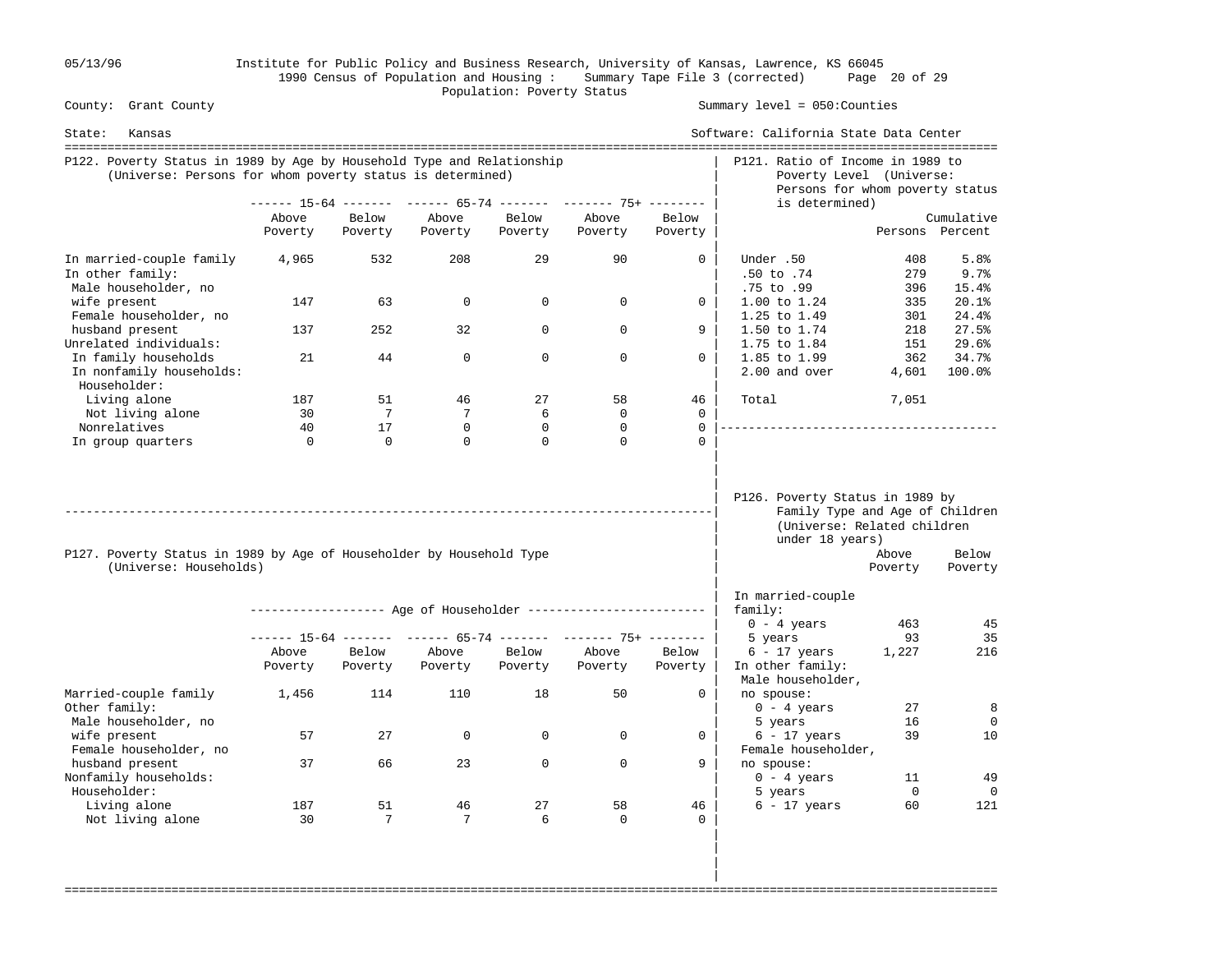## 05/13/96 Institute for Public Policy and Business Research, University of Kansas, Lawrence, KS 66045 1990 Census of Population and Housing : Summary Tape File 3 (corrected) Page 21 of 29 Population: Poverty Status by Race<br>
County: Grant County

Summary level =  $050$ : Counties

State: Kansas Software: California State Data Center =================================================================================================================================== P123/124/125. Poverty Status in 1989 by Race and Hispanic Origin of Householder, Family Type and Presence and Age of Children (Universe: Families)

|                                |          | Total    |           |          | White $--$   |           | $- - - - - - - -$ | $Black$ -------- |         |          | $---$ Amer In, Esk, Al $---$ |         |
|--------------------------------|----------|----------|-----------|----------|--------------|-----------|-------------------|------------------|---------|----------|------------------------------|---------|
|                                | Above    | Below    | °≈        | Above    | Below        | ዱ         | Above             | Below            | ႜ       | Above    | Below                        | ፠       |
|                                | Poverty  | Poverty  | Below     | Poverty  | Poverty      | Below     | Poverty           | Poverty          | Below   | Poverty  | Poverty                      | Below   |
| Married-couple family:         |          |          |           |          |              |           |                   |                  |         |          |                              |         |
| With related children <18:     |          |          |           |          |              |           |                   |                  |         |          |                              |         |
| Under 5 years only             | 144      | $\Omega$ | 0.0%      | 116      | $\Omega$     | $0.0$ %   | 0                 | 0                | 0.0%    | 8        | 0                            | 0.0%    |
| $5 - 17$ years only            | 584      | 47       | 7.4%      | 545      | 37           | 6.4%      | 0                 | $\Omega$         | 0.0%    | $\Omega$ | $\Omega$                     | $0.0$ % |
| Under $5 \& 5-17$ yrs          | 231      | 45       | 16.3%     | 187      | 37           | 16.5%     | $\Omega$          | 0                | 0.0%    | 0        | $\Omega$                     | $0.0$ % |
| No related child <18           | 657      | 40       | 5.7%      | 576      | 40           | 6.5%      | 0                 | 0                | 0.0%    | 7        | 0                            | 0.0%    |
| Other family:                  |          |          |           |          |              |           |                   |                  |         |          |                              |         |
| Male householder, no spouse:   |          |          |           |          |              |           |                   |                  |         |          |                              |         |
| With related children <18:     |          |          |           |          |              |           |                   |                  |         |          |                              |         |
| Under 5 years only             | 10       | 11       | 52.4%     | $\Omega$ | $\mathbf{0}$ | 0.0%      | 0                 | 0                | $0.0$ % | 0        | 0                            | 0.0%    |
| $5 - 17$ years only            | 22       | 10       | 31.3%     | 22       | $\Omega$     | $0.0$ $8$ | $\Omega$          | $\Omega$         | 0.0%    | $\Omega$ | $\Omega$                     | $0.0$ % |
| Under $5 \& 5-17$ yrs          | 17       | 0        | $0.0$ %   |          | $\Omega$     | $0.0$ %   | 0                 | 0                | 0.0%    | 0        | $\Omega$                     | $0.0$ % |
| No related child<18            | 8        | 6        | 42.9%     | 8        | б.           | 42.9%     | 0                 | 0                | 0.0%    | $\Omega$ | $\Omega$                     | 0.0%    |
| Female householder, no spouse: |          |          |           |          |              |           |                   |                  |         |          |                              |         |
| With related children <18:     |          |          |           |          |              |           |                   |                  |         |          |                              |         |
| Under 5 years only             | $\Omega$ |          | 14 100.0% | $\Omega$ |              | 14 100.0% | 0                 | 0                | 0.0%    | $\Omega$ |                              | 0.0%    |
| $5 - 17$ years only            | 34       | 35       | 50.7%     | 34       | 8            | 19.0%     | $\Omega$          | 0                | 0.0%    | $\Omega$ | $\Omega$                     | $0.0$ % |
| Under $5 \& 5-17$ yrs          | 9        | 17       | 65.4%     | 9        | 17           | 65.4%     | 0                 | 0                | 0.0%    | 0        | $\Omega$                     | 0.0%    |
| No related child<18            | 17       | 9        | 34.6%     | 17       | 9            | 34.6%     | 0                 | 0                | 0.0%    |          |                              | $0.0$ % |

|                                | ---- Asian & Pac Isl |          | $- - - - -$ | ------ Other Race ------- * |                 |              |         |              | ----- Hispanic Origin ----- |           |
|--------------------------------|----------------------|----------|-------------|-----------------------------|-----------------|--------------|---------|--------------|-----------------------------|-----------|
|                                | Above                | Below    | ፠           | Above                       | Below           | °≈           | $\star$ | Above        | Below                       | ⊱         |
|                                | Poverty              | Poverty  | Below       | Poverty                     | Poverty Below * |              |         | Poverty      | Poverty                     | Below     |
| Married-couple family:         |                      |          |             |                             |                 |              |         |              |                             |           |
| With related children <18:     |                      |          |             |                             |                 |              |         |              |                             |           |
| Under 5 years only             |                      | $\Omega$ | 0.0%        | $20^{\circ}$                | 0               | $0.0%$ *     |         | 28           | $\Omega$                    | 0.0%      |
| $5 - 17$ years only            |                      | 0        | 0.0%        | 39                          | 10              | $20.4%$ *    |         | 78           | 33                          | 29.7%     |
| Under $5 \& 5-17$ yrs          |                      | $\Omega$ | 0.0%        | 44                          | 8               | $15.4%$ *    |         | 59           | 25                          | 29.8%     |
| No related child <18           |                      | $\Omega$ | 0.0%        | 74                          | 0               | $0.0%$ *     |         | 74           | 0                           | 0.0%      |
| Other family:                  |                      |          |             |                             |                 |              |         |              |                             |           |
| Male householder, no spouse:   |                      |          |             |                             |                 |              |         |              |                             |           |
| With related children <18:     |                      |          |             |                             |                 |              |         |              |                             |           |
| Under 5 years only             |                      | $\Omega$ | 0.0%        | 10                          | 11              | $52.4%$ *    |         | 10           | 11                          | 52.4%     |
| $5 - 17$ years only            |                      | $\Omega$ | 0.0%        | $\Omega$                    |                 | 10 100.0% *  |         | <sup>0</sup> |                             | 10 100.0% |
| Under $5 \& 5-17$ yrs          |                      | $\Omega$ | 0.0%        | 10                          | $\Omega$        | $0.0%$ *     |         | 10           | $\Omega$                    | 0.0%      |
| No related child<18            |                      | $\Omega$ | 0.0%        | $\Omega$                    | $\Omega$        | $0.0%$ *     |         | U            | 0                           | 0.0%      |
| Female householder, no spouse: |                      |          |             |                             |                 |              |         |              |                             |           |
| With related children <18:     |                      |          |             |                             |                 |              |         |              |                             |           |
| Under 5 years only             |                      | $\Omega$ | 0.0%        | $\Omega$                    | $\Omega$        | $0.0%$ *     |         |              |                             | 7 100.0%  |
| 5 - 17 years only              |                      | $\Omega$ | 0.0%        | $\Omega$                    |                 | $27,100.0$ * |         |              |                             | 27 100.0% |
| Under $5 \& 5-17$ yrs          |                      | $\Omega$ | 0.0%        |                             | $\Omega$        | $0.0%$ *     |         |              | $\Omega$                    | 0.0%      |
| No related child<18            |                      | 0        | 0.0%        |                             | 0               | $0.0%$ *     |         |              | 0                           | 0.0%      |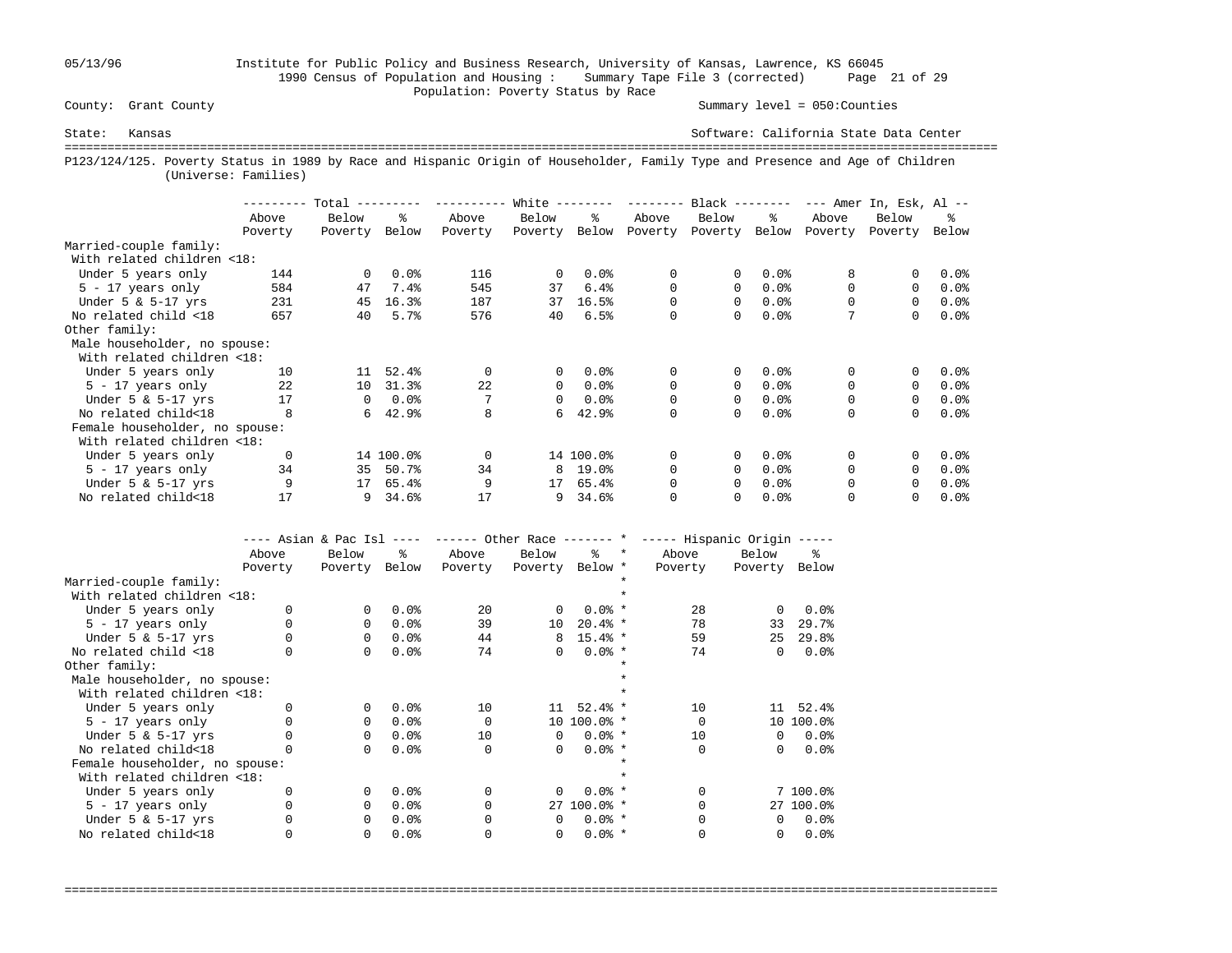|

### 05/13/96 Institute for Public Policy and Business Research, University of Kansas, Lawrence, KS 66045 1990 Census of Population and Housing : Summary Tape File 3 (corrected) Page 22 of 29 Housing: Tenure and Occupancy

 County: Grant County Summary level = 050:Counties State: Kansas Software: California State Data Center =================================================================================================================================== H1/2/3. Housing Units | H8 through H12. Tenure by Race and Hispanic Origin of Householder (Universe: Housing units)| (Universe: Occupied housing units) | Total housing units  $2,599$  | Total housing units 2,599 | ---------------------------- Total ----------------------------- Unweighted  $\begin{array}{c|cccc}\n\text{Unweighted} & & & \\
\text{sample count} & & 332 & & \\
\text{100% count of units} & 2,599 & & \\
\end{array}$  Owner  $\begin{array}{c|cccc}\n\text{White} & & \text{Black} & \text{Esk & A1} & \text{Pac Isl} & \text{Race} \\
\text{150% count of units} & 2,599 & & \\
\end{array}$  sample count 332 | White Black Esk & Al Pac Isl Race Total 100% count of units 2,599 | Owner 1,505 0 16 0 135 1,656 | % 90.9% 0.0% 1.0% 0.0% 8.2% 100% Percent of housing 1.599 | 1.505 0 0.0% 1.0% 0.0% 8.2% 100%<br>Percent of housing | Renter 623 0 0 0 114 737 units in sample 12.8% | % 84.5% 0.0% 0.0% 0.0% 15.5% 100% ---------------------------------| Total 2,128 0 16 0 249 2,393 | % 88.9% 0.0% 0.7% 0.0% 10.4% 100% H4. Occupancy Status (Universe: Housing units) | | ------------------------- Hispanic Origin ------------------------ % |<br>White Black Esk & Al Pacisl Race Total Race (1991)<br>December 2014 | White Black Esk & Al Pac Isl Race Total Occupied 2,393 92.1% | Owner 82 0 0 0<br>Vacant 206 7.9% | % 37.8% 0.0% 0.0% 0.0% Vacant 206 7.9% | % 37.8% 0.0% 0.0% 0.0% 62.2% 100%<br>Renter 53 0 0 0 114 167 | Renter 53 0 0 0 114 167  $\sim$  8 31.7% 0.0% 0.0% 68.3% 100% | Total 135 0 0 0 249 384  $\sim$  8 35.2% 0.0% 0.0% 64.8% 100% | | ----------------------------------------------------------------------------------------------------------------------------------- H5. Urban and Rural | (Universe: Housing units) | Units % Urban:  $\qquad \qquad \blacksquare$  Inside urbanized area 0 0.0% | H13. Tenure by Age of Householder Outside urbanized area 1,940 74.6% | (Universe: Occupied housing units) Rural: | Farm 94 3.6% | Owner Renter Nonfarm 565 21.7% | Age Occupied Occupied Total | ----------------------------------------------------| 15-24 29 154 183  $\begin{array}{|c|c|c|c|c|}\n\hline\n\text{25-34} & \text{276} & \text{248} & \text{524}\n\end{array}$ H6. Condominium Status by Vacancy Status | 35-44 429 140 569 (Universe: Vacant housing units)  $\begin{array}{ccc} | & 45-54 & 250 & 83 & 333 \\ | & 45-54 & 250 & 83 & 333 \\ 55-64 & 352 & 50 & 402 \\ \end{array}$  $|$  55-64 352 50 402 | 65-74 177 41 218 Non-  $\vert$  75+ 143 21 164 Condos Condos |  $\begin{array}{cccc} \n71 & 70 \text{t} & 1,656 & 737 & 2,393\n\end{array}$ For rent  $0$  71<br>For sale only  $0$  26 For sale only 0 26 | Seasonal, recreational or occasional use  $0$  21<br>all other vacants  $0$  88 All other vacants 0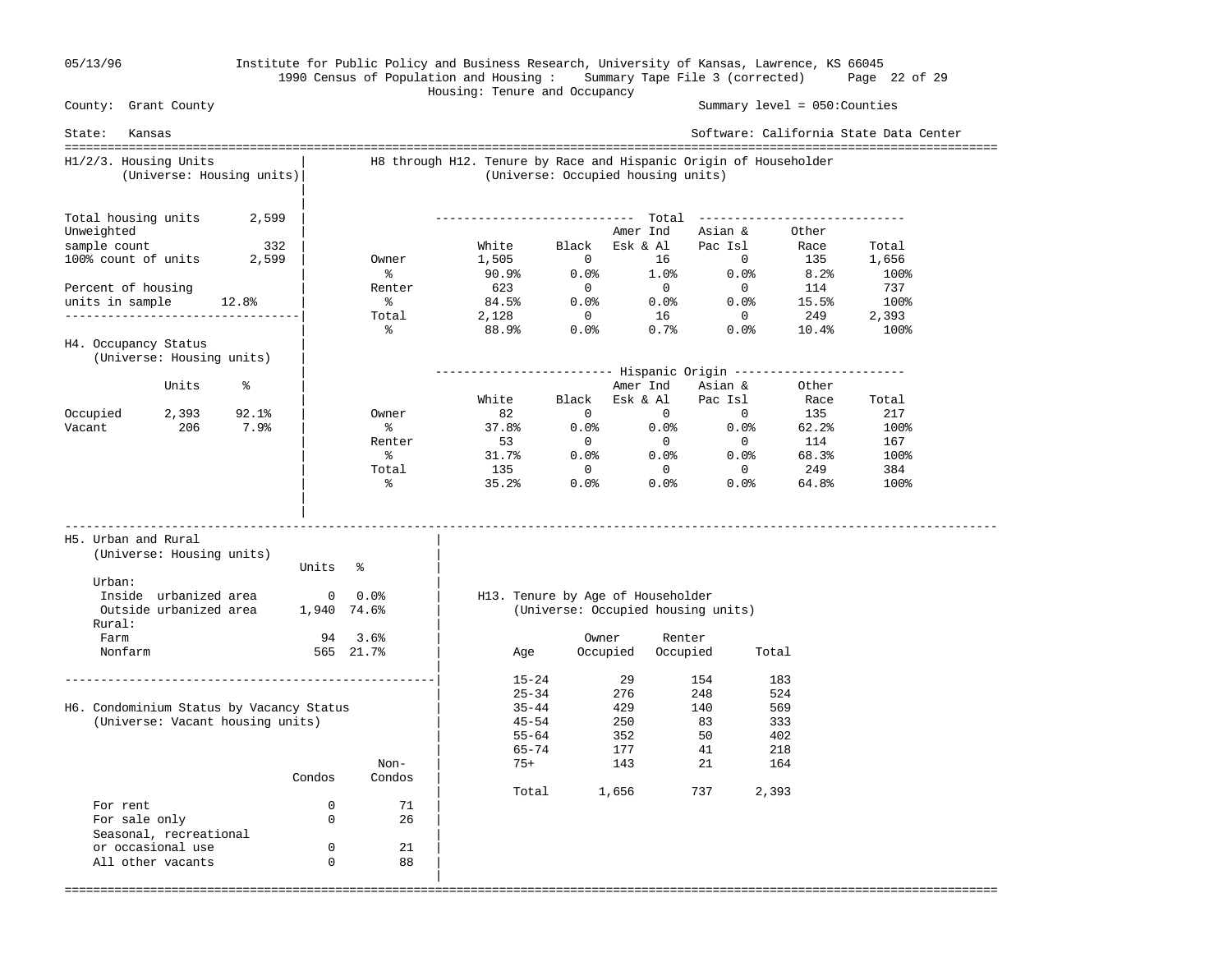05/13/96 Institute for Public Policy and Business Research, University of Kansas, Lawrence, KS 66045 1990 Census of Population and Housing : Summary Tape File 3 (corrected) Page 23 of 29 Housing: Tenure and Occupancy

Summary level =  $050$ : Counties

| Software: California State Data Center<br>State:<br>Kansas      |                                               |       |             |          |          |                    |          |                     |                           |  |
|-----------------------------------------------------------------|-----------------------------------------------|-------|-------------|----------|----------|--------------------|----------|---------------------|---------------------------|--|
| H8/H14/15/19. Tenure by Race and Hispanic Origin of Householder | (Universe: Persons in occupied housing units) |       |             |          |          |                    |          | $H16/17$ . Rooms    | (Universe: Housing units) |  |
|                                                                 |                                               |       |             | Amer Ind | Asian &  | Other *            | Hispanic | 1 room              | 25                        |  |
|                                                                 | Total                                         | White | Black       | Esk & Al | Pac Isl  | Race<br>$\star$    | Origin   | 2 rooms             | 62                        |  |
|                                                                 |                                               |       |             |          |          | $\star$            |          | 3 rooms             | 95                        |  |
|                                                                 |                                               |       |             |          |          | $\star$            |          | 4 rooms             | 547                       |  |
| Owner occupied                                                  | 4,871                                         | 4,387 | 0           | 49       | 0        | $435 *$            | 738      | 5 rooms             | 596                       |  |
| Persons per unit                                                | 2.9                                           | 2.9   | 0.0         | 3.1      | 0.0      | $3.2 *$            | 3.4      | 6 rooms             | 403                       |  |
|                                                                 |                                               |       |             |          |          | $\star$            |          | 7 rooms             | 351                       |  |
| Renter occupied                                                 | 2,217                                         | 1,668 | 0           | $\Omega$ | $\Omega$ | 549 *              | 776      | 8 rooms             | 202                       |  |
| Persons per unit                                                | 3.0                                           | 2.7   | 0.0         | 0.0      | 0.0      | $4.8 *$<br>$\star$ | 4.6      | $9+$ rooms          | 318                       |  |
| Total occupied                                                  | 7,088                                         | 6,055 | $\mathbf 0$ | 49       | 0        | $984 *$            | 1,514    | Aggregate number    |                           |  |
| Persons per unit                                                | 3.0                                           | 2.8   | 0.0         | 3.1      | 0.0      | $4.0*$             | 3.9      | of rooms            | 15,273                    |  |
|                                                                 |                                               |       |             |          |          | $\star$            |          | Mean rooms per unit | 5.9                       |  |

(Universe: Occupied housing units) | (Universe: Occupied housing units)

|

|

# H18. Tenure by Persons in Unit | H7. Condominium Status by Tenure and Mortgage Status (Universe: Occupied housing units)

|            | Total<br>Units | Owner<br>Occupied | Renter<br>Occupied |                 | Condo | Non-<br>Condo |
|------------|----------------|-------------------|--------------------|-----------------|-------|---------------|
| 1 person   | 423            | 262               | 161                | Owner occupied: |       |               |
| 2 persons  | 725            | 529               | 196                | With a mortgage | 0     | 1,005         |
| 3 persons  | 383            | 243               | 140                | Not mortgaged   | 0     | 651           |
| 4 persons  | 468            | 343               | 125                | Renter occupied |       | 737           |
| 5 persons  | 238            | 145               | 93                 |                 |       |               |
| 6 persons  | 82             | 72                | 10                 |                 |       |               |
| 7+ persons | 74             | 62                | 12                 |                 |       |               |

### H31/32/33. Bedrooms

(Universe: Housing units)

|                     | $\star$ |              |          | $\star$ | Occupied Units |       |       |        |
|---------------------|---------|--------------|----------|---------|----------------|-------|-------|--------|
|                     | Total   |              | $\star$  | Vacant  | $^\star$       |       |       |        |
|                     | Units   | ిక           | $\star$  | Units   | $\star$        | Total | Owner | Renter |
|                     |         |              | $\star$  |         | $\star$        |       |       |        |
| No bedroom          | 25      | 1.0%         | $\star$  | 0       | $\star$        | 25    |       | 18     |
| 1 bedroom           | 140     | 5.4%         | $^\star$ | 13      | $\star$        | 127   | 35    | 92     |
| 2 bedrooms          | 733     | 28.2%        | $\star$  | 89      | $\star$        | 644   | 336   | 308    |
| 3 bedrooms          | 1,159   | 44.6%        | $\star$  | 86      | $\star$        | 1,073 | 837   | 236    |
| 4 bedrooms          | 384     | 14.8%        | $\star$  | 18      | $\star$        | 366   | 305   | 61     |
| 5+ bedrooms         | 158     | 6.1%         | $\star$  | 0       | $\star$        | 158   | 136   | 22     |
|                     |         |              | $\star$  |         | $\star$        |       |       |        |
| Total housing units |         | 2,599 100.0% | $\star$  | 206     | $\star$        | 2,393 | 1,656 | 737    |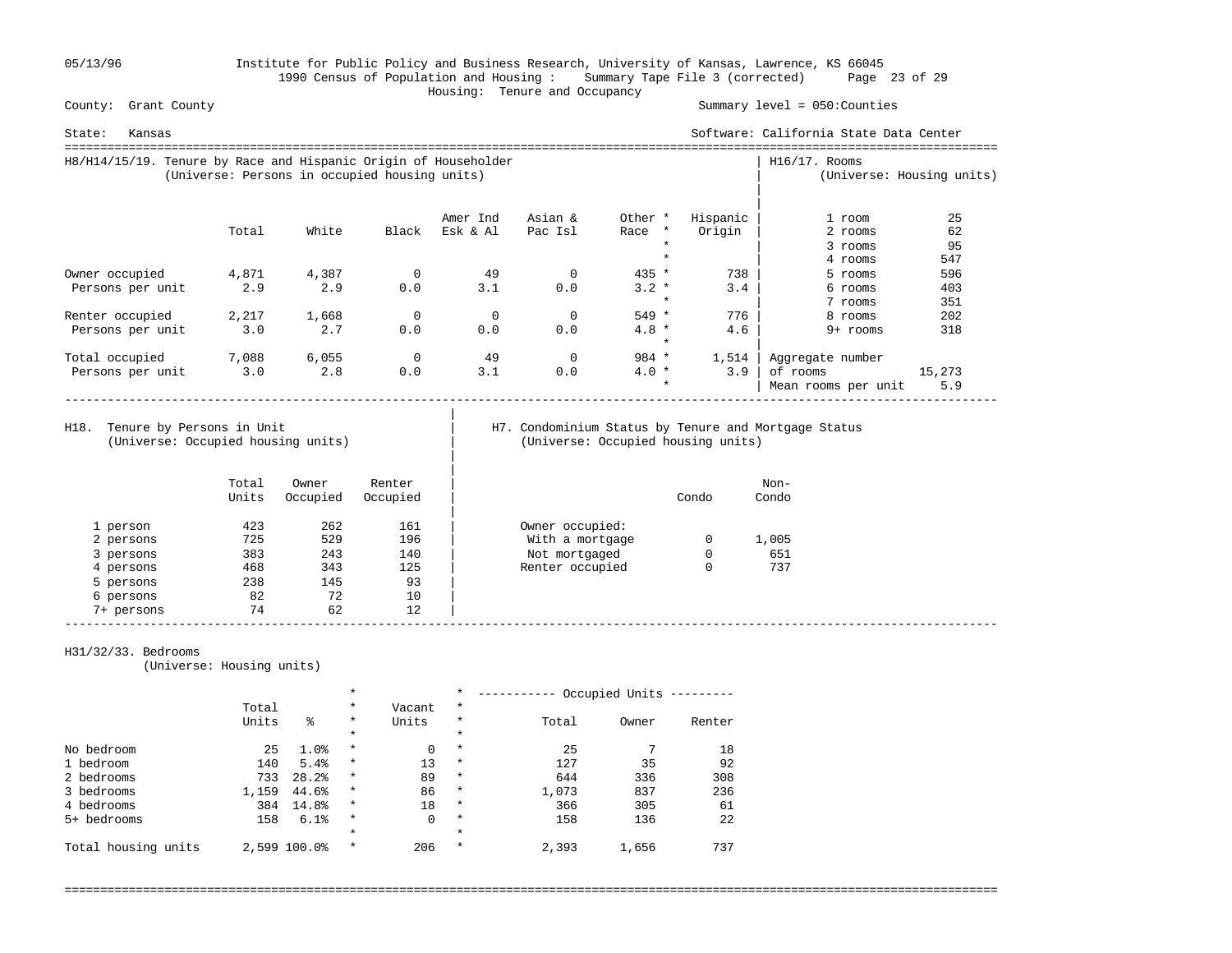05/13/96 Institute for Public Policy and Business Research, University of Kansas, Lawrence, KS 66045 1990 Census of Population and Housing : Summary Tape File 3 (corrected) Page 24 of 29 Housing: Units in Structure and Value

| State:<br>Kansas                                   |                                                                      |                                    |                                    |                |                                |               | Software: California State Data Center                |                |           |  |
|----------------------------------------------------|----------------------------------------------------------------------|------------------------------------|------------------------------------|----------------|--------------------------------|---------------|-------------------------------------------------------|----------------|-----------|--|
|                                                    | H20/21/22. Units in Structure by Tenure<br>(Universe: Housing units) |                                    |                                    |                |                                | H61/62. Value | (Universe: Specified owner<br>occupied housing units) |                |           |  |
| Units                                              |                                                                      |                                    |                                    |                | ------- Occupied Units ------- |               |                                                       |                |           |  |
| in                                                 | Total                                                                | ႜ                                  | Vacant                             |                |                                |               |                                                       | Units          | ႜ         |  |
| Structure                                          | Units                                                                |                                    | Units                              | Total          | Owner                          | Renter        |                                                       |                |           |  |
|                                                    |                                                                      |                                    |                                    |                |                                |               | Less than $$15,000$                                   | 18             | 1.5%      |  |
| 1, detached                                        |                                                                      | 1,841 70.8%                        | 125                                | 1,716          | 1,354                          | 362           | $$15,000 - 19,999$                                    | 20             | 1.7%      |  |
| 1, attached                                        | 26                                                                   | $1.0\%$                            | 6                                  | 20             | 13                             | 7             | $$20,000 - 24,999$                                    | 40             | 3.4%      |  |
| $\overline{2}$                                     | 69                                                                   | 2.7%                               | $5^{\circ}$                        | 64             | $\overline{0}$                 | 64            | $$25,000 -$<br>29,999                                 | 36             | 3.1%      |  |
| $3$ or $4$                                         |                                                                      | 64 2.5%                            | 15                                 | 49             | $\overline{0}$                 | 49            | $$30,000 - 34,999$                                    | 96             | 8.2%      |  |
| $5$ to $9$                                         |                                                                      | 47 1.8%                            | $\overline{0}$                     | 47             | $\overline{0}$                 | 47            | $$35,000 -$<br>39,999                                 | 108            | 9.3%      |  |
| 10 to 19                                           |                                                                      | $12 \t 0.5\}$                      | $\overline{0}$                     | 12             | $\overline{0}$                 | 12            | $$40,000 -$<br>44,999                                 | 81             | 6.9%      |  |
| 20 to 49                                           |                                                                      | $0.0\%$                            | $\Omega$                           | $\bigcirc$     | $\overline{0}$                 | $\Omega$      | 49,999<br>$$45,000 -$                                 |                | 127 10.9% |  |
| 50 or more                                         | $\overline{0}$                                                       | $0.0\%$                            | $\overline{0}$                     | $\overline{0}$ | $\overline{0}$                 | $\mathbf 0$   | $$50,000 -$<br>59,999                                 | 197            | 16.9%     |  |
| Mobile home                                        |                                                                      |                                    |                                    |                |                                |               | $$60,000 -$<br>74,999                                 | 204            | 17.5%     |  |
| or trailer                                         |                                                                      | 521 20.0%                          | 55                                 | 466            | 289                            | 177           | $$75,000 - 99,999$                                    | 138            | 11.8%     |  |
| Other                                              | 19                                                                   | 0.7%                               | $\Omega$                           | 19             | $\overline{0}$                 | 19            | $$100,000 - 124,999$                                  | 74             | 6.3%      |  |
|                                                    |                                                                      |                                    |                                    |                |                                |               | $$125,000 - 149,999$                                  | 27             | 2.3%      |  |
| Total                                              | 2,599 100.0%                                                         |                                    | 206                                | 2,393          | 1,656                          | 737           | $$150,000 - 174,999$                                  | $\overline{0}$ | 0.0%      |  |
|                                                    |                                                                      |                                    |                                    |                |                                |               | $$175,000 - 199,999$                                  | $\overline{0}$ | 0.0%      |  |
| H25/26/27. Year Structure Built by Tenure          |                                                                      |                                    |                                    |                |                                |               | $$200,000 - 249,999$                                  | $\overline{0}$ | 0.0%      |  |
|                                                    | (Universe: Housing units)                                            |                                    |                                    |                |                                |               | $$250,000 - 299,999$                                  | $\overline{0}$ | 0.0%      |  |
|                                                    |                                                                      |                                    |                                    |                |                                |               | $$300,000 - 399,999$                                  | $\overline{0}$ | $0.0$ %   |  |
|                                                    |                                                                      |                                    |                                    |                | ------- Occupied Units ------- |               | \$400,000 - 499,999                                   | $\Omega$       | 0.0%      |  |
|                                                    | Total                                                                | ి                                  | Vacant                             |                |                                |               | \$500,000 or more                                     | $\mathbf{0}$   | 0.0%      |  |
| Year Built                                         | Units                                                                |                                    | Units                              | Total          | Owner                          | Renter        |                                                       |                |           |  |
| 1989 to March                                      |                                                                      |                                    |                                    |                |                                | $\mathbf 0$   | Total                                                 | 1,166          | 100%      |  |
| 1990<br>1985 to 1988                               |                                                                      | $26 \t1.0$ <sup>2</sup><br>160 6.2 | $\overline{4}$<br>8 <sup>8</sup>   | 22<br>152      | 22<br>103                      | 49            | Mean value:                                           |                |           |  |
| 1980 to 1984                                       |                                                                      | 245 9.4%                           | 18                                 | 227            | 163                            | 64            | Mortgaged                                             | \$60,241       |           |  |
| 1970 to 1979                                       |                                                                      | 799 30.7%                          | 38                                 | 761            | 583                            | 178           | No mortgage                                           | \$54,201       |           |  |
| 1960 to 1969                                       |                                                                      | 449 17.3%                          | 33                                 | 416            | 315                            | 101           | All units                                             | \$57,957       |           |  |
| 1950 to 1959                                       |                                                                      | 423 16.3%                          | 59                                 | 364            | 193                            | 171           |                                                       |                |           |  |
| 1940 to 1949                                       |                                                                      | 279 10.7%                          | 31                                 | 248            | 203                            | 45            | Median value                                          | \$52,900       |           |  |
| Before 1940                                        |                                                                      | 218 8.4%                           | 15                                 | 203            | 74                             | 129           |                                                       |                |           |  |
| Median year built                                  | 1969                                                                 |                                    |                                    |                |                                |               |                                                       |                |           |  |
| H28/29. Year Householder Moved Into Unit by Tenure |                                                                      |                                    | (Universe: Occupied housing units) |                |                                |               |                                                       |                |           |  |
| Year Moved                                         |                                                                      | Total                              |                                    | Owner          | Renter                         |               |                                                       |                |           |  |
| Into Unit                                          |                                                                      | Units                              | ႜ                                  | Occupied       | Occupied                       |               |                                                       |                |           |  |
| 1989 to March 1990                                 |                                                                      |                                    | 645 27.0%                          | 181            | 464                            |               |                                                       |                |           |  |
| 1985 to 1988                                       |                                                                      |                                    | 600 25.1%                          | 431            | 169                            |               |                                                       |                |           |  |
| 1980 to 1984                                       |                                                                      |                                    | 372 15.5%                          | 291            | 81                             |               |                                                       |                |           |  |
| 1970 to 1979                                       |                                                                      |                                    | 372 15.5%                          | 365            | 7                              |               |                                                       |                |           |  |
| 1960 to 1969                                       |                                                                      |                                    | 259 10.8%                          | 252            | $7\phantom{.0}$                |               |                                                       |                |           |  |
| Before 1960                                        |                                                                      |                                    | $145$ 6.1%                         | 136            | 9                              |               |                                                       |                |           |  |
|                                                    |                                                                      |                                    |                                    |                |                                |               |                                                       |                |           |  |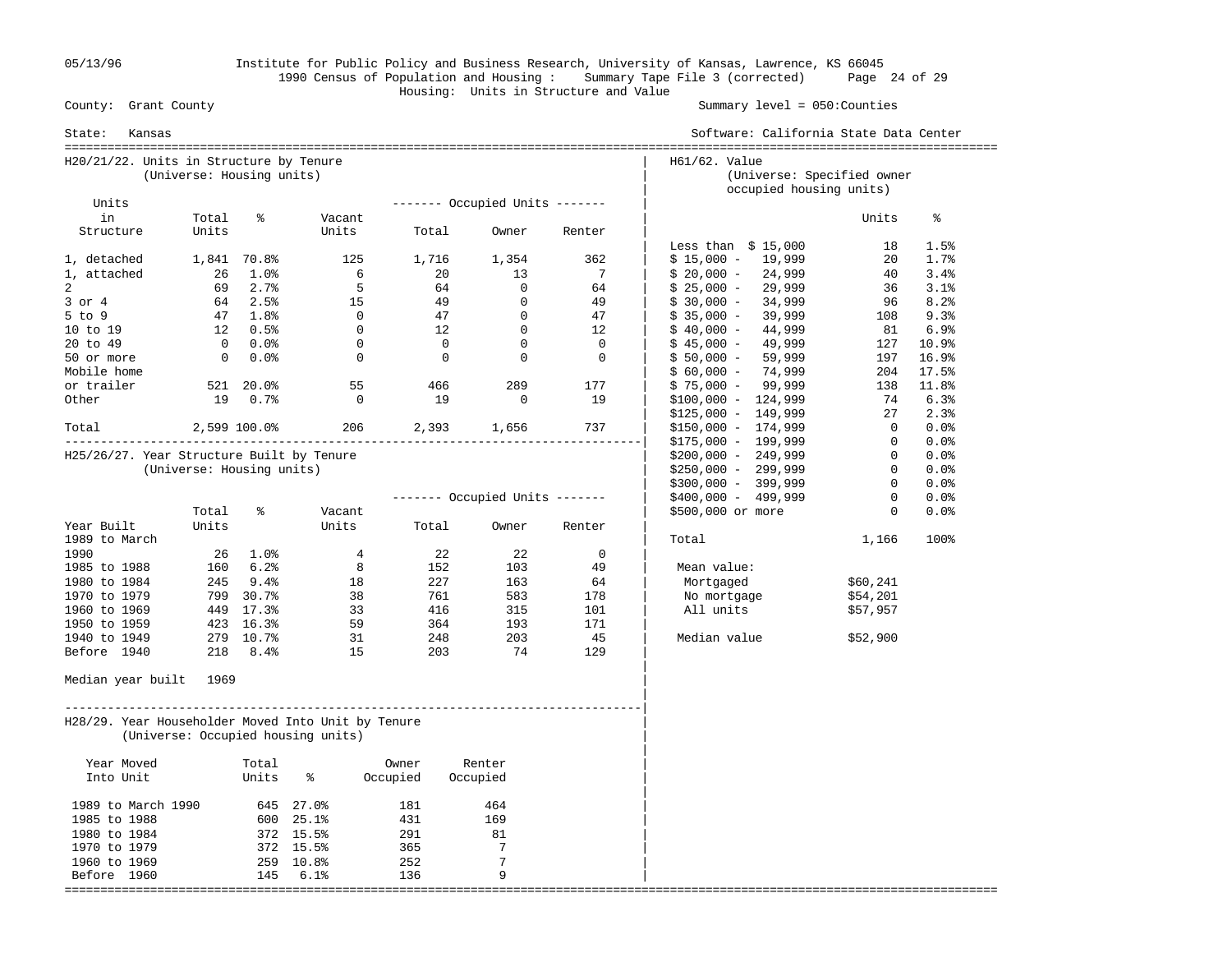|

## 05/13/96 Institute for Public Policy and Business Research, University of Kansas, Lawrence, KS 66045 1990 Census of Population and Housing : Summary Tape File 3 (corrected) Page 25 of 29 Housing: Utilities and Vehicles Available

### Summary level =  $050$ : Counties

| Kansas<br>State:                                                                                                                         |                                                                          |                                                                                                        |                                      |                                                                    |                    | Software: California State Data Center             |  |
|------------------------------------------------------------------------------------------------------------------------------------------|--------------------------------------------------------------------------|--------------------------------------------------------------------------------------------------------|--------------------------------------|--------------------------------------------------------------------|--------------------|----------------------------------------------------|--|
| H30. House Heating Fuel<br>(Universe: Occupied housing units)                                                                            |                                                                          | H23. Source of Water<br>H24. Sewage Disposal<br>(Universe: Housing units)<br>(Universe: Housing units) |                                      |                                                                    |                    |                                                    |  |
| Utility gas<br>Bottled, tank, or lp gas<br>Electricity<br>Fuel oil, kerosene, etc.<br>Coal or coke<br>Wood<br>Solar energy<br>Other fuel | 2,155<br>135<br>88<br>$\overline{0}$<br>$\mathbf{0}$<br>6<br>$\mathbf 0$ | Public system or<br>private company<br>Individual well:<br>Drilled<br>Dug<br>Some other source         | 1,941<br>627<br>31<br>$\overline{0}$ | Public sewer<br>Septic tank or<br>cesspool<br>Other means          |                    | 1,954<br>638<br>7                                  |  |
| No fuel used                                                                                                                             | 9<br>$\Omega$                                                            | H42. Kitchen Facilities<br>(Universe: Housing units)                                                   |                                      |                                                                    |                    |                                                    |  |
| H35/36. Telephone in Housing Unit by Tenure, Age of Householder<br>(Universe: Occupied housing units)                                    |                                                                          | Complete kitchen facilities<br>Lacking complete kitchen facilities                                     |                                      |                                                                    | 2,599<br>$\Omega$  |                                                    |  |
| Total                                                                                                                                    | ፠                                                                        | Owner<br>Renter                                                                                        | $15 - 59$                            | ------------- Age of Householder --------------------<br>$60 - 64$ | 65-74              | $75+$                                              |  |
| With telephone<br>2,310 96.5%<br>No telephone<br>83 3.5%                                                                                 |                                                                          | 1,633<br>677<br>23<br>60                                                                               | 1,826<br>83                          | 102<br>$\Omega$                                                    | 218<br>$\Omega$    | 164<br>$\Omega$                                    |  |
| H37/38. Vehicles Available<br>(Universe: Occupied housing units)                                                                         |                                                                          | H39/40. Race and Hispanic Origin by Vehicles Available<br>(Universe: Occupied housing units)           |                                      |                                                                    |                    |                                                    |  |
| Total %<br>110 4.6%<br>None                                                                                                              | Owner<br>Renter<br>60<br>50                                              | White                                                                                                  | Black                                | Amer Ind<br>Esk & Al                                               | Asian &<br>Pac Isl | Hispanic<br>Other *<br>Origin<br>Race *<br>$\star$ |  |

|               | 816 34.1% |      | 444 | 372         | None      | 90    |                                    |           |                                               | $20 *$  |         | 48  |
|---------------|-----------|------|-----|-------------|-----------|-------|------------------------------------|-----------|-----------------------------------------------|---------|---------|-----|
|               | 884 36.9% |      | 659 | 225         | 1 or more | 2,038 | 0                                  | 16        | 0                                             | $229$ * |         | 336 |
|               | 360 15.0% |      | 277 | 83          |           |       |                                    |           |                                               |         | *       |     |
|               | 155 6.5%  |      | 148 |             |           |       |                                    |           |                                               |         | $\star$ |     |
| 5 or          |           |      |     |             |           |       |                                    |           |                                               |         |         |     |
| more          | 68        | 2.8% | 68  | $\mathbf 0$ |           |       |                                    |           |                                               |         |         |     |
|               |           |      |     |             |           |       |                                    |           | H41. Age of Householder by Vehicles Available |         |         |     |
| Mean vehicles |           |      |     |             |           |       | (Universe: Occupied housing units) |           |                                               |         |         |     |
| available     | 2.0       |      | 2.2 | 1.5         |           |       |                                    |           |                                               |         |         |     |
|               |           |      |     |             |           |       |                                    | $15 - 64$ | $65 +$                                        |         |         |     |
|               |           |      |     |             |           |       |                                    | Years     | Years                                         |         |         |     |
|               |           |      |     |             |           |       |                                    |           |                                               |         |         |     |
|               |           |      |     |             |           |       |                                    | $  -$     | $ -$                                          |         |         |     |

| None 59 51 September 2016 1997 51 September 2016 1997 51 September 2017 51 September 2017 51 September 2017 51 September 2017 51 September 2017 51 September 2017 51 September 2017 51 September 2017 51 September 2017 51 S | 1 or more 1,952 331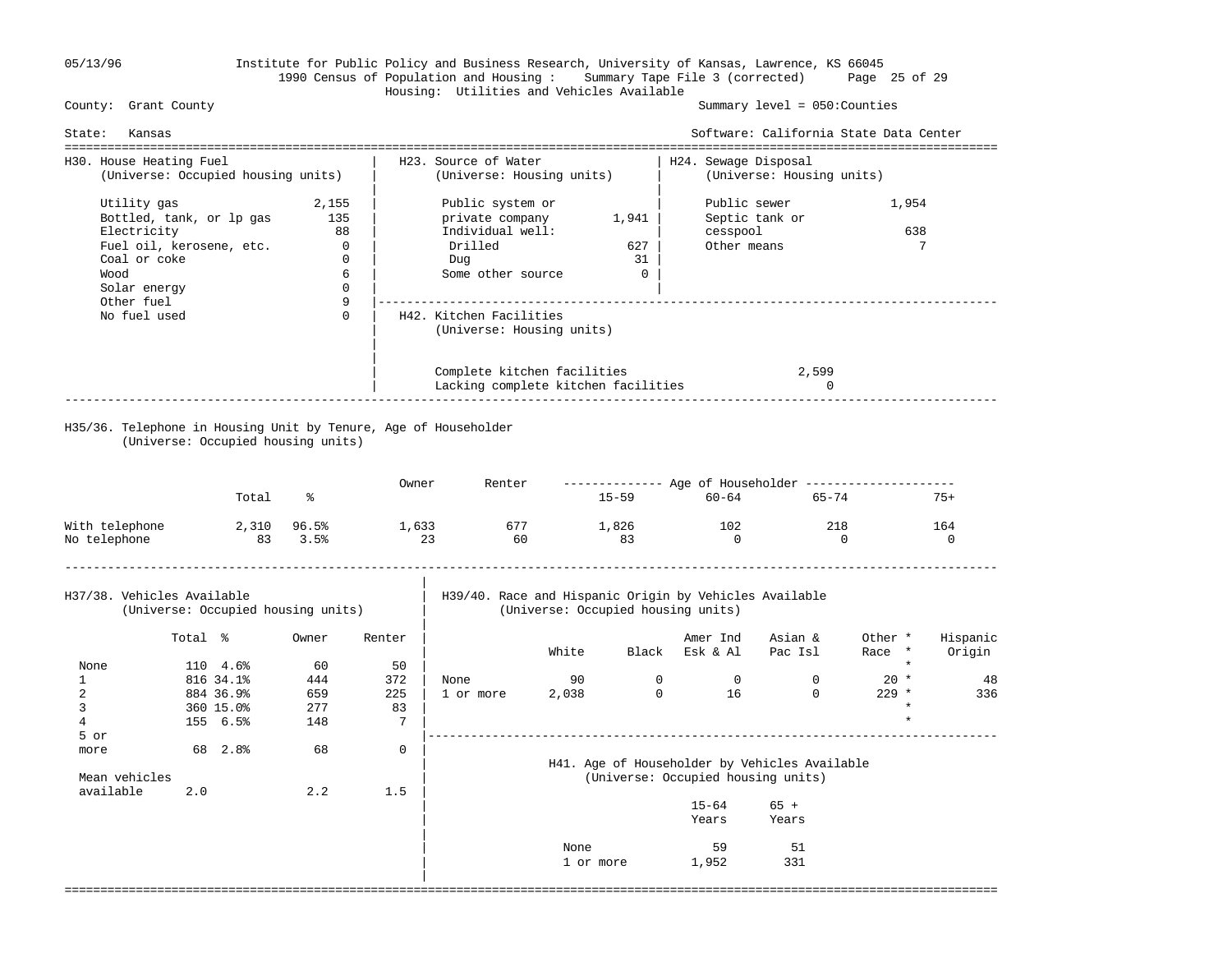05/13/96 Institute for Public Policy and Business Research, University of Kansas, Lawrence, KS 66045 1990 Census of Population and Housing : Summary Tape File 3 (corrected) Page 26 of 29

### Housing: Gross Rent and Income Summary level =  $050$ : Counties

| State:<br>Kansas                                                                |                                                                         |                          |                                           |                 |                |                                     |                                                     |                | Software: California State Data Center |                                                                                                                                           |
|---------------------------------------------------------------------------------|-------------------------------------------------------------------------|--------------------------|-------------------------------------------|-----------------|----------------|-------------------------------------|-----------------------------------------------------|----------------|----------------------------------------|-------------------------------------------------------------------------------------------------------------------------------------------|
| H43/44. Gross Rent (Universe:                                                   |                                                                         |                          | H45/46. Gross Rent by Race of Householder |                 |                |                                     |                                                     |                |                                        |                                                                                                                                           |
| Specified renter-                                                               |                                                                         |                          |                                           |                 |                |                                     | (Universe: Specified renter-occupied housing units) |                |                                        |                                                                                                                                           |
|                                                                                 | occupied housing units)                                                 |                          |                                           |                 |                |                                     |                                                     | $^\star$       | Not of                                 |                                                                                                                                           |
|                                                                                 |                                                                         |                          |                                           |                 |                | Amer Ind                            | Asian &                                             | Other *        | Hispanic                               | Hispanic                                                                                                                                  |
| With cash rent:                                                                 | Units                                                                   |                          |                                           | White           | Black          | Esk & Al                            | Pac Isl                                             | Race *         | Origin                                 | Origin                                                                                                                                    |
| \$<br>0 - \$99                                                                  | 31                                                                      | With cash rent:          |                                           |                 |                |                                     |                                                     | $\star$        |                                        |                                                                                                                                           |
| $$100 - $149$                                                                   | 5                                                                       | \$                       | $0 - $199$                                | 29              | $\Omega$       | $\Omega$                            | $\Omega$                                            | $16 *$         | 24                                     | 21                                                                                                                                        |
| $$150 - $199$                                                                   | 9                                                                       | $$200 - $299$            |                                           | 151             | $\mathbf 0$    | $\mathbf 0$                         | $\mathbf{0}$                                        | $37 *$         | 121                                    | 67                                                                                                                                        |
| $$200 - $249$                                                                   | - 76                                                                    | $$300 - $499$            |                                           | 282             | $\mathbf{0}$   | $\mathbf 0$                         | $\Omega$                                            | 58 *           | 269                                    | 71                                                                                                                                        |
| $$250 - $299$                                                                   | 112                                                                     | $$500 - $749$            |                                           | 34              | $\mathbf 0$    | $\overline{0}$                      | $\overline{0}$                                      | $3 *$          | 29                                     | 8                                                                                                                                         |
| $$300 - $349$                                                                   | 190                                                                     | $$750 - $999$            |                                           | $\overline{0}$  | $\mathbf 0$    | $\mathbf 0$                         | $\Omega$                                            | $0 *$          | $\overline{0}$                         | $\mathbf 0$                                                                                                                               |
| $$350 - $399$                                                                   | 61                                                                      | $$1000$ or more          |                                           | $\mathsf{O}$    | $\mathbf 0$    | $\Omega$                            | $\Omega$                                            | $0 *$          | $\Omega$                               | $\Omega$                                                                                                                                  |
| $$400 - $449$                                                                   | 41                                                                      | No cash rent             |                                           | 74              | $\Omega$       | $\Omega$                            | $\Omega$                                            | $0 *$          | 74                                     | $\Omega$                                                                                                                                  |
| $$450 - $499$                                                                   | 48                                                                      |                          |                                           |                 |                |                                     |                                                     |                |                                        |                                                                                                                                           |
| $$500 - $549$                                                                   | 15                                                                      |                          |                                           |                 |                |                                     |                                                     |                |                                        |                                                                                                                                           |
| $$550 - $599$                                                                   | 14                                                                      |                          |                                           |                 |                |                                     |                                                     |                |                                        |                                                                                                                                           |
| $$600 - $649$                                                                   | 8                                                                       |                          |                                           |                 |                | H34. Bedrooms by Gross Rent         |                                                     |                |                                        |                                                                                                                                           |
| $$650 - $699$                                                                   | $\mathbf 0$                                                             |                          |                                           |                 |                |                                     | (Universe: Specified renter-occupied housing units) |                |                                        |                                                                                                                                           |
| $$700 - $749$                                                                   | $\Omega$                                                                |                          |                                           |                 |                |                                     |                                                     |                |                                        |                                                                                                                                           |
|                                                                                 | 0                                                                       |                          |                                           |                 |                |                                     | ----------- Number of Bedrooms ------------         |                |                                        |                                                                                                                                           |
| $$750 - $999$                                                                   | 0                                                                       |                          |                                           |                 |                |                                     | $\mathbf{1}$                                        | $\overline{2}$ |                                        |                                                                                                                                           |
| \$1000 or more                                                                  |                                                                         |                          |                                           |                 |                | None                                |                                                     |                | $3+$                                   |                                                                                                                                           |
|                                                                                 |                                                                         |                          |                                           | With cash rent: |                |                                     |                                                     |                |                                        |                                                                                                                                           |
| No cash rent                                                                    | 74                                                                      |                          |                                           | \$              | $0 - $199$     | $\overline{0}$                      | 20                                                  | $\mathbf{0}$   | 25                                     |                                                                                                                                           |
|                                                                                 |                                                                         |                          |                                           | $$200 - $299$   |                | 18                                  | 44                                                  | 80             | 46                                     |                                                                                                                                           |
|                                                                                 |                                                                         |                          |                                           | $$300 - $499$   |                | $\overline{0}$                      | 28                                                  | 211            | 101                                    |                                                                                                                                           |
|                                                                                 |                                                                         |                          |                                           | $$500 - $749$   |                | $\bigcirc$                          | $\overline{0}$                                      | 8              | 29                                     |                                                                                                                                           |
| Median gross rent                                                               | \$319                                                                   |                          |                                           | $$750 - $999$   |                | $\overline{0}$                      | $\overline{0}$                                      | $\mathbf 0$    | $\mathbf 0$                            |                                                                                                                                           |
|                                                                                 |                                                                         |                          |                                           | \$1000 or more  |                | $\overline{0}$                      | $\overline{0}$                                      | $\Omega$       | $\mathbf 0$                            |                                                                                                                                           |
|                                                                                 |                                                                         |                          |                                           | No cash rent    |                | $\Omega$                            | $\mathbf 0$                                         | 9              | 65                                     |                                                                                                                                           |
| H47/48. Meals Included in Rent                                                  | (Universe: Specified renter-occupied<br>housing units paying cash rent) |                          | Mean<br>Gross                             |                 |                | H49. Inclusion of Utilities in Rent | (Universe: Specified renter-occupied housing units) |                |                                        |                                                                                                                                           |
|                                                                                 | Units                                                                   |                          | Rent                                      |                 |                | Pay extra for 1 or more utilities   |                                                     |                | 486                                    |                                                                                                                                           |
|                                                                                 |                                                                         |                          |                                           |                 |                | No extra payment for any utilities  |                                                     |                | 198                                    |                                                                                                                                           |
| Meals included<br>No meals included                                             | 605                                                                     | 5                        | \$424<br>\$321                            |                 |                |                                     |                                                     |                |                                        |                                                                                                                                           |
|                                                                                 |                                                                         |                          |                                           |                 |                |                                     |                                                     |                |                                        |                                                                                                                                           |
| H50. Household Income in 1989 by Gross Rent as a Percentage of Household Income | in 1989 (Universe: Specified renter-occupied housing units)             |                          |                                           |                 |                |                                     |                                                     |                |                                        | H51. Age of Householder by Gross Rent as a Per-<br>centage of Household Income in 1989 (Uni-<br>verse: Specified renter-occup. hsng unts) |
|                                                                                 | ---------- Percentage of Household Income ----------                    |                          |                                           |                 |                | Not                                 | % of                                                |                | -- Age of Householder --               |                                                                                                                                           |
| Income                                                                          | $0 - 19$ %                                                              | $20 - 24%$               | $25 - 29$                                 | $30 - 34%$      | $35% +$        | Computed                            | Income                                              |                | $15 - 64$                              | $65 +$                                                                                                                                    |
|                                                                                 |                                                                         |                          |                                           |                 |                |                                     |                                                     |                |                                        |                                                                                                                                           |
| $<$ \$10,000                                                                    | 11                                                                      | $\overline{\phantom{0}}$ | 17                                        | $\mathbf{0}$    | 112            | 15                                  | Less than 20 $\degree$                              |                | 204                                    | 11                                                                                                                                        |
| $$10,000-19,999$                                                                | 15                                                                      | 118                      | 16                                        | 47              | 18             | 32                                  | $20 - 24$ %                                         |                | 157                                    | $\mathbf 0$                                                                                                                               |
| $$20,000-34,999$                                                                | 111                                                                     | 39                       | 16                                        | $-5$            | $\overline{0}$ | 19                                  | $25 - 29$ %                                         |                | 37                                     | 12                                                                                                                                        |
| $$35,000-49,999$                                                                | 41                                                                      | $\overline{0}$           | $\overline{0}$                            | $\overline{0}$  | $\overline{0}$ | $\overline{0}$                      | $30 - 34$ %                                         |                | 34                                     | 18                                                                                                                                        |
| $$50,000 +$                                                                     | 37                                                                      | $\overline{0}$           | $\overline{0}$                            | $\Omega$        | $\Omega$       | 15                                  | $35 +$ $\frac{6}{3}$                                |                | 118                                    | 12                                                                                                                                        |
|                                                                                 |                                                                         |                          |                                           |                 |                |                                     | Not computed                                        |                | 72                                     | 9                                                                                                                                         |
|                                                                                 |                                                                         |                          |                                           |                 |                |                                     |                                                     |                | -------------------------------        |                                                                                                                                           |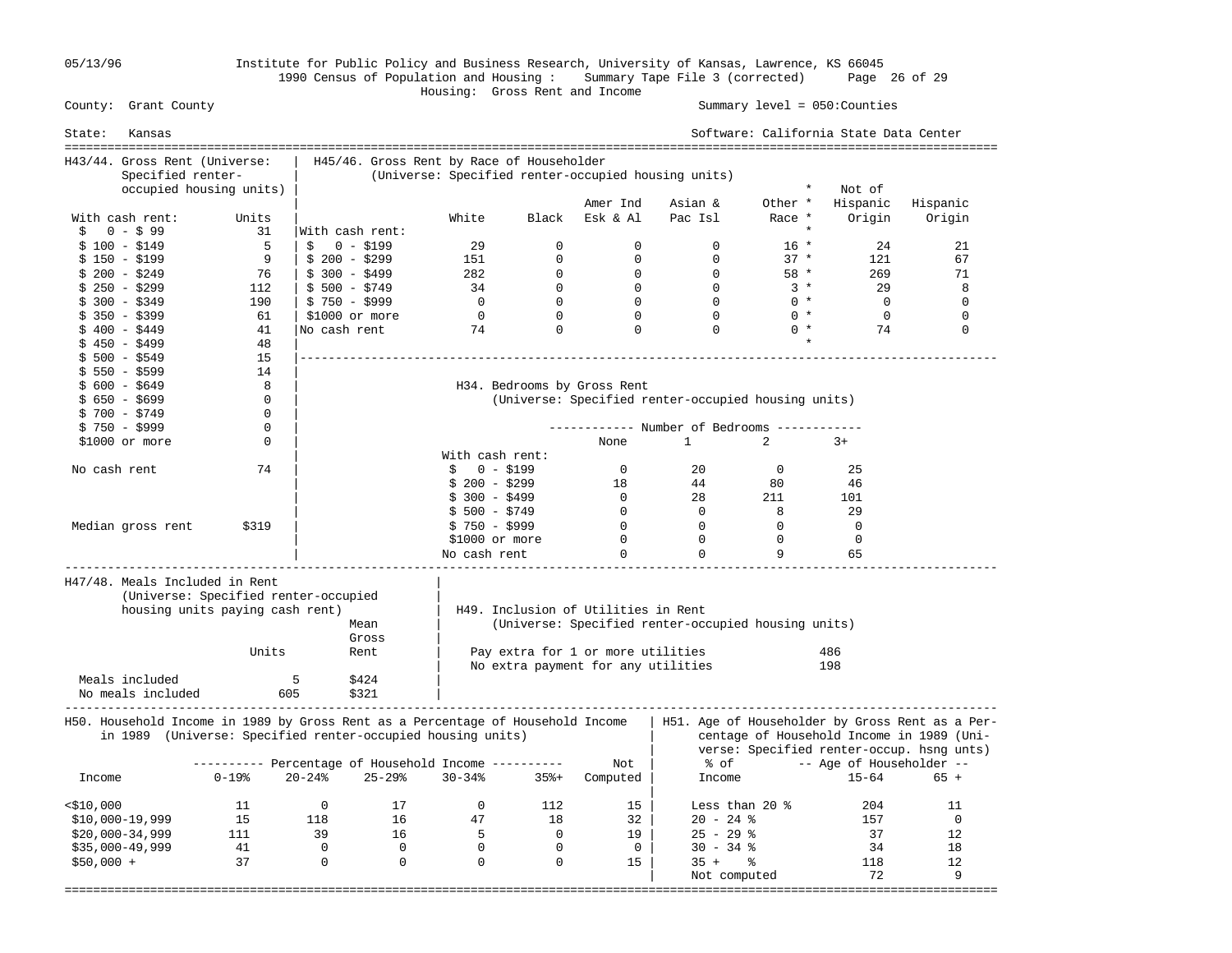| 05/13/96 |  |
|----------|--|
|          |  |

## 05/13/96 Institute for Public Policy and Business Research, University of Kansas, Lawrence, KS 66045 1990 Census of Population and Housing : Summary Tape File 3 (corrected) Page 27 of 29 Housing: Mortgage Status and Owner Costs

| H52/53. Mortgage Status and Selected                      |             | H54/55. Race/Ethnicity of Householder by Mortgage Status and |                                                                |                |                |                                                                   |         |             |  |  |
|-----------------------------------------------------------|-------------|--------------------------------------------------------------|----------------------------------------------------------------|----------------|----------------|-------------------------------------------------------------------|---------|-------------|--|--|
| Monthly Owner Costs                                       |             |                                                              | Selected Monthly Owner Costs                                   |                |                |                                                                   |         |             |  |  |
| (Universe: Specified owner-<br>occupied housing units)    |             |                                                              | (Universe: Specified owner-occupied housing units)             |                |                |                                                                   |         |             |  |  |
|                                                           |             |                                                              |                                                                |                |                | ------------------------ With a Mortgage ------------------------ |         |             |  |  |
| With a mortgage:                                          |             |                                                              |                                                                |                | Amer Ind       | Asian &                                                           | Other * | Hispanic    |  |  |
| Less than \$200                                           | $\mathbf 0$ |                                                              | White                                                          | Black          | Esk & Al       | Pac Isl                                                           | Race *  | Origin      |  |  |
| $200 - 299$<br>\$                                         | 54          |                                                              |                                                                |                |                |                                                                   | $\star$ |             |  |  |
| $300 - 399$<br>\$                                         | 95          | $0 - 299$<br>\$                                              | 40                                                             | $\mathbf 0$    | $\overline{0}$ | $\mathbf{0}$                                                      | $14 *$  | 14          |  |  |
| 400 - 499<br>\$                                           | 118         | $$300 - 499$                                                 | 165                                                            | $\mathbf{0}$   | $\mathbf 0$    | $\Omega$                                                          | 48 *    | 62          |  |  |
| 500 - 599<br>\$                                           | 125         | $$500 - 699$                                                 | 200                                                            | $\overline{0}$ | $\overline{0}$ | $\overline{0}$                                                    | $11 *$  | 16          |  |  |
| \$<br>600 - 699                                           | 86          | $$700 - 999$                                                 | 186                                                            | $\mathbf 0$    | $\overline{0}$ | $\mathbf 0$                                                       | $13 *$  | 17          |  |  |
| 700 - 799<br>\$                                           | 102         | $$1000 - 1499$                                               | 48                                                             | $\mathbf 0$    | $\mathbf 0$    | $\Omega$                                                          | $0 *$   | $\mathbf 0$ |  |  |
| $$800 - 899$                                              | 54          | \$1500 or more                                               | $\overline{0}$                                                 | $\mathbf 0$    | $\mathbf 0$    | $\Omega$                                                          | $0 *$   | $\mathbf 0$ |  |  |
| \$<br>900 - 999                                           | 43          |                                                              |                                                                |                |                |                                                                   |         |             |  |  |
| $$1000 - 1249$                                            | 41          |                                                              |                                                                |                |                |                                                                   |         |             |  |  |
| $$1250 - 1499$                                            | 7           |                                                              |                                                                |                |                |                                                                   |         |             |  |  |
| $$1500 - 1999$                                            | $\mathbf 0$ |                                                              |                                                                |                | Amer Ind       | Asian &                                                           | Other * | Hispanic    |  |  |
| $$2000$ or more                                           | $\mathbf 0$ |                                                              | White                                                          | Black          | Esk & Al       | Pac Isl                                                           | Race *  | Origin      |  |  |
| Total                                                     | 725         |                                                              |                                                                |                |                |                                                                   | $\star$ |             |  |  |
|                                                           |             | $0 -$<br>99<br>Ŝ                                             | 16                                                             | $\mathbf 0$    | $\Omega$       | $\Omega$                                                          | $0 *$   | 0           |  |  |
|                                                           |             | $$100 - 199$                                                 | 209                                                            | $\Omega$       | 8              | $\Omega$                                                          | $15 *$  | 42          |  |  |
|                                                           |             | $$200 - 299$                                                 | 153                                                            | $\mathbf 0$    | 8              | $\overline{0}$                                                    | $0 *$   | $\mathbf 0$ |  |  |
| Not mortgaged:                                            |             | $$300 - 399$                                                 | 32                                                             | $\mathbf 0$    | $\overline{0}$ | $\overline{0}$                                                    | $0 *$   | $\mathbf 0$ |  |  |
|                                                           |             | \$400 or more                                                | $\overline{0}$                                                 | $\Omega$       | $\Omega$       | $\Omega$                                                          | $0 *$   | $\mathbf 0$ |  |  |
| Less than \$100                                           | 16          |                                                              |                                                                |                |                |                                                                   |         |             |  |  |
| $$100 - 149$                                              | 42          |                                                              |                                                                |                |                |                                                                   |         |             |  |  |
| 150 - 199<br>\$                                           | 190         |                                                              |                                                                |                |                |                                                                   |         |             |  |  |
| $200 - 249$<br>\$                                         | 85          |                                                              |                                                                |                |                |                                                                   |         |             |  |  |
| \$<br>250 - 299                                           | 76          |                                                              |                                                                |                |                |                                                                   |         |             |  |  |
| $300 - 349$<br>\$                                         | 15          |                                                              |                                                                |                |                |                                                                   |         |             |  |  |
| \$<br>$350 - 399$                                         | 17          |                                                              |                                                                |                |                |                                                                   |         |             |  |  |
| \$<br>400 or more                                         | $\Omega$    |                                                              |                                                                |                |                |                                                                   |         |             |  |  |
| Total                                                     | 441         |                                                              |                                                                |                |                |                                                                   |         |             |  |  |
|                                                           |             |                                                              |                                                                |                |                |                                                                   |         |             |  |  |
| Median owner costs:                                       |             |                                                              |                                                                |                |                |                                                                   |         |             |  |  |
| With a mortgage                                           | \$576       |                                                              |                                                                |                |                |                                                                   |         |             |  |  |
|                                                           |             |                                                              |                                                                |                |                |                                                                   |         |             |  |  |
| Not mortgaged                                             | \$193       |                                                              |                                                                |                |                |                                                                   |         |             |  |  |
|                                                           |             |                                                              |                                                                |                |                |                                                                   |         |             |  |  |
| H57. Mean Selected Monthly Owner Costs by Mortgage Status |             |                                                              | H56. Aggregate Selected Monthly Owner Costs by Mortgage Status |                |                |                                                                   |         |             |  |  |
| (Universe: Owner-occupied condominium housing units)      |             |                                                              |                                                                |                |                | (Universe: Owner-occupied mobile homes or trailers)               |         |             |  |  |
|                                                           |             |                                                              |                                                                |                |                |                                                                   |         |             |  |  |
|                                                           |             |                                                              |                                                                |                |                |                                                                   |         |             |  |  |
| With a mortgage                                           |             |                                                              | With a mortgage                                                |                |                | \$78,876                                                          |         |             |  |  |
| Not mortgaged                                             |             |                                                              | Not mortgaged                                                  |                |                | \$16,358                                                          |         |             |  |  |
|                                                           |             |                                                              |                                                                |                |                |                                                                   |         |             |  |  |
|                                                           |             |                                                              |                                                                |                |                |                                                                   |         |             |  |  |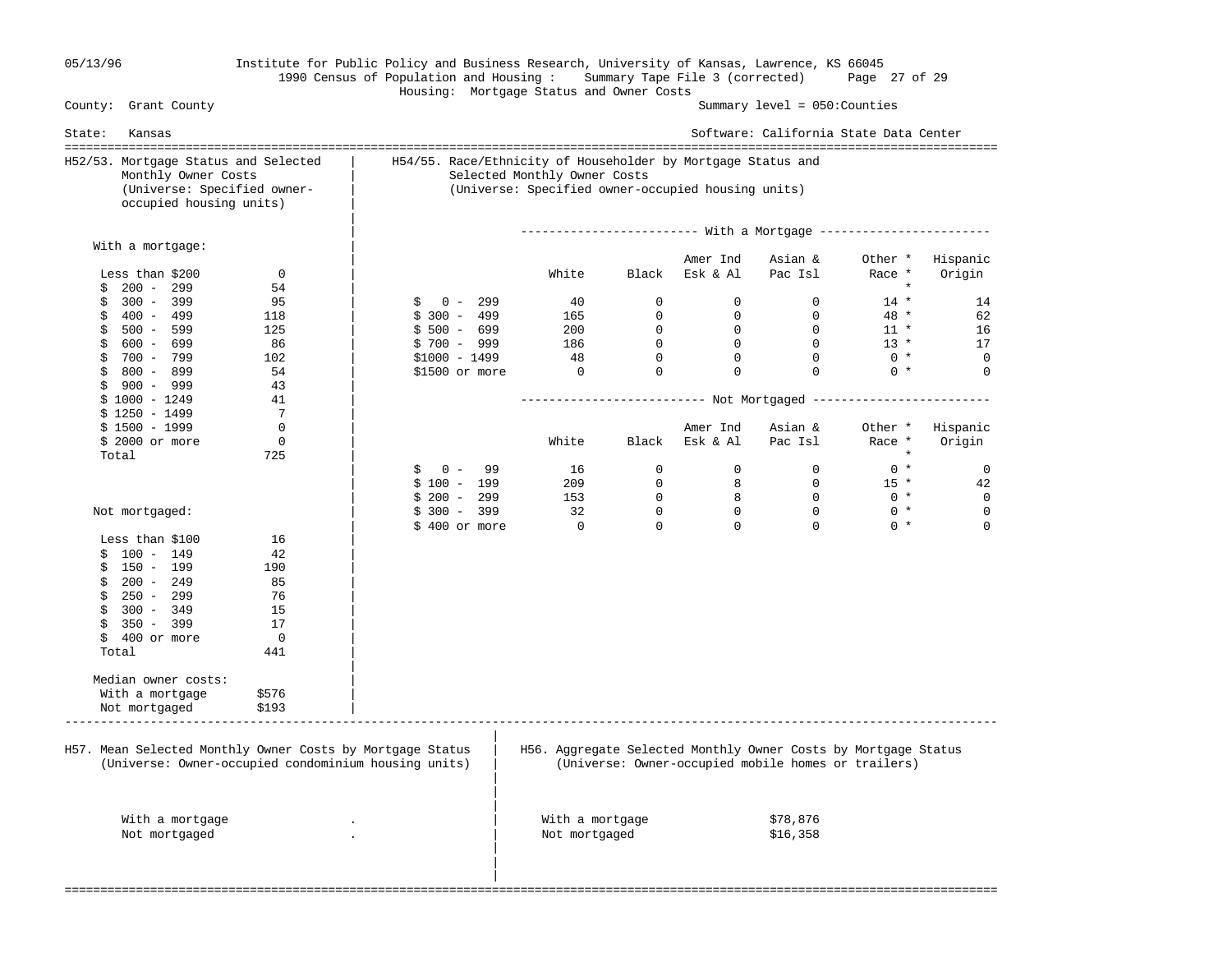### 05/13/96 Institute for Public Policy and Business Research, University of Kansas, Lawrence, KS 66045 1990 Census of Population and Housing : Summary Tape File 3 (corrected) Page 28 of 29 Housing: Owner Costs and Income

Summary level =  $050$ : Counties

| State:<br>Kansas                                                                                                                                          |       |          |           |                                                                                                                | Software: California State Data Center |
|-----------------------------------------------------------------------------------------------------------------------------------------------------------|-------|----------|-----------|----------------------------------------------------------------------------------------------------------------|----------------------------------------|
| H58. Mortgage Status by Selected Monthly Owner Costs<br>as a Percentage of Household Income in 1989<br>(Universe: Specified owner-occupied housing units) |       |          |           | H63. Aggregate Household Income in 1989 by Tenure and Mortgage<br>(Universe: Occupied housing units)<br>Status |                                        |
| % of                                                                                                                                                      |       | With a   | Not       |                                                                                                                | Aggregate                              |
| Income                                                                                                                                                    | Total | Mortgage | Mortgaged |                                                                                                                | Household                              |
|                                                                                                                                                           |       |          |           |                                                                                                                | Income                                 |
| $0 - 19$ %                                                                                                                                                | 779   | 396      | 383       |                                                                                                                |                                        |
| $20 - 24$ %                                                                                                                                               | 157   | 157      |           | Owner occupied:                                                                                                |                                        |
| $25 - 29$ %                                                                                                                                               | 88    | 81       |           | With a mortgage                                                                                                | \$38,781,139                           |
| $30 - 34$ %                                                                                                                                               | 25    | 25       | 0         | Not mortgaged                                                                                                  | \$20,272,578                           |
| $35 +$ $8$                                                                                                                                                | 108   | 66       | 42        | Renter occupied                                                                                                | \$15,863,079                           |
| Not computed                                                                                                                                              | 9     | $\Omega$ | 9         |                                                                                                                |                                        |
|                                                                                                                                                           |       |          |           |                                                                                                                |                                        |
|                                                                                                                                                           |       |          |           |                                                                                                                |                                        |

 H59. Household Income in 1989 by Selected Monthly Owner Costs as a Percentage of Household Income in 1989 (Universe: Specified owner-occupied housing units)

| Household           |            |           |           | Percentage of Income ----------- |         | Not      |       |
|---------------------|------------|-----------|-----------|----------------------------------|---------|----------|-------|
| Income              | $0 - 19$ % | $20 - 24$ | $25 - 29$ | $30 - 34$                        | $35% +$ | Computed | Total |
| Less than $$10,000$ | 23         |           |           |                                  | 88      |          | 127   |
| $$10,000 - 19,999$  | 82         |           | 7         |                                  | 14      |          | 103   |
| $$20,000 - 34,999$  | 218        | 61        | 32        | 25                               | 6       |          | 342   |
| $$35,000 - 49,999$  | 244        | 71        | 34        |                                  |         |          | 349   |
| \$50,000 or more    | 212        | 25        | 8         |                                  |         |          | 245   |

- ----------------------------------------------------------------------------------------------------------------------------------
- H60. Age of Householder by Selected Monthly Owner Costs as a Percentage of Household Income in 1989 (Universe: Specified owner-occupied housing units)

|                         | Age of Householder |           |        |  |  |  |  |
|-------------------------|--------------------|-----------|--------|--|--|--|--|
| % of                    |                    |           |        |  |  |  |  |
| Income                  | Total              | $15 - 64$ | $65 +$ |  |  |  |  |
| $-19$ %<br><sup>0</sup> | 779                | 603       | 176    |  |  |  |  |
| $20 - 24$ %             | 157                | 157       | 0      |  |  |  |  |
| $25 - 29$ %             | 88                 | 88        | 0      |  |  |  |  |
| $30 - 34$ %             | 25                 | 25        | 0      |  |  |  |  |
| 昙<br>$35 +$             | 108                | 60        | 48     |  |  |  |  |
| Not computed            | 9                  | U         | 9      |  |  |  |  |
| Total                   | 1,166              | 933       | 233    |  |  |  |  |